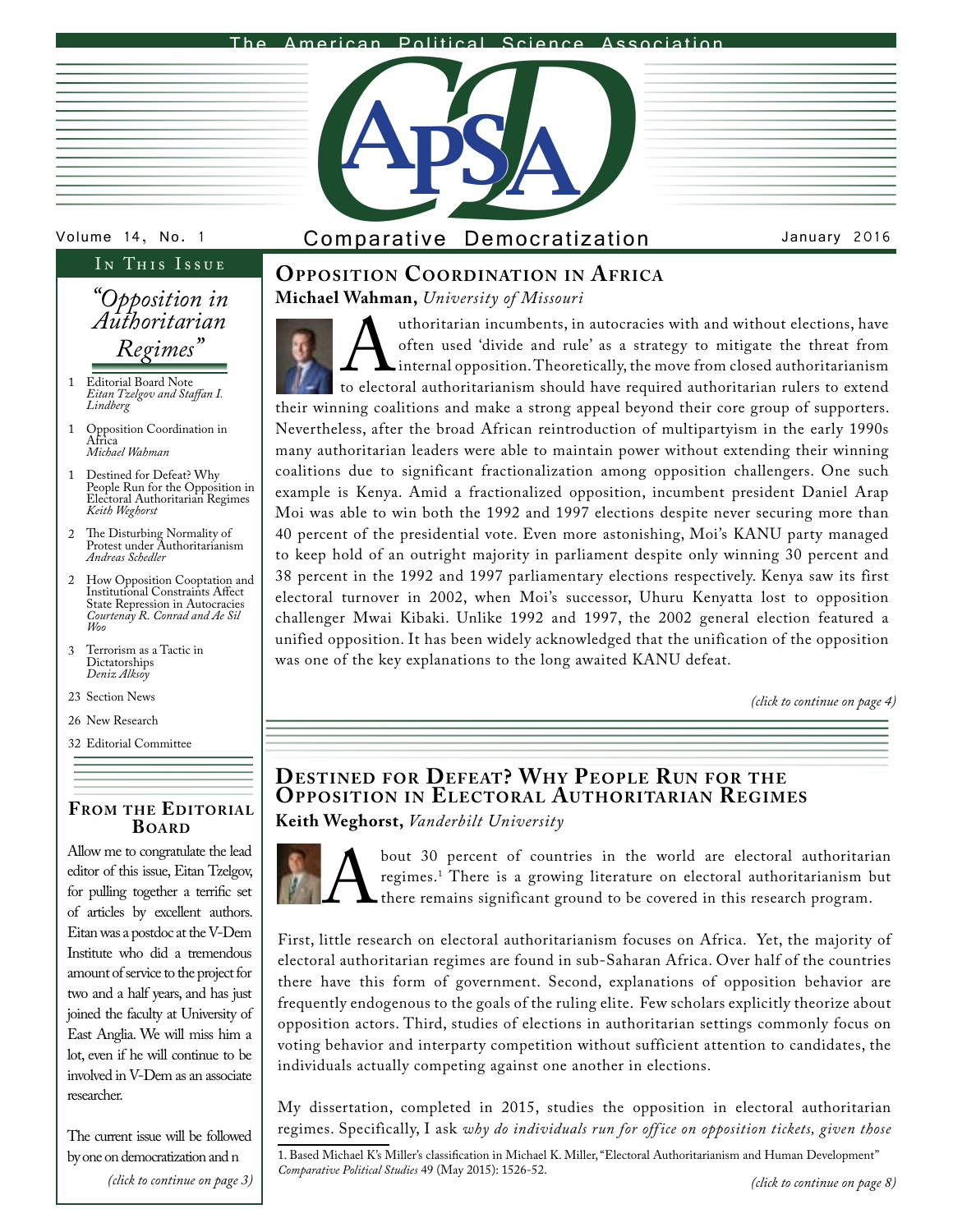# <span id="page-1-0"></span>**The Disturbing Normalit y of Protest Under Au thoritarianism**

**Andreas Schedler,** *CIDE, Mexico City* 

Scholars tend to concord that the "predominant political conflict in dictatorships" does<br>between rulers and masses, but "among regime insiders."<sup>2</sup> The primary threats to the polor authoritarian rulers are "horizontal"; th Thich is the role of peaceful mass protest in the generation of authoritarian regime crises?<sup>1</sup> Comparative scholars tend to concord that the "predominant political conflict in dictatorships" does not unfold between rulers and masses, but "among regime insiders."2 The primary threats to the political survival of authoritarian rulers are "horizontal"; they arise from within the ruling coalition. "Vertical" challenges from below in the form of mass protests by ordinary citizens rarely succeed in toppling dictators.

### **Normal Protest**

Students of comparative authoritarianism also tend to agree on *the exceptional nature* of anti-authoritarian mass demonstrations. While the competition among elite factions" is endemic under dictatorship, street protests against authoritarian rule are supposed to be rare occurrences. Authoritarian regimes strive to either preempt or repress them and are usually successful in doing so. In equilibrium, they generate popular quiescence. Due to repression, contentment, uncertainty about the preferences of others, or problems of collective action, most of the time most citizens comply with the behavioral demands of the regime.3

*[\(click to continue on page 12\)](#page-11-0)*

### **How Opposition Cooptation and Institutional Constraints Affect State Repression in Au tocracies**

**Courtenay R. Conrad,** *University of California, Merced* **Ae Sil Woo,** *University of California, Merced*

Ithough democratic institutions are generally associated with improved respect for human rights,<br>dictators that sanction the creation of political opposition parties and institutionalized legislatures<br>sociated with the cre dictators that sanction the creation of political opposition parties and institutionalized legislatures often engage in more repression than their less "democratic" counterparts. What can be done to limit repression associated with the creation of "democratic" institutions in autocracies? In this article, we argue that although dictatorial legislatures and opposition parties are associated with increases in targeted government repression, the effect of such cooptative institutionalization is likely dependent on environmental context. More specifically, we seek to determine whether the positive and significant effect of opposition cooptation on government repression goes away in dictatorships that allow freedom of the press or effective courts.<sup>1</sup>

In the next section, we review existing literature on the effect of autocratic cooptation on state repression in autocracies. We then present a theory arguing that the positive effect of political parties and institutionalized legislatures on autocratic repression against the opposition is mitigated when leaders face constraints on repression—specifically, when they must

*[\(click to continue on page 16\)](#page-15-0)*

<sup>1.</sup> This essay contains fragments from the forthcoming (homonymous) book chapter "The Disturbing Normality of Protest under Authoritarianism," in Johannes Gerschewski, Wolfgang Merkel, and Christoph Stefes, eds., *Crises in Autocracies* (in preparation). In addition to further methodological detail, theoretical reflection, and data analysis, the book chapter (available in a preliminary version from the author at request) contains comparative data on democracies as well as information on repressive responses by governments. I thank Max Bader, Jason Brownlee, Martin Dimitrov, Zachary Elkins, Svein-Erik Helle, Wendy Hunter, Kurt Weyland as well as the editors of the prospective volume for their valuable comments on earlier (extensive) versions of this piece.

<sup>2.</sup> Milan W. Svolik, *The Politics of Authoritarian Rule* (New York: Cambridge University Press, 2012), p. 5 (emphasis removed).

<sup>3.</sup> See e.g. Xi Chen, *Social Protest and Contentious Authoritarianism in China* (New York: Cambridge University Press, 2012); Charles Kurzman, *The Unthinkable Revolution in Iran* (Cambridge, Massachusetts, and London: Harvard University Press, 2004); and Elizabeth A. Stein, "Mainstream Newspaper Coverage: A Barometer of Government Tolerance for Anti-Regime Expression in Authoritarian Brazil," Research Paper no. 31 (Cambridge: Harvard University, 2007), available at shoresteincenter. org.

<sup>1.</sup> We define repression as "the actual or threatened use of physical sanctions against an individual or organization, within the territorial jurisdiction of the state, for the purpose of imposing a cost on the target as well as deterring specific activities and/or beliefs perceived to be challenging to government personnel, practices or institutions." This definition comes from Christian Davenport, "State Repression and Political Order," *Annual Review of Political Science* 10 ( June 2007): 1-23. We use the term human rights violations interchangeably with state repression. We define cooptation as the "intentional extension of benefits to potential challengers to the regime in exchange for their loyalty." This definition comes from Erica Frantz and Andrea Kendall-Taylor, "A Dictator's Toolkit: Understanding How Cooptation Affects Repression in Autocracies," *Journal of Peace Research* 51 (March 2014): 332-346.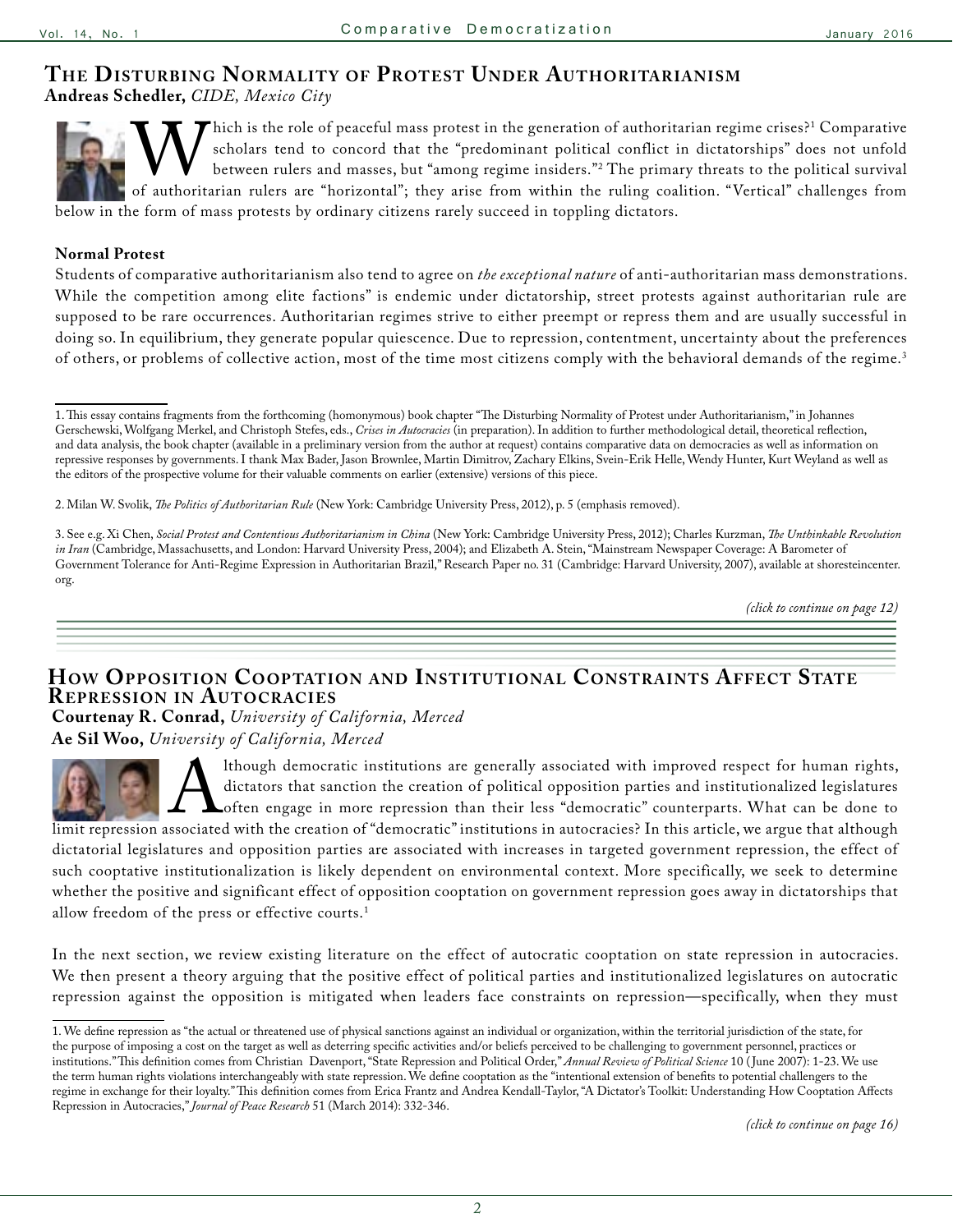### <span id="page-2-0"></span>**Terrorism as a Tactic in Dictatorships**

**Deniz Aksoy,** *Princeton University*



improved.

Since the attacks of 9/11 scholarly interest in understanding causes and consequences of terrorism has greatly<br>increased. An important theme in this burgeoning literature is the relationship between regime type and<br>terrori increased. An important theme in this burgeoning literature is the relationship between regime type and terrorism with a focus on the differences in patterns of terrorism across democracies and non-democracies. In this essay, I first provide an overview of the debate on regime type and terrorism in the political violence literature. Second, I highlight the importance of moving away from a dichotomous classification of regime type and unpacking democracies and non-democracies. To date, much more work has been done on unpacking democracies relative to dictatorships. Accordingly, I emphasize recent literature that illustrates how institutional variation within non-democracies affects the emergence of terrorist groups within these regimes. In the rest of the essay, I point out ways in which future work on terrorism in dictatorships can be

#### **Regime type and terrorism**

Long list of scholars have shown that democracies experience more terrorism than non-democracies. This finding holds when we focus on different aspects of terrorism, such as the frequency of terrorist attacks, lethality of attacks, emergence of terrorist groups, as well as number of terrorist groups operating in a country.1 Since democracies give regime opponents and discontented

1. See for instance William Lee Eubank and Leonard Weinberg, "Terrorism and Democracy: Perpetrators and Victims," *Terrorism and Political Violence* 13 (March 2001): 155–64; Michael G. Findley and Joseph K. Young, "Terrorism, Democracy, and Credible Commitments," *International Studies Quarterly* 55 ( June 2011): 357–378; and *[\(click to continue on page 20 \)](#page-19-0)*

**From the Editorial Board, continued**

*[\(continued from page 1\)](#page-0-0)*

conflict, and then we are looking forward to issues on democracy support, as well as on linguistic-ethnic divides and democracy. As always, I welcome suggestions from members on topics to be covered in the future!

#### Staffan I. Lindberg, Executive Editor

This issue is devoted to opposition in authoritarian regimes. Most studies of authoritarian political systems examine their inner workings, or the ways regime insiders use resources to limit activities threatening their hegemony. The authors here focus explicitly on opposition to these regimes and offer new insights, as well as venues for further research in the study of authoritarian opposition.

The first three authors examine facets of opposition activity. Michael Wahman discusses factors undermining the cohesion of opposition parties in Africa both at the voter and the elite levels. The author calls for better fusion of work on opposition parties' coordination (which, in the context of authoritarian politics, has mainly been studied through the lens of the political economy of the regime), and on opposition voters' coordination (such as studies of strategic voting).

Keith Weghorst's essay asks why individuals choose to run against regime candidates, knowing their chances of winning are slim. Challenging established theories, which focus on material benefits and regime co-optation as the driving factors, the author argues that better answers can be found by studying opposition candidates themselves, emphasizing parameters that vary between opposition and ruling parties' candidates, as well as among opposition candidates themselves.

In another piece that highlights agency of regime opponents, Andreas Schedler provides a provocative argument regarding what he terms the disturbing normality of protest in authoritarian regimes. Contrary to previous studies, Schedler's piece presents evidence that mass protests in authoritarianism are frequent, well attended, and often highly critical of the regime.

The two remaining pieces focus more explicitly the contentious relationship between regime and opposition. While previous work showed that when these regimes have legalized parties, they exhibit higher levels of targeted human rights violations, Courtenay Conrad and Ae-Sil Woo hypothesize that institutions increasing the cost of repression should limit its use. The

empirics indicate that a more free media is related to reduced levels of repression, but an effective judiciary is found to be unrelated. These preliminary results contribute to the debate on the role of democratically oriented institutions and the limits of power-use in authoritarianism.

In the final piece Deniz Aksoy argues that in order to explain the emergence of terrorist groups in authoritarian polities, scholars should stop treating authoritarian systems as a single category, and instead study the relationship between different authoritarian institutions and terrorism. The author also points to promising directions for further research, such as studying the consequences of terrorism in autocracies.

Overall, these works demonstrate the benefits of focusing on the opposition forces in authoritarianism. While they are able to limit the set of options available to the opposition, regime insiders are not omnipotent. Thus, studying opposition actors directly can shed light on the constant power struggles in these regimes, on the strategy of regime opponents, and provide a better understanding of regimes' stability and collapse.

Eitan Tzelgov, Issue Editor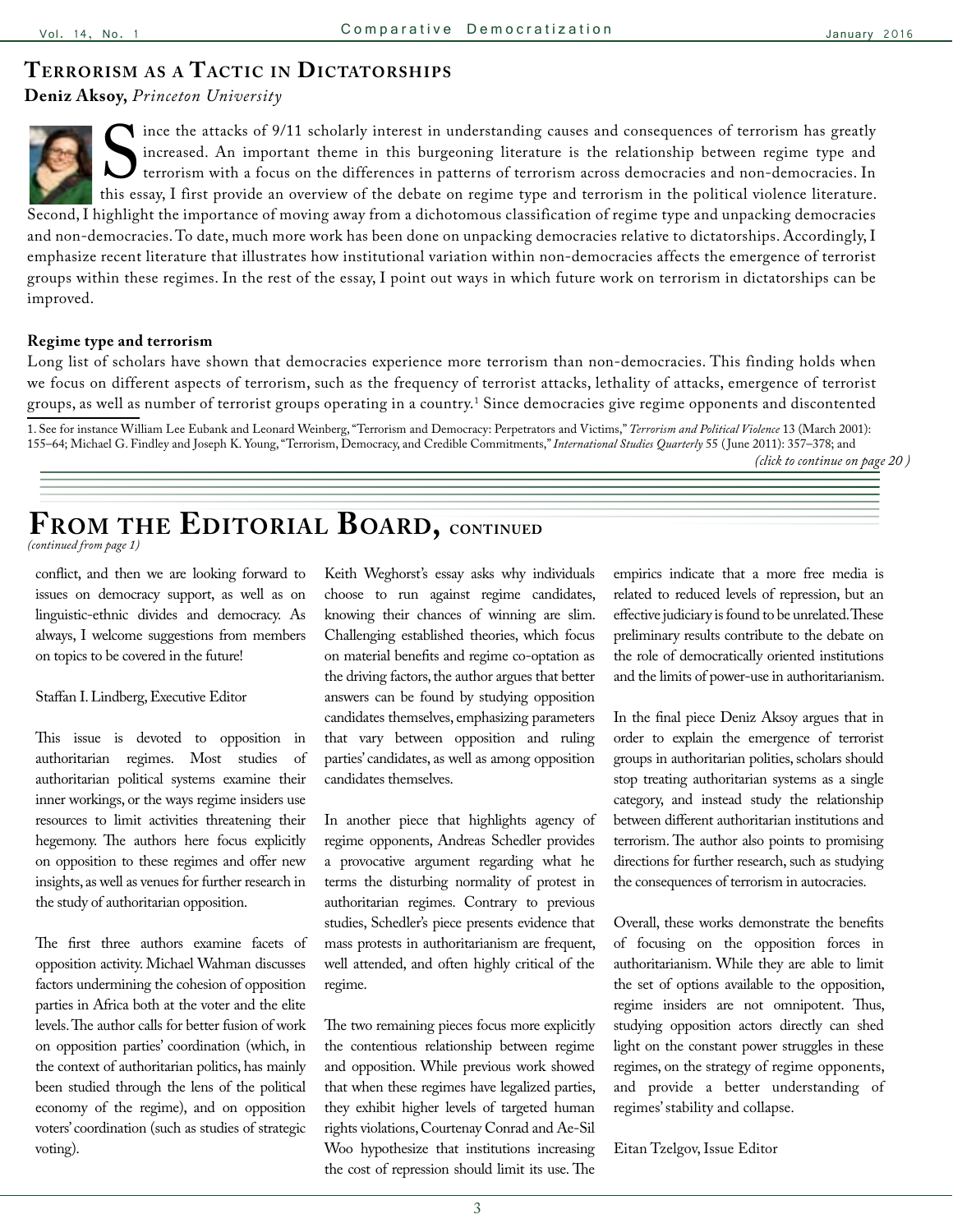### <span id="page-3-0"></span>**Wahman, continued**

*[\(continued from page 1\)](#page-0-0)*

**Table 1. SF-ratio in presidential elections in Africa**

| <b>Election No</b>           | <b>Average opposition SF-ratio</b> | <b>Number of Elections</b> |  |
|------------------------------|------------------------------------|----------------------------|--|
|                              | .4509959                           | 25                         |  |
| $\overline{2}$               | .3724596                           | 26                         |  |
| 3                            | .3550526                           | 22                         |  |
| 4 or higher                  | .3073492                           | 16                         |  |
|                              | <b>Average opposition SF-ratio</b> | <b>Number of Elections</b> |  |
| <b>Electoral Autocracies</b> | .3813                              | 68                         |  |
| Democracies                  | .3696                              | 21                         |  |
| One Round                    | .40977                             | 28                         |  |
| Two Round                    | .3616                              | 61                         |  |
| Total                        | 89<br>.3785                        |                            |  |

With the rapid global spread of the electoral authoritarian regime-type, many scholars have questioned how and if authoritarian elections contribute to democratization, authoritarian stability or authoritarian legitimization. As conflicting results have suggested that elections in multiparty autocracies might have had diverse effects on democratization in varying environments, some researchers have turned to a more conditional understanding of the relationship between elections and democratization. In this understanding, the central question is not *if*, but *under what circumstances*, elections in electoral autocracies lead to democratization. In this literature, opposition strategy in general and opposition coordination in particular has been attributed great importance. In a global study of elections and democratization, Howard and Roessler (2006) identified opposition coordination as the most powerful predictor of "liberalizing electoral outcomes." Others have questioned the causal impact of opposition coordination, arguing that the relationship between opposition victories and opposition coordination is endogenous or argued that opposition coordination does not improve democratization in the long  $run.<sup>1</sup>$ 

1. Valerie Bunce and Sharon Wolchik, *Defeating* 

This essay will put specific emphasis on Sub-Saharan Africa, the continent with the highest number of electoral autocracies in the world and a context where opposition fragmentation has remained an important obstacle for political competition. I will argue that before understanding the way in which opposition cohesion affects electoral outcomes or, indeed, democratization, we need a better understanding of the dynamics underlying opposition cohesion in electoral autocracies and new democracies. The field has progressed in this respect, but is still scattered. This essay will summarize two separate sets of literature with relevance for opposition coordination: research on *Authoritarian Leaders in Post-Communist Countries* (New York: Cambridge University Press, 2011); Daniela Donno, "Elections and Democratization in Authoritarian Regimes," *American Journal of Political Science* 57 ( July 2013): 703-16; Jennifer Gandhi and Adam Przeworski, "Authoritarian Institutions and the Survival of Autocrats," *Comparative Political Studies* 40 (November 2007):

1279-1301; Marc Morjé Howard, and Philip Roessler, "Liberalizing Electoral Outcomes in Competitive Authoritarian Regimes," *American Journal of Political Science* 50 (April 2006): 365–381; Staffan Lindberg, *Democracy and Elections in Africa* (Baltimore: Johns Hopkins University Press, 2006); Danielle Resnick, "Do Electoral Coalitions Facilitate Democratic Consolidation in Africa," *Party Politics*  19 (September 2013): 735-57; Milan Svolik, *The Politics of Authoritarian Rule* (Cambridge: Cambridge University Press, 2012); Michael Wahman, "Opposition Coalitions and Democratization by Elections," *Government and Opposition* 48 ( January 2013): 3-32.

*voter coordination* and the literature on *elite coordination*. Surprisingly, there has been very little fusion between these two literatures within the study of comparative democratization. Coordination (or the lack of coordination) could derive from both the willingness of elites to coordinate before elections and from voters' ability to vote strategically. The literature on elite coordination has most prominently promoted explanations related to the political economy of authoritarianism, whereas the literature on strategic voting has been preoccupied with the importance of electoral institutions and social cleavages (and the interaction between these two). Moreover, both these sets of literature have a spatial element in seeking to understand the coordination of opposition parties both within and between electoral and geographical units. I will argue that future research on opposition coordination would benefit from consolidating the literatures on voter coordination and elite coordination and hypothesize how these two sources of opposition coordination interact within and between sub-national electoral units.

#### **Opposition Coordination in Africa**

Cox (1997) introduced the "Second to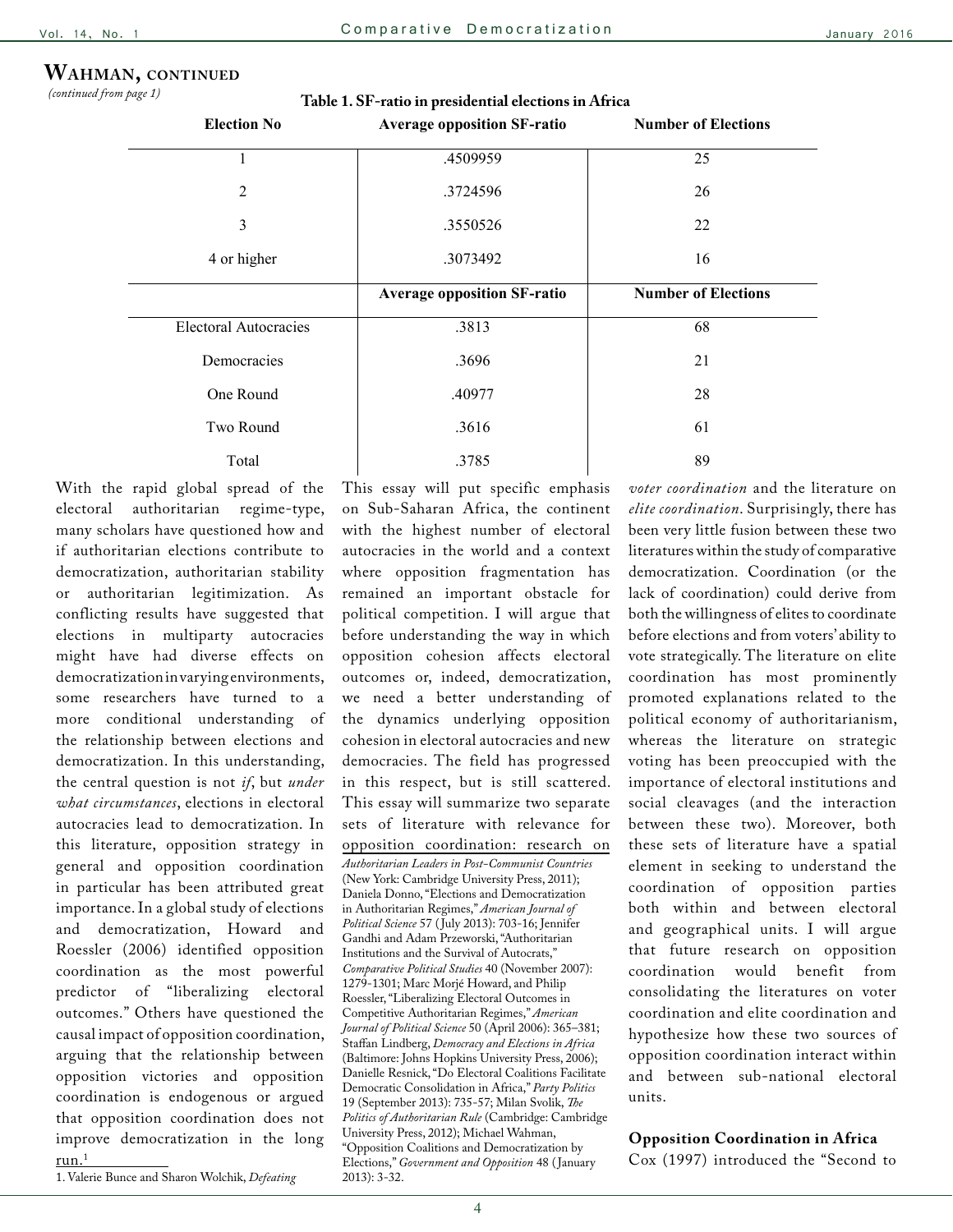#### *Wahman*

First loser ratio" (SF-ratio) to measure electoral fragmentation. A low SFratio would indicate that elites and/ or voters have coordinated around the strongest challenger (i.e. the second loser is much smaller than the first loser), whereas a high SF-ratio shows considerable fragmentation (i.e. the second loser is almost as big as the first loser). Looking at this standard measure of fragmentation, what can we say about opposition coordination in Africa? Table 1 introduces the SF ratio for opposition candidates (i.e. the ratio between the second and first opposition candidate's vote share) participating in African presidential elections (based on results from the first round of voting). Data are from the Bogaards (2013) dataset, an update of Lindberg's (2009) original data. The table shows both the average across all elections in the period 1990-2010 and averages for each uninterrupted election cycle of a country's history of multipartyism.2

First, the table shows that on average among the 89 presidential elections in my sample the second opposition candidate got 38 percent of the votes received by the top opposition candidate. This, indeed, shows a substantial amount of opposition fragmentation in African presidential elections. However, there is an interesting decreasing trend, implying that over time African opposition parties have become more coordinated. Whereas the average opposition SF-ratio was as high as .45 in the first multiparty election, it was down to .31 after three uninterrupted multiparty elections had been conducted, showing a gradual increase in voter coordination over time. These averages may manifest the importance of information, a factor stressed in earlier research.3 As opposition parties and voters gain electoral experience they are more likely to update and adapt their electoral strategies. As electoral experience increase voters can more accurately predict the winner and candidates have more realistic expectations about their chances of winning elections when going it alone.

Table 1 also shows opposition SF-ratios in the first round of elections based on whether a country was classified as an electoral autocracy or a democracy (according to the classification by Wahman et al. 2013) and whether the electoral rules permitted a second round of voting if the first round was indecisive. Surprisingly, there is only a marginal difference in SF ratios between democracies and electoral autocracies. Also, the finding that tworound elections have more coordination than one-round elections is surprising. We would expect that the possibility of a run-off election would encourage opposition candidates to go-it-alone in the first round and coordinate in the second round. However, the perhaps most notable case of African opposition coordination is Ghana where the opposition has consistently shown high levels of coordination despite the fact that both the 2004 and 2008 contest resulted in a run-off. These results are in line with the state of the literature that has shown a weak relationship between electoral system design and electoral

outcomes in electoral autocracies.4

### **Voter Coordination**

When discussing opposition coordination in Africa, surprisingly little energy has been devoted to understanding the incentives and actions of voters and their ability to forge coordination through strategic voting. The most ambitious contribution to our understanding of opposition coordination in Africa to date is Leonardo Arriola's *Multiethnic Coalitions in Africa* (2013). This book sets a new standard for the study of opposition coordination in Africa and beyond. However, a weakness in Arriola's argument is that it does not emphasize or theorize the importance of voters in the rational calculation of coalition making. Consistent with the long-dominant ethnic voting thesis in African politics, ethnic groups are seen as stackable building blocks used to manufacture popular majorities. It is argued that voters generally follow their ethnic figureheads. If leaders decide to go-it-alone, constituencies will stay loyal; when leaders decide to create coalitions, voters will follow regardless of the nature of that coalition. However, the ethnic voting thesis is put under increasing pressure in the study of African politics. Numerous studies have indicated that ethnicity is but one of many determinants of African vote choice and that class, performance evaluation, and urban/ rural divides also matter for the choice of voters. Theoretically, if elections are not merely ethnic censuses, voters may coordinate through strategic voting in a way that approximates voters in established Western democracies. Such coordination might appear both within 4. Jennifer Gandhi and Ora John Reuter, (2013); Harris Mylonas and Nasnos Roussias, "When Do Votes Count? Regime Type, Electoral Conduct, and Political Competition in Africa," *Comparative Political Studies* 41 (November 2008): 1466-91; Michael Wahman, "Offices and Policies—Why do Opposition Parties Form Pre-Electoral Coalitions in Competitive Authoritarian Regimes?" *Electoral Studies* 30 (December 2011): 624-57.

<sup>2.</sup> In the table I have excluded countries that were coded as "military multiparty" in the Wahman et al (2013) dataset. See Matthijs Bogaards, "Exchange: Reexamining African Elections," *Journal of Democracy* 24 (October 2013): 151-160; Gary W. Cox, *Making Votes Count* (New York: Cambridge University Press, 1997); Staffan Lindberg (ed.), *Democratization by Elections: A New Mode of Transition* (Baltimore: Johns Hopkins University Press, 2009); Michael Wahman, Jan Teorell and Axel Hadenius, "Authoritarian Regime Types Revisited: Updated Data in a Comparative Perspective," *Contemporary Politics* 19 ( January 2013): 19-34.

<sup>3.</sup> Jeffrey Conroy-Krutz, "Information and Ethnic Politics in Africa," *British Journal of Political Science* 43 (April 2013): 345-73; Jennifer Gandhi and Ora John Reuter, "The Incentives for Pre-electoral Coalitions in Non-democratic Elections," *Electoral Studies* 20 ( January 2013): 137-59; Michael Wahman, "Electoral Coordination in Anglophone Africa," *Commonwealth and Comparative Politics* 52 (April 2014): 187-211.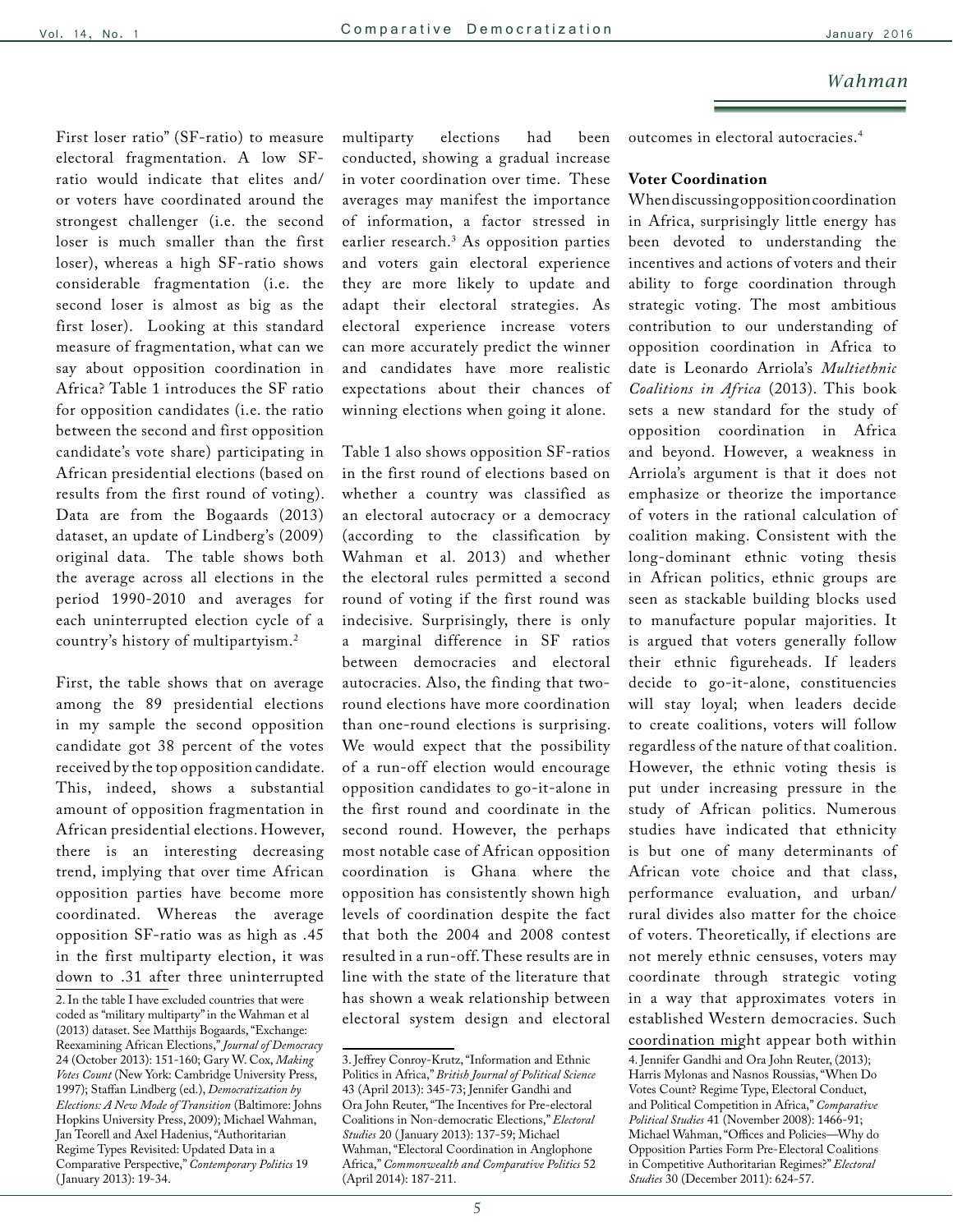### *Wahman*

and between districts.

#### *Voter coordination within districts*

The clearest incentives for voters to coordinate within districts would appear under the type of parliamentary disproportionate election rules frequently used in Anglophone Africa. Although some research has studied party fragmentation nationally, little is known about how parties coordinate on the constituency level. A strict interpretation of Duverger's (1954) psychological effect (i.e. the theory that voters would dessert unviable candidates not to waste their votes) can, however, only be tested at the constituency level. Looking particularly at constituency level election results in single member district (SMD) elections in five African countries over time, Wahman (2014) shows that constituency level election results converged to Duvergerian expectations in Botswana and Ghana, but not in Kenya, Malawi, and, Zambia. Outside the African context, Burttoff (2015) argued that tribal dynamics in Jordan reduced opposition coordination despite disproportional electoral rules. The lack of within-district coordination in several disproportionate electoral systems across Africa is puzzling given Conroy-Krutz's (2013) experimental evidence from Uganda suggesting that voters do indeed favor popular candidates over unpopular candidates. However, a minimal level of information is needed for voters to vote strategically. In the absence of reliable polling, earlier election results would be a good indication as to which voters could base their expectations. Indeed, Table 1 showed a gradual increase in voter coordination over time. However, due to high party volatility in many African countries earlier election results are often not good indicators of contemporary party strength.<sup>5</sup>

#### *Voter coordination between districts*

A question that has received very little attention is to what extent voters are prepared to desert locally popular candidates in favor of more nationally viable alternatives. Indeed, there are several examples of presidential contenders that arrived overwhelming support in their home areas without having a realistic chance in the general election. One recent example is Atupele Muluzi, the presidential candidate for the United Democratic Front (UDF) in the 2014 Malawi election. As predicted by opinion polls published before the election Muluzi finished fourth in the elections nationally. However, he crushed all opponents in the predominantly Muslim Eastern region (Machinga and Mangochi districts) by securing 58 percent of the vote, compared to only 18 percent for his closest opponent. On the other hand, there is also some evidence suggesting that voters in some cases refuse to bloc vote for nationally unviable candidates. In a recent paper by Brass and Cheeseman (2013) a specific focus is put on the electoral misfortunes of Musalia Mudavadi, the presidential contender for the Amani Coalition in Kenya's 2013 election.6 In an election generally seen as a two-horse race, Mudavadi was only able to finish second in his home region of Western Kenya. Beyond the presidential race, presidential coattail theories also hypothesize that voters may desert locally viable but nationally marginal parties in favor of parties

with the strength to create a national parliamentary majority for their favored presidential candidate. Much more research is needed to understand the limits of local bloc-voting and to uncover under what circumstances voters' demand for local candidates are low despite elites' willingness to supply such alternatives.

#### **Elite Coordination**

Elite coordination in new democracies and electoral autocracies is still poorly understood. This is hardly surprising given that our understanding of this topic is limited even in consolidated democracies. Most research on coalition formation has been concerned with post-electoral rather than preelectoral bargaining. Amid interest in the relationship between opposition coordination and democratization some recent work has, however, studied elite incentives and prospects for elite coordination. Some of the work has been cross-regional, whereas a substantial part of the literature has focused specifically on Africa.7

Although the general arguments from previous studies have diverged, one conclusion seems to hold across studies: political institutions, such as election system design and presidentitalism, seem to have had limited importance for the prospects of elite coordination under electoral autocracy. Instead, authors have been looking elsewhere to explain variations in coordination across cases and time. Arriola (2013) develops a "pecuniary theory" of coalition formation, stressing the

<sup>5.</sup> Gail Burttoff, "Coordination Failure and the Politics of Tribes: Jordanian Elections under SNTV," *Electoral Studies* 40 (December 2015):

<sup>45-55;</sup> Conroy-Krutz (2013); Staffan Lindberg, "Consequences of Electoral Systems in Africa: A Preliminary Inquiry," *Electoral Studies* 24 (March 2005): 41-64; Shaheen Mozaffar, James R. Scarritt, and Glen Galaich, "Electoral Institutions, Ethnopolitical Cleavages, and Party Systems in Africa's Emerging Democracies," *American Political Science Review* 97 (August 2003): 379-390; Wahman (2014).

<sup>6.</sup> Jennifer N. Brass and Nic Cheeseman, "Beyond Ethnic Politics: The Limits of Bloc-Voting in Kenya," paper presented at the Annual Meeting of the African Studies Association (ASA), Baltimore, 21-24 November 2013.

<sup>7.</sup> See Leonardo Arriola, *Multi-Ethnic Coalitions in Africa: Business Financing of Opposition Election Campaigns* (Cambridge: Cambridge University Press, 2013); Matthijs Bogaards, "Electoral Alliances in Africa: What Do We know, What Can We Do?" *Journal of African Elections* 13 ( June 2014): 25-42; Gandhi and Reuter (2013); Dennis Kadima, ed., *The Politics of Party Coalitions in Africa* ( Johannesburg: Konrad Adenauer Stiftung and EISA, 206); Wahman (2011).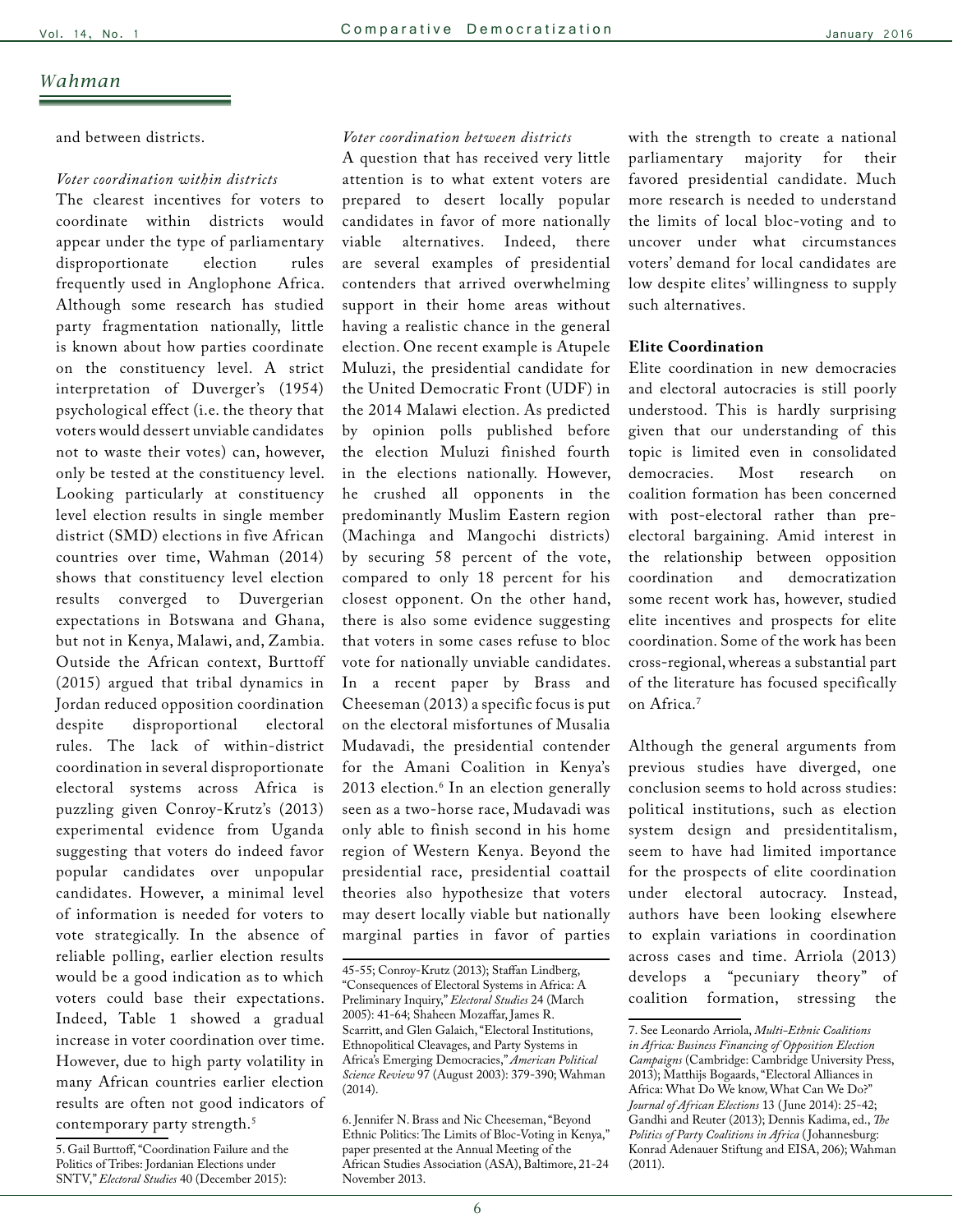#### *Wahman*

importance of political economy and access to private capital. In Arriola's theory, the main obstacle to coordination is credible commitment. Put simply, rivaling opposition candidates cannot be sure that potential coalition partners will ultimately honor coalition deals. However, if coalition formateurs are able to offer financial benefits up front, junior partners face lower risks when accepting coalition deals. In countries where opposition parties have access to private capital, coalition formateurs are more likely to have the resources necessary to "buy" the support of fellow opposition challengers. Similarly, Wahman (2011) also stresses the problem of credible commitment, arguing that dominant incumbent parties are often able to coopt opposition parties when opposition challengers do not see realistic chances of ousting the incumbent regime or in situations where the incumbent and the challengers are not distinguishable in terms of policy platforms.8

#### *Elite coordination within districts*

The classic perception of African politics, identifying ethnicity as the dominant political cleavage, is currently losing popularity. Ethnicity may have been exaggerated as a determinant of vote choice nationally. Even more importantly, looking at local electoral dynamics we see that competition is often intra- rather than inter-ethnic. Political constituencies, especially those with a relatively high level of ethnic homogeneity often feature significant intra-ethnic competition. Quite often party discipline is low and disgruntled primary election losers compete in elections on independent tickets. One example is the 2014 Malawian parliamentary election where a total of 420 independent candidates competed in the country's 193 constituencies. Most of these candidates had previously contested party primaries. 8. Ibid.

More research is needed in order to understand such dynamics. When do opposition parties effectively control their home areas by consolidating and safeguarding their political base from local defection and when do they divide due to internal differences and political opportunism?

#### *Elite coordination between districts*

The most important obstacle to opposition coordination in Africa is low party nationalization. Wahman (forthcoming) showed that party nationalization in Africa is significantly lower than in Latin America and that there is an important difference in the level of nationalization between incumbent and opposition parties on the African continent. Not only are opposition parties generally less nationalized than their incumbent counterparts, opposition parties are also more likely to exhibit low nationalization under adverse conditions such as low levels of urbanization, large territorial size and, most importantly, ethnic heterogeneity. Incumbent parties manage to keep nationalized despite these adverse conditions. Using state resources incumbent parties are able to build nationwide organizations and multi-ethnic coalitions, whereas opposition parties have often concentrated their electoral efforts to particular geographical areas. Danielle Resnick (2014) argues that opposition parties have often made a dual appeal, concentrating campaigns to urban areas (where campaigning is cheap) and areas where they can claim some sort of ethnic linkage. The resulting consequence is low opposition elite coordination across space.<sup>9</sup>

#### **Conclusion**

The literature on opposition 9. Danielle Resnick, *Urban Poverty and Party Populism in African Democracies* (New York: Cambridge University Press, 2014); Michael Wahman, "Nationalized Incumbents and Region Challengers: Opposition- and Incumbent-Party Nationalization in Africa," *Party Politics* 22 (forthcoming).

coordination in Africa is still scattered. More research is needed to uncover the relationship between voter and elite coordination. We also need better knowledge on how coordination differs between and within electoral units. There is a clear relationship between voter and elite behavior. A strategy of opposition fragmentation along regional lines is dependent on voters' persistent loyalty and the absence of strategic voting. Going-it-alone is an attractive strategy for regional leaders trying to build local platforms for subsequent bids or those creating vehicles for subsequent incumbent party co-optation. However, local elites are unlikely to supply nonnationalized alternatives if voters lack the demand for such nationally nonviable offerings. African party systems are diverse. The way in which parties and voters behave differs between African democracies, but also within countries. Some voter groups are more prone to bloc voting, others are more politically sophisticated. Future work on opposition coordination in Africa would benefit from a holistic view of African opposition parties, taking both voter and elite incentives into account. When doing so, researchers should pay tribute to the fact that African parties vary in mobilization strategies. Understanding the way in which opposition parties interact will remain key in advancing our knowledge on elections and democratization in electoral authoritarian regimes.

*Michael Wahman is an assistant professor of political science at the University of Missouri. The author would like to thank Emir Yazici for excellent resesearch assistance.*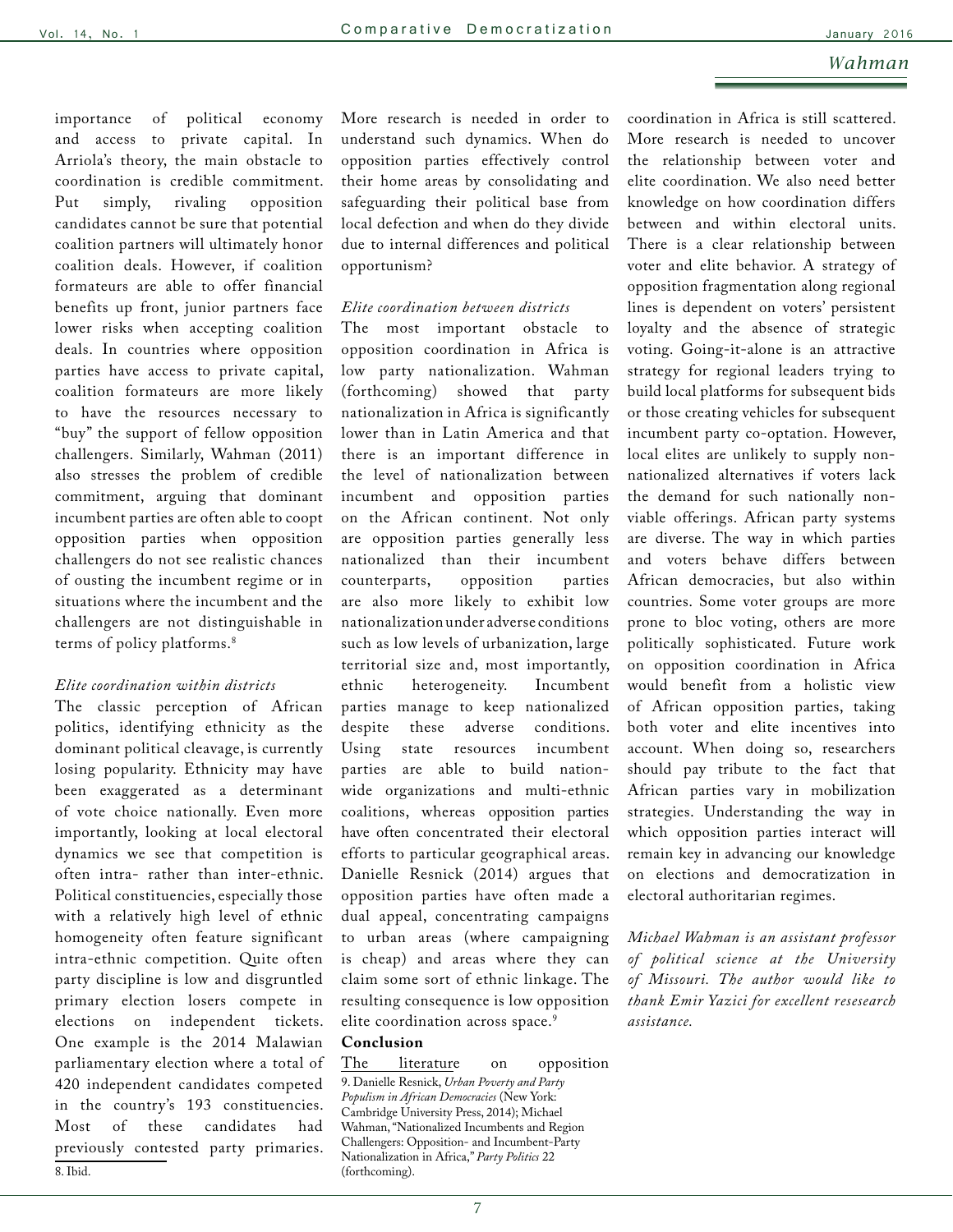#### <span id="page-7-0"></span>**Weghorst, continued**

*[\(continued from page 1\)](#page-0-0)*

*parties have little chance of victory?* Based on three total years of fieldwork from 2009-2014, I develop an original theory of candidacy and test it in Tanzania, where the ruling party Chama Cha Mapinduzi (CCM) has governed for over fifty years. I emphasize that early life experiences with partisan politics and civic activism impose a path dependence on party choice when the decision to run for office arises. The path of partisan versus civic activism into candidacy also impacts the benefits that candidates expect from office and their willingness to bear financial and non-material candidacy costs. Thus, when individuals engage in the strategic calculus of running for office, heterogeneity in perceived benefits and costs makes the opposition more appealing to certain kinds of candidates. This approach follows a minority of studies<sup>2</sup> that challenge the view of the political elite in authoritarian settings as uniformly seeking material goods and the spoils of clientelism.

The case of Tanzania is particularly compelling. It resembles other electoral authoritarian regimes on measures of government use of repression and violence.3 Further, it features a unique form of federalism offering withincase variation in opposition strength. Tanzania has a national government where CCM has dominated politics and a semi-autonomous President and legislature in Zanzibar where CCM faces a stronger opposition. In the October 2015 elections, the opposition in Zanzibar won enough votes to defeat CCM for the first time in history. While the partisan government annulled the elections, my study highlights decisions

2. Notably, Kenneth F. Greene, *Why Dominant Parties Lose: Mexico's Democratization in Comparative Perspective.* (Cambridge: Cambridge University Press, 2007).

3. Based on David L. Cingranelli and David L. Richards. 2010. "The Cingranelli and Richards (CIRI) Human Rights Data Project" *Human Rights Quarterly* 32 (May 2010): 401-424.

opposition actors make in the moments prior to defeating an authoritarian government.

#### **Prevailing Explanation**

Prevailing accounts of what motivates opposition participation in electoral authoritarian regimes emphasize the role of co-optation. In the context of legislative candidacy, opposition candidates run for office in order to be co-opted by the ruling elite—to win a plum spot in government or to extract resources. A popular opposition candidate can demonstrate his/her value to the ruling party and maximize what he/she extracts from it.4 The view that ruling party and opposition candidates are uniformly motivated by material gains is also echoed in literature on political elites in Africa's democracies.

In a co-optation approach, oppositions' motivations are generally derived from goals of the ruling party and what they offer: autocratic elites create powersharing institutions to distribute spoils to challengers to keep them at bay. The validity of these assumptions needs further interrogation.

First, opposition voters have already stood against the government and may not support an opposition candidate who "sells out" to the ruling party. Second, there is little empirical evidence of the "transaction" of co-optation taking place. One might expect the ruling party to co-opt their most threatening challengers—opposition candidates popular enough to overcome electoral disadvantages and win legislative seats. This intuition is incorrect. Over half of electoral authoritarian regimes punish party-switching of elected legislators by forcing them to vacate their seat and re-run, substantially greater than advanced democracies (8 percent) and

recent democratizers (14 percent).<sup>5</sup> The power of autocrats to co-opt is directly undermined by laws they establish that constrain co-optation.

Lastly, this approach does not permit heterogeneity in what candidates expect to get by holding office, comparative advantages parties have in appealing to candidates, and goals that can be reached without even winning.

#### **New Theory**

My theory of opposition candidacy has three main components. First, it turns the clock back on where most studies of candidacy begin—after individuals have already made the decision to run for office. The theory centers early partisan and civic activism before candidacy and how these experiences influence later candidacy decisions. The second component turns to intraparty politics of candidate nomination after an individual seeks out candidacy. To date, the literature has focused primarily on election prospects as a contest over voter support after nominations are completed. The third component explores what candidates gain from the outcomes of the nomination and election contests. I theorize that candidates are heterogeneous in the benefits they expect from office, whether those benefits can be obtained by losing nomination and election competitions, and willingness to bear financial and non-material campaign costs.

<sup>4.</sup> See Jennifer Gandhi and Ellen Lust-Okar, "Elections Under Authoritarianism" *Annual Review of Political Science* 12 ( June 2009): 403-422.

<sup>5.</sup> Figures based on Martin Goeke and Christof Hartmann, "The Regulation of Party-Switching in Africa," *Journal of Contemporary African Studies* 29 (August 2011):263-280 and Kenneth Janda, "Laws against Party Switching, Defecting, or Floor-Crossing in National Parliaments." paper presented at the 2009 World Congress on the International Political Science Association, Santiago, Chile, 12-16 July 2009.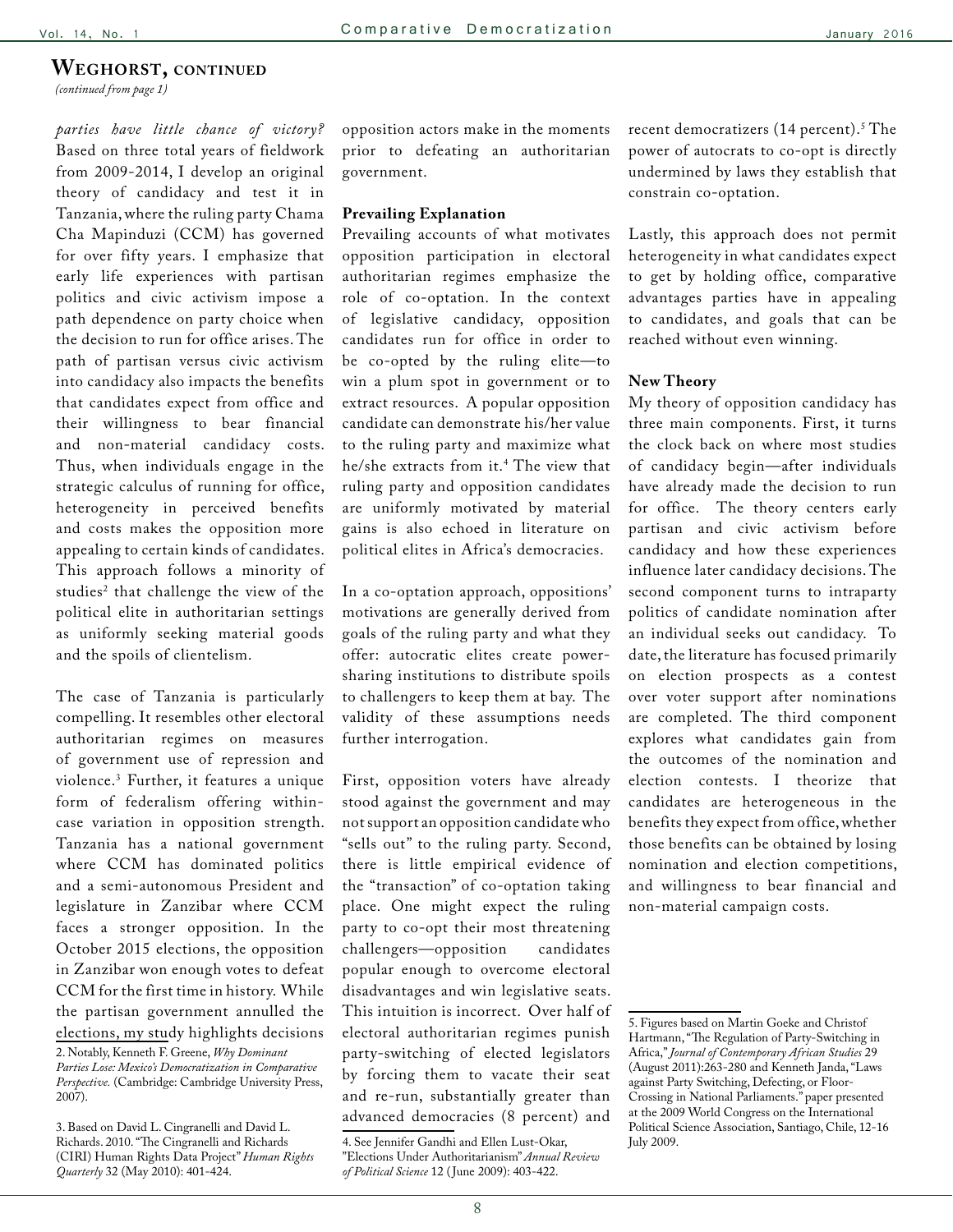### *Weghorst*

### *Component 1. Life trajectories of "Career Partisanship" versus Civic Activism*

The choices individuals make regarding candidacy are set into motion years before they make a decision to run (or not). These life trajectories shape distinctive avenues into candidacy.

My research identifies two primary paths leading to candidacy ambitions, one to ruling party candidacy and the other to the opposition. The road to ruling party candidacy is partisan, starting in party-sponsored soccer clubs and Boy/Girl Scoutlike programs and continuing later in positions in local and national party offices. Through this process, a ruling party grooms prospective candidates into party loyalists. In turn, these individuals derive political capital and supplementary income from association with the ruling party. Running with the opposition is not attractive to them because leadership and political reputation are inseparable from the ruling party.

Opposition candidacy emerges from a different trajectory. Opposition parties lack the financial resources and organizational capacity to recruit youth and groom them into loyal partisans to run as candidates. Instead, they draw from civic organizations and civil society. These groups are highly visible, have public credibility, and can offer administrative support, activist networks, and basic resources like offices, copiers, etc. Further, the priorities of civic activists often overlap with the opposition's stated goals like fighting corruption, deepening democratization, and protecting human rights. This alignment results in "social-electoral" coalitions where the opposition and civil society figures coalesce around election times.6 Thus, early experience with activities like grassroots organization and membership in civil society organizations sets in place a path that leads to later candidacy with the opposition.

#### *Component 2. Intraparty Competition*

The only decision prospective candidates completely control is pursuing candidacy (or not) with a particular political party. Seeking to run does not ensure victory in an election or even whether an individual is nominated by a party to compete. As scholars, we argue that prospective candidates weigh their chances of winning office, but mostly interpret those odds as the competitiveness of an election.

Considering election prospects alone do not get us far in understanding opposition candidacy in settings where the deck is severely stacked in favor of the ruling party. Why then would any strategic, calculating individual choose to run for severely disadvantaged opposition parties? Focusing on internal party competition helps answer this question.

The prospects of winning an election are inversely related to nomination chances. In areas where their victory is a foregone conclusion, a ruling party has their pick over a large pool of highly qualified individuals to field as a candidate. In electoral authoritarian regimes, nominations contests are significantly more challenging for the ruling party than the opposition. This is not only in terms of the number of nomination competitors faced, but also the political and party-based qualifications of their challengers, and the centralization and exclusiveness of the nomination procedures used.<sup>7</sup> *Perspectives on Politics* 12 ( June 2014): 332-352.

7. In addition to my work, see: Bonnie N Field and Peter M. Siavelis. "Candidate Selection Procedures

Thus, even though ruling party election prospects are very promising, only a small subset of prospective candidates will ever make it onto a ruling party ticket. The ease of winning opposition nominations drives prospective candidates to the opposition.

Winning a party nomination is also not a hurdle that candidates encounter once. Incumbent legislators from the ruling party face substantial competition in reelection bids. My research in Tanzania tracked the political careers of several hundred members of parliament (MPs) who have since left the legislature. While the majority of opposition MPs who leave the legislature are defeated in re-election bids or voluntarily step down, nearly 60 percent of turnover of MPs from ruling party CCM occurs at the nomination stage.

The competitiveness of ruling party nomination contests may also play into the hands of the opposition during an election. In bitterly-contested or mismanaged primaries, ruling party candidates' direct resources away from election campaigns and spurned nomination seekers may foment intraparty factionalism or defect to the opposition.8

On election day, opposition candidates face significant disadvantages that make winning seats difficult. However, the barriers to candidacy for the ruling party occur even earlier than the election itself. When considering the interplay

8. See: Nahomi Ichino and Noah L. Nathan. "Do Primaries Improve Electoral Performance? Evidence from Ghana," *American Journal of Political Science* 57 (April 2013): 428-441.

<sup>6.</sup> See: Guillermo Trejo, "The Ballot and the Street: An Electoral Theory of Social Protest in Autocracies,"

in Transitional Polities: A Research Note," *Party Politics* 14 (September 2008): 620-639; Shane Mac Giollabhui, "How Things Fell Apart: Candidate Selection and the Cohesion of Parties in South Africa and Namibia," *Party Politics* 19( July 2011): 577-600; Magnus Ohman, *The Heart and Soul of the Party: Candidate Selection in Ghana and in Africa* (Uppsala, Sweden: Universitatis Upsaliensis, 2004).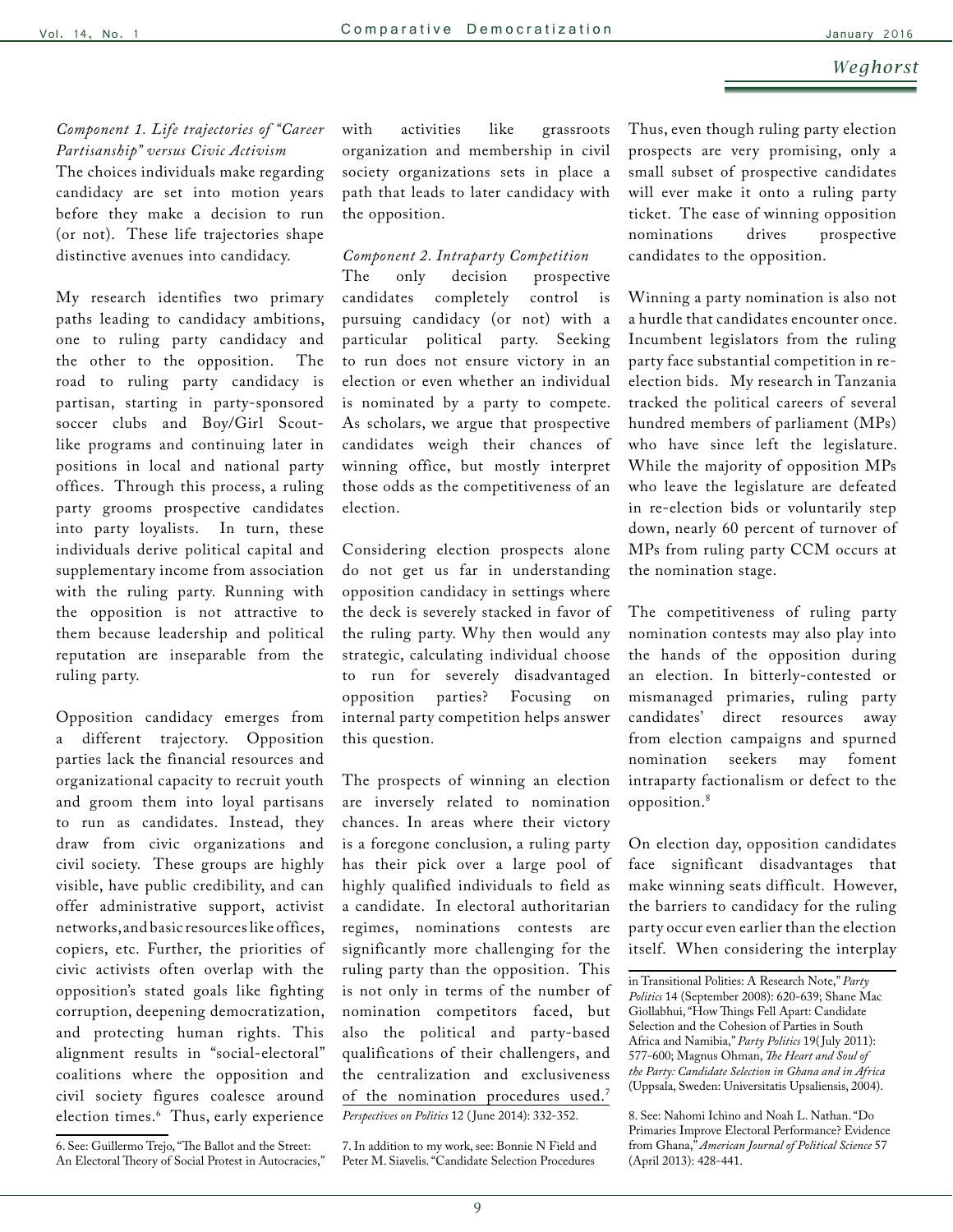### *Weghorst*

between election and nomination prospects, opposition candidates are less strategically misguided under a cost-benefit framework.

### *Component 3. Differences between Opposition and Ruling Party Candidates: Diverse Benef its; Benef its of Losing; Costs of Running*

The logic undergirding accounts of co-optation is that candidates want similar things from office—material, patronage goods—and that the ruling party has a comparative advantage in delivering these benefits. Drawing from in-depth interviews with legislators in several African countries, my research suggests that candidates are not uniformly motivated by material goods. I find that there are four main benefits of office candidates seek in electoral authoritarian regimes: (1) the public prestige and prominence of being a public official, (2) the chance to implement ideological and policy goals, (3) opportunities to advance private career interests, as well as (4) material goods associated with holding office. My dissertation demonstrates that all candidates value each of these benefits to some degree, but opposition candidates and ruling party candidates differ in how much they value each benefit.

Candidates from CCM mainly desired material benefits of legislative office, including discretionary development funds, tax benefits, and Parliamentary sitting allowances ("*mapasho*"). Material benefits constituted about 40 percent of all benefits of office identified by ruling party candidates. CCM respondents also identified holding office as a means of advancing private business interests. Candidates from all parties also cited CCM as the best provider of material benefits.

Opposition candidates most commonly identified policy and ideological benefits as a reason to run for office. Following scholars like Kenneth Greene, I show that promises to implement rapid political reform, deepen democratization, and advance socio-political issues like women's rights lure candidates to the opposition. These candidates also enjoy the prestige of holding public office, like speaking to local and international audiences through public forums, news media, and party press conferences.

In addition to heterogeneity between ruling party and opposition candidates in terms of what they want from office, there are also differences in whether the benefits may be obtained from losing a nomination contest, losing an election, or both. For the ruling party, a failed primary candidate can extract conciliatory positions in the ruling party offered to keep him/her from defecting and gain greater popularity for later nomination contests.

For the opposition, losing an election can serve several goals. First, being on the ballot is one way to increase valence amongst voters even without spending much on a campaign. By running and losing, candidates also gain experience in a "baptism by fire" and learn campaign skills along the way. Individuals who see benefits in losing may not be very discouraged by the opposition's poor electoral prospects.

The final difference between opposition versus ruling party candidates pertains to campaign spending and willingness to bear financial and non-material (physical security) candidacy costs.

Running on opposition tickets in electoral authoritarian regimes can be very costly. The opposition lacks access to government coffers to fund campaigns. The ruling party can also restrict access to public media. The opposition must develop creative campaign strategies and also lean on candidates to self-finance their campaigns. By contrast, a ruling party can support their candidates' campaigns with public funds. This leads to an expectation that opposition candidates will bear more financial costs of election campaigns.

In a survey I implemented with legislative candidates in Tanzania, I found that opposition candidates actually contribute less to campaigns than CCM candidates. In terms of total costs, personal contributions, and party support, ruling party campaigns were substantially more expensive. Even though the ruling party can bankroll candidates, CCM hopefuls expect campaign investments to yield significant returns in office. Candidates from the opposition and ruling party also spend their campaign funds differently. The opposition allocates a larger proportion of resources to large public events like rallies as well as party regalia (*fulana* in Swahili). These public displays of opposition support help shape citizen perceptions about the electoral viability of opposition and allay voter fears that of being singled out by the government as a lone-wolf opposition supporter.

There are, however, two other ways in which opposition candidates pay higher costs on the campaign trail. First, opposition candidates also engage in more labor-intensive campaign tactics: about 40 percent of opposition candidates named personal canvassing as a very effective way to turnout their supporters. They report this strategy as the *most* effective way to win over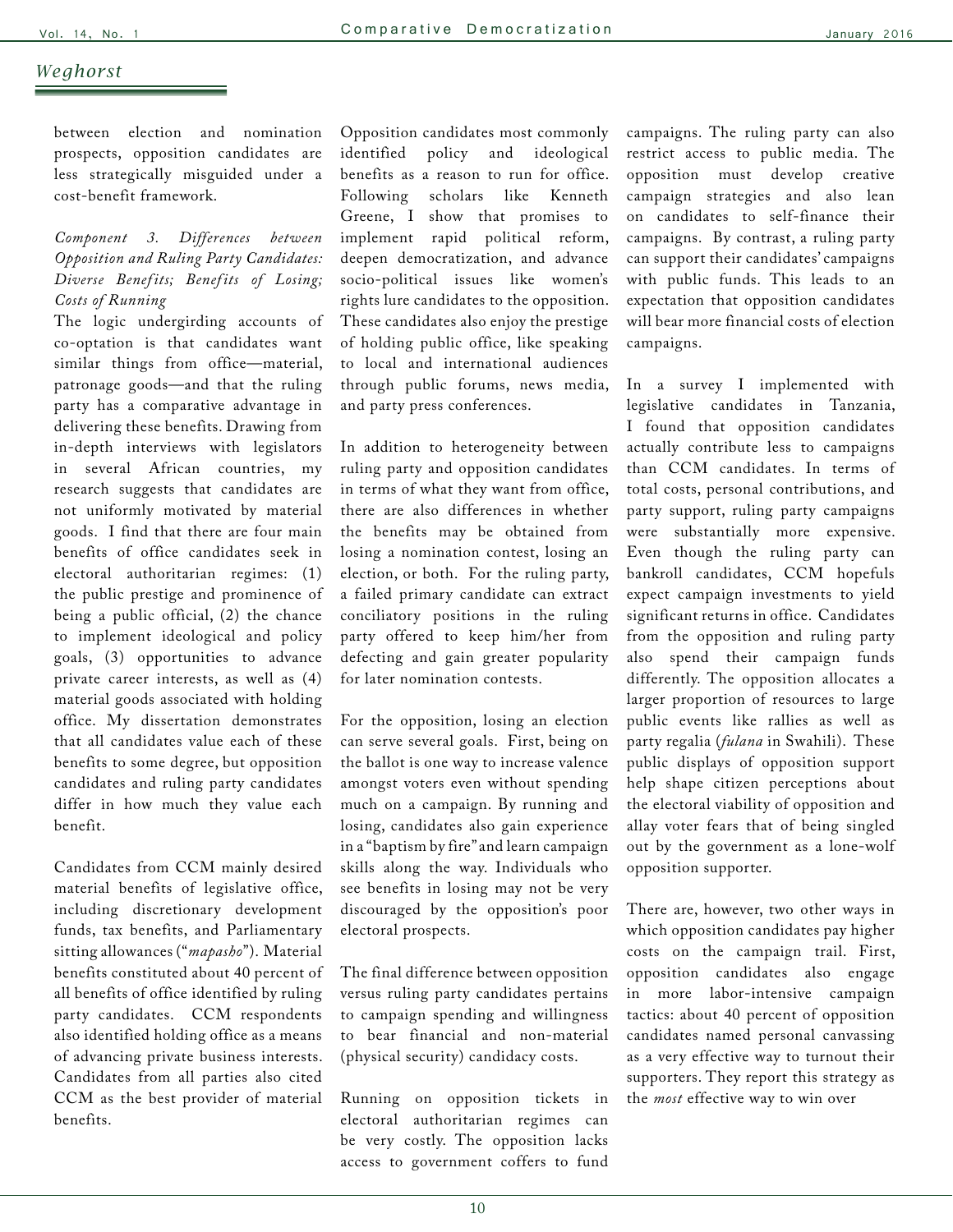### *Weghorst*

CCM supporters, even in spite of the hazards of going door-to-door to court loyal supporters of an authoritarian government.

This canvassing finding speaks to the second higher cost opposition candidates incur during campaigns: they are significantly more willing to bear non-material costs of running. My survey work in Tanzania assesses this through several approaches, including attitudes towards Swahili proverbs ("*methali*") which are particularly well-suited for measuring risk attitudes. Opposition candidates are less discouraged by punishments from investigations of personal and financial affairs to physical suffering and violence in the pursuit of their political goals. Even members of youth and women's wings of opposition parties are more willing than ruling party legislators to take on these non-material costs and risks.

#### **Conclusions**

The research program of electoral authoritarianism has come far in recent years. This piece points to areas of future advancement. First, greater attention must be paid to opposition candidates. These individuals are the public face of the opposition and on the front lines of struggles against the ruling party. More generally, focusing on opposition as actors with agency is key to understanding how they interact with and challenge autocratic governments. Far too often, we rely on theories about autocratic actors to do the theoretical work of explaining opposition behavior.

Second, understanding candidacy requires us to turn the clock back on the choice to run for office and look to life trajectories leading up that snapshot decision. This insight also applies to candidacy more generally. My work shows that early exposure to civic activism initiates a path to opposition candidacy, while "career partisanship" is a critical stage of ruling party candidacy.

Third, intraparty politics in electoral authoritarian regimes is a promising direction for research on opposition and candidacy. Considering how election prospects are structured by candidate selection procedures is important. Between parties and within them over time, nomination contests vary in competitiveness, centralization, and exclusiveness. Those factors shape the attractiveness of seeking a nomination with the ruling party versus opposition, even for purely strategic individuals.

Last, my work joins a new vein of research in authoritarian settings—and developing countries more broadly that questions whether the motivations of elites to run for office are so monolithic. My research in Tanzania shows that opposition candidates in electoral authoritarian regimes value more than the government resources that the ruling party controls. They are also not simply staunch antigovernment critics who rabble-rouse for the sake of doing so. Advancing policy issues through the prominence of campaigns and legislatures is one component of a profile of benefits they seek from running. Further, reaching their goals of running need not hinge on winning a seat in the legislature. Opposition candidates are also willing to pay a lot more than their ruling party counterparts to get those benefits—not in financing campaigns but in risks of standing against electoral authoritarian regimes.

Discerning why candidates run on opposition tickets is the first step to unlocking more significant questions for understanding the future of democratization in the twenty-first century: how does weak and budding opposition grow and strengthen? Insight on how nascent opposition evolves into a credible challenger of the government can shed light on how the opposition may eventually defeat them.

*Keith Weghorst is a pre/post-doctoral fellow at Vanderbilt University's Department of Political Science.*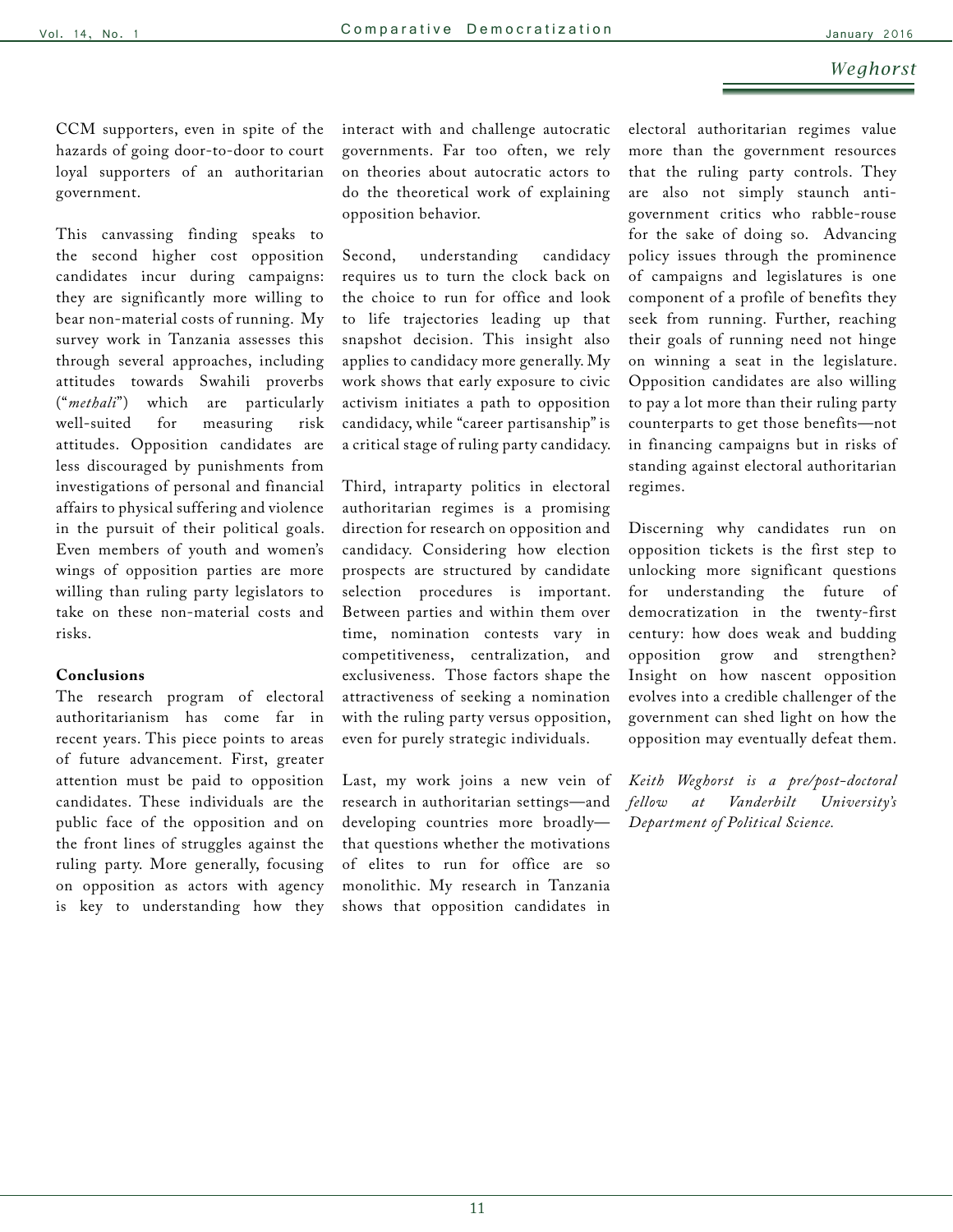#### <span id="page-11-0"></span>**Schedler, continued**

*[\(continued from page 2\)](#page-1-0)*

The literature disagrees, though, on the causal relevance of peaceful protests, once they do occur under dictatorship. Some scholars emphasize their *disruptive* potential: When popular protests pierce the surface of authoritarian tranquility, they tend to escalate and push regimes into crises of survival.4 Others emphasize their *reactive* nature: Mass protests tend to irrupt in response to emergent troubles of the political regime. In and by themselves, they are unlikely to cause such troubles.<sup>5</sup>

However, as an accumulating body of case evidence suggests, the assumption that popular protests are rare under dictatorship as well as the related debate about their disruptive or reactive nature appear to be misleading. In many autocracies and most prominently in contemporary China, citizens seem to be willing and capable of generating contentious challenges on a regular basis; and authoritarian rulers seem to be willing and capable of "normalizing" and absorbing these challenges into their operating routines. Rather than rare, disruptive events that provoke existential crises, or reactive moves that aggravate such crises, recurring popular

5. See e.g. Guillermo O'Donnell and Philippe C. Schmitter, *Transitions from Authoritarian Rule: Tentative Conclusions about Uncertain Democracies* (Baltimore and London: Johns Hopkins University Press, 1986), p. 48; Sidney Tarrow, "Aiming at a Moving Target': Social Science and the Recent Rebellions in Eastern Europe," P*S: Political Science & Politics* 24 (March 1991): 12–20.

protests seem to form an integral part of political normality in many authoritarian regimes.6 My hunch is that the accumulating case evidence of frequent protest under authoritarianism may hold beyond a few prominent countries. *Tertium datur,* intermediate possibilities exist, between quiescent equilibria and contentious crises of dictatorship.

#### **Disturbing Protest**

Country experts tend to read regular protests in autocracies such as China in *functionalist* terms: Rather than putting authoritarian regimes into question, they contribute to their smooth operation. Acts of public protest under dictatorship are conventionally seen as acts of anti-regime challenge, as instances of popular contention, confrontation, defiance, resistance. Contemporary students of "contentious authoritarianism" (Xi Chen), by contrast, interpret them as acts of tacit collaboration between protesters and authorities that do not challenge the authoritarian status quo, but actually serve to perpetuate it by rendering it more legitimate and more efficient.<sup>7</sup>

I suspect that extant theoretical perspectives misconstrue both the causal force and the motivational bases of citizen protest against dictatorship. As I hypothesize, most protest demonstrations against authoritarian regimes are neither disruptive, nor reactive, nor submissive. Neither do they bring down dictators (or accelerate their downfall in the wake of crises) nor

7. See e.g. Peter L. Lorentzen, "Regularizing Rioting: Permitting Public Protest in an Authoritarian Regime," *Quarterly Journal of Political Science* 8 (August 2013): 127–158; Kevin J. O'Brien, "Rightful Resistance," *World Politics* 49 (October 1996): 31–55.

do they serve the smooth functioning of authoritarianism.

If anti-authoritarian citizens are competent observers of their political environment, they should know it's hard to topple a dictatorship through public protest. If they are committed to the cause of political freedom, they should be reluctant to drop their quest for regime change in favor of minor, more acceptable policy demands. I therefore expect them to be neither quiescent nor revolutionary nor opportunistic – but disturbing. Even if citizen protest fails to bring down the regime or to purchase particularistic concessions from the regime, it is not futile. It serves to communicate dissent and herein to irritate the official story of authoritarian legitimacy. Its main role is informational.

Protest demonstrations do what they are supposed to do: they demonstrate. They publicize popular discontentment, show that the surface of citizen quiescence it deceptive. By tearing the veil of generalized "preference falsification" (Timur Kuran) they may not ignite revolution. But they do not play into the hands of the dictator either. Neither frightening nor submissive, they still unsettle the authoritarian standard script of social harmony and popular gratitude. They disturb the dramaturgical self-complacency of the regime.

My (largely) inductive hypothesis of the "disturbing normality" of peaceful popular protest in authoritarian regimes carries two simple empirical implications. Firstly, if mass demonstrations indeed are ordinary phenomena in many authoritarian regimes, rather than exceptional disruptive events, we need to see them happening with some frequency. Secondly, if "normal" protest strives to

<sup>4.</sup> See e.g. Mark Granovetter, "Threshold Models of Collective Behavior," *American Journal of Sociology* 83 (May 1978): 1420–1443; Susanne Lohmann, "The Dynamics of Informational Cascades: The Monday Demonstrations in Leipzig, East Germany, 1989–91," *World Politics* 47 (October 1994): 42–101; Timur Kuran, *Private Truths, Public Lies: The Social Consequences of Preference Falsification* (Cambridge, MASS. and London: Harvard University Press, 1995); Jay Ulfelder, "Contentious Collective Action and the Breakdown of Authoritarian Regimes," *International Political Science Review* 26 ( June 2005): 311–334; and Johannes Gerschewski and Wolfgang Merkel (2015), "Crises in autocratic regimes: An analytical framework" (unpublished typescript, Social Science Research Center, Berlin, 2015).

<sup>6.</sup> See e.g. Graeme B. Robertson, *The Politics of Protest in Hybrid Regimes: Managing Dissent in Post-Communist Russia Countries* (New York: Cambridge University Press, 2010); Guillermo Trejo, *Popular Movements in Autocracies: Religion, Repression, and Indigenous Collective Action in Mexico* (New York: Cambridge University Press, 2012).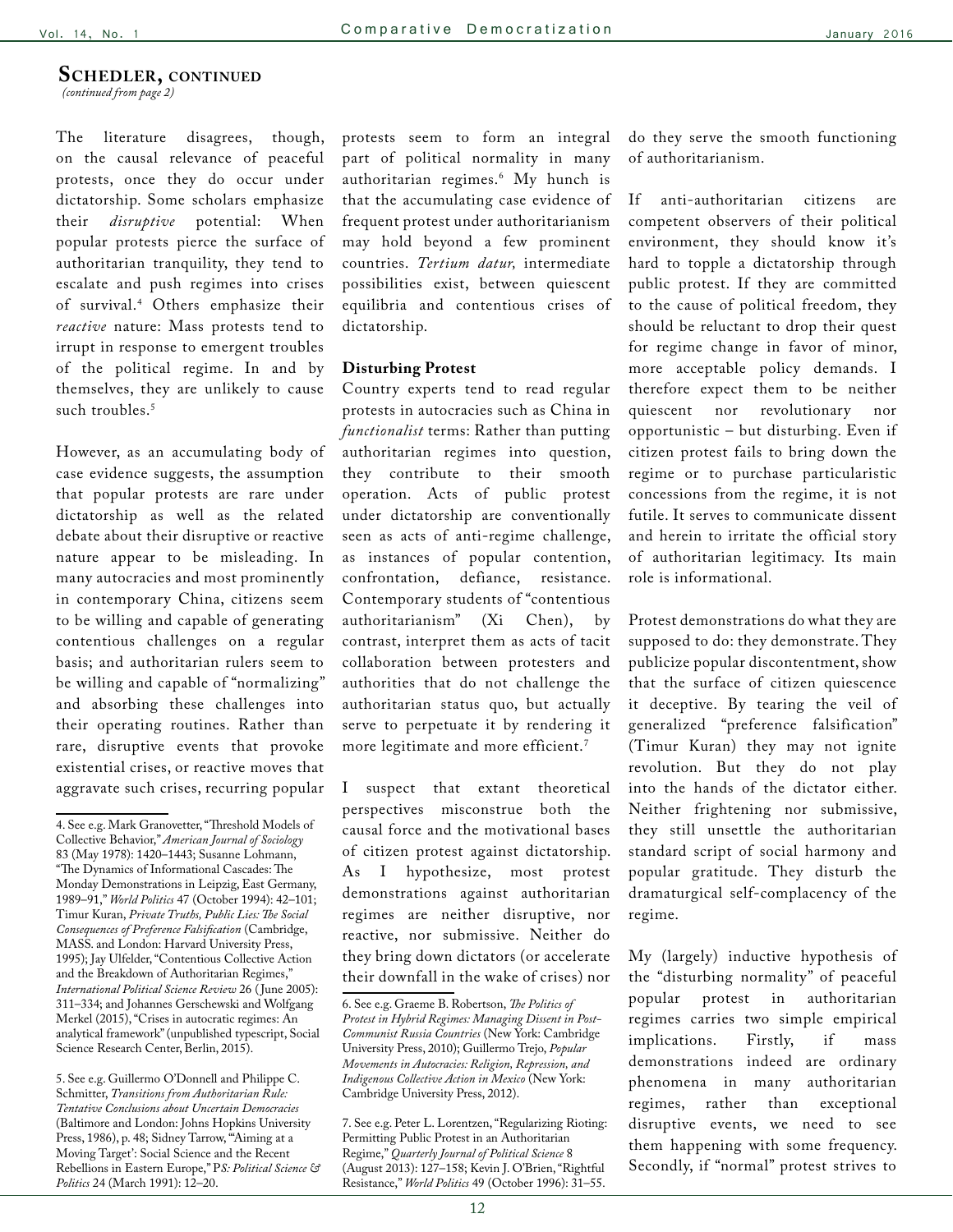

### **Figure 1: Organized or spontaneous protest demonstrations by regime type, annual averages, 1990–2012**

*Source: Social Conflict in Analysis Database (SCAD); regional coverage: Africa, Central America, Mexico, and the Caribbean.*

communicate genuine political dissent, rather than performing a delicate dance of self-discipline and good conduct for central authorities, we should see it go beyond small scales and local concerns. To probe the plausibility of these hypotheses, I look at some simple descriptive data from the recently released Social Conflict in Analysis Database (SCAD) by Idean Salehyan from the University of North Texas and Cullen Hendrix from the University of Denver (www.scaddata.org).

#### **Protest Frequency**

The SCAD database is the successor to the Social Conflict in Africa Database, extending its coverage to Mexico, Central America and the Caribbean (1990–2013). Its units of analysis are individual conflict events, rather than the conventional country-years. From 1990 through 2012, these data cover 66 autocracies and 929 regime years. Within this sample of authoritarian regimes, they register 3006 protest demonstrations, an average of 3.2 events per year, which is, as Figure 1 shows, slightly higher than in democracies (2.2 demonstrations per year).<sup>8</sup>

This simple distribution of protest frequencies provides strong empirical support for my initial "normality hypothesis." Rather than rare and unusual events, protest demonstrations (as well as other types of contentions actions) seem to belong to the regular political landscape of numerous authoritarian regimes. As it appears, rather than calmly presiding over quiescent, silent subjects, many autocrats have to manage a rather constant stream of contentious challenges from below.

### **The Scale of Demonstrations**

How significant are the protest

advanced by Michael Wahman, Jan Teorell, and Axel Hadenius in their Authoritarian Regimes Dataset ("Authoritarian Regime Types Revisited: Updated Data in Comparative Perspective," *Contemporary Politics* 19 [ January 2013]: 19–34). Given my exclusive interest in protest demonstrations, I excluded all demonstrations that were staged in support of the government. In its appendix, the book chapter mentioned in Footnote 1 includes the corresponding list of regimes, regime years, and event frequencies. Note that I am treating authoritarian regimes as a homogenous category, ignoring the profound differences between authoritarian subtypes that have animated the study of authoritarian regimes over the past years (see e.g. Barbara Geddes, "What do we know about democratization after twenty years?" *Annual Review of Political Science* 2 ( June 1999): 115–44; Axel Hadenius and Jan Teorell, "Pathways from Authoritarianism," *Journal of Democracy* 18 ( January 2007): 143–156; Andreas Schedler, *The Politics of Uncertainty: Sustaining and Subverting Electoral Authoritarianism* 9 (Oxford, UK: Oxford University Press, 2013).

demonstrations autocrats face on an ordinary basis? Are we talking about fleeting, minuscule events in remote regions, or large, prolonged protest campaigns in major cities? Figure 2 indicates broad empirical variance.

*Size.* While large protests involving over 100 thousand participants are rather rare (3.2 percent), the portion of very small protests (with less than 100 participants) is not very large either (16.8 percent) (of course, very small events are most likely to go unreported by international news agencies). Well over a third of all demonstrations under authoritarianism sponsor between 100 and 1000 participants (36.2 percent) and another third between one and ten thousand (33.6 percent). Rather than self-sacrificial performances of superminoritarian radicals, these seem to be quite broad and significant expressions of dissidence (see Figure 2).

*Duration.* In autocracies, only few protest demonstrations seem to be part of sustained nonviolent "resistance campaigns."9 The overwhelming majority consists in short-lived one-day events (80.1 percent). Only a fraction

<sup>8.</sup> The SCAD dataset does not distinguish between regime types. To identify authoritarian countryyears I drew the dividing line between democracy and dictatorship following the operational proposal

<sup>9.</sup> See Erica Chenoweth and Maria J. Stephan, *Why Civil Resistance Works: The Strategic Logic of Nonviolent Conflict* (New York: Columbia University Press, 2011).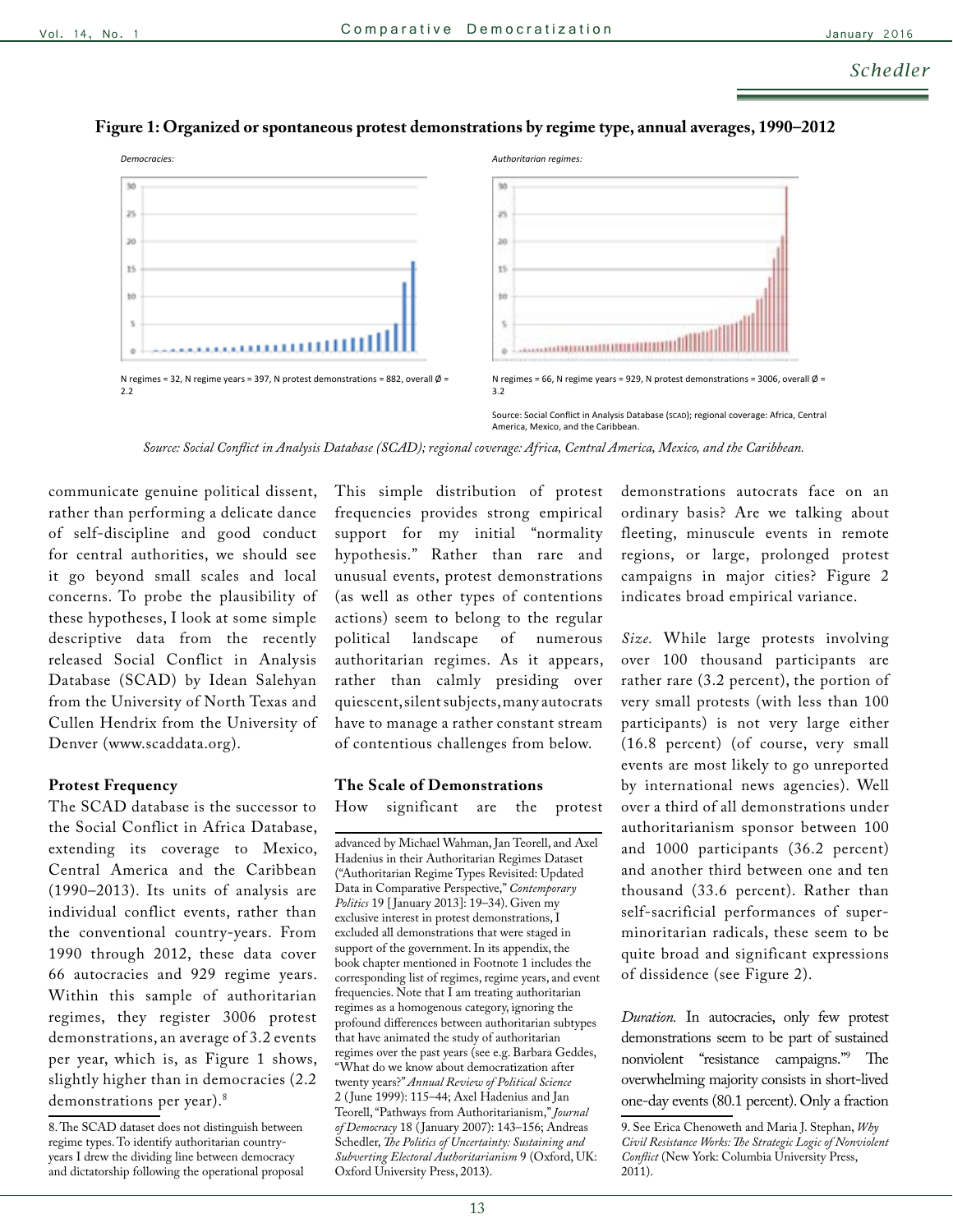### *Schedler*

#### **Figure 2: Scale and motives of protest demonstrations under authoritarianism, 1990–2012**



*Source: Author calculations with data from Social Conflict in Analysis Database (SCAD); regional coverage: Africa, Central America, Mexico, and the Caribbean.*

last longer than a week (6.4 percent) (see Figure 1b).

*Territorial reach.* Popular rebellions do not necessarily start in the capital city. The 2011 mass protests in Tunisia, Libya, and Syria, for instance, began in provincial cities. Yet, unless protests reach a country's political center, they are more easily contained. As Figure 2c indicates, rural protests are rare events in autocracies (or do not make it into the headlines). Only 8.5 percent of protest demonstrations under authoritarianism took place in villages or cities with less than 100,000 inhabitants. Yet, at the other end of the territorial threat scale, genuinely national protests are uncommon as well (5.6 percent). The bulk of protest either takes place in the capital city (58.5 percent) or in major cities outside the capital (27.4 percent). demonstrations under authoritarianism are on-and-off events that happen on a specific day and seldom survive their first week, they do seem to assemble significant numbers of participants (between 100 and 100,000) on significant places (the capital city or other major cities).

#### **The Motives of Demonstrations**

Above all, students of contentious action in contemporary China have

In sum, even if most protest

14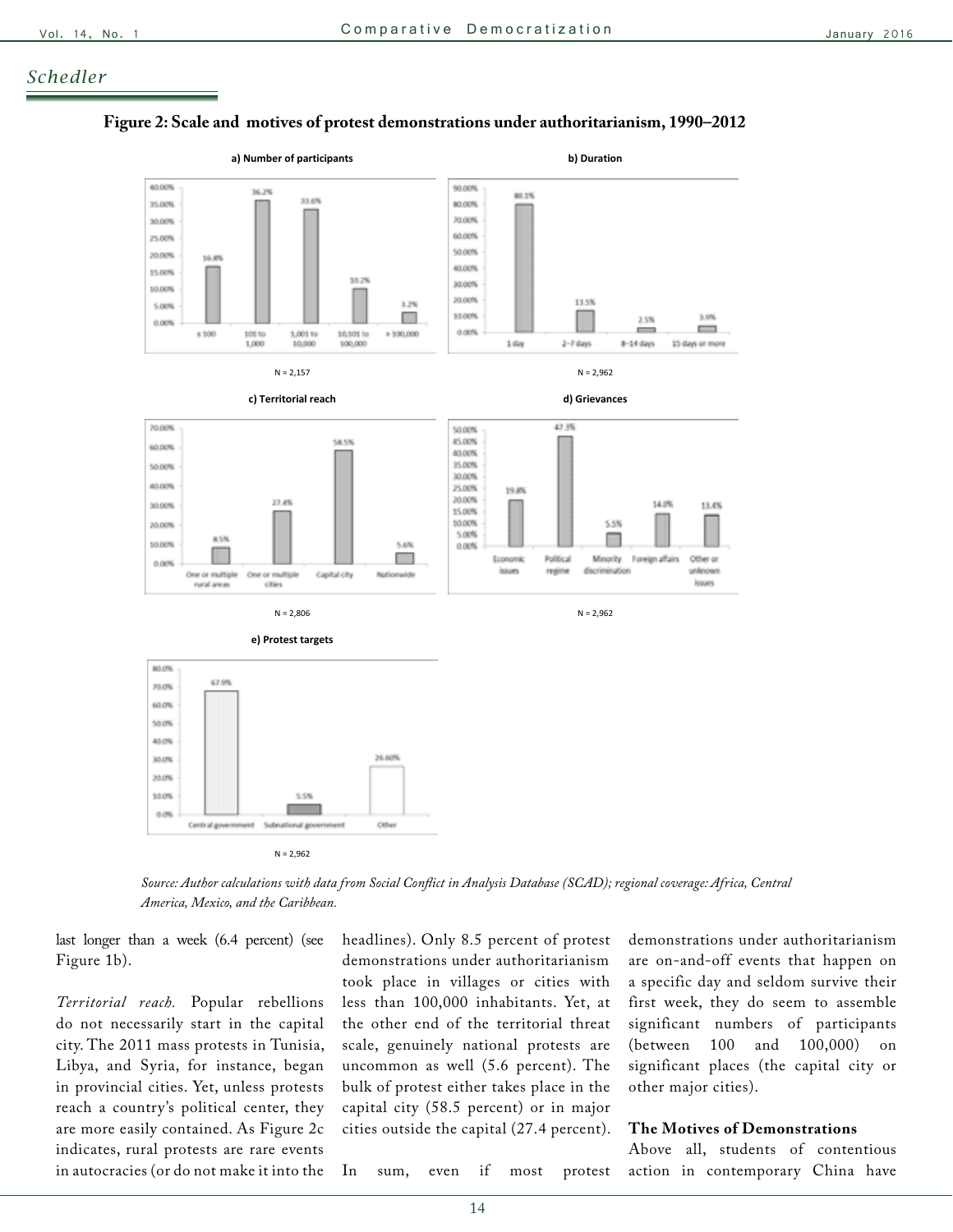#### *Schedler*

been reading popular protest under authoritarianism as essentially regimesupportive: useful and domesticated, tolerated, encouraged, or even managed by political elites. Do such functional diagnoses of regime-friendly protest apply to other authoritarian regimes as well? Are the peaceful protest demonstrations that take place in autocracies protest demonstrations at all? Do they really count as autonomous acts of defiance, challenge, resistance, confrontation, rebellion, protest, dissidence? Or are they no more than sophisticated forms of tacit collaboration between subnational protest entrepreneurs and national authorities?

The SCAD Database does not (and cannot) contain fine-grained information on the discursive framing of conflict events. Yet, it does register in a rough manner what kind of grievances protesters articulated ("the first issue that was mentioned at the source of the tension / disorder") and whether "the central government" was "the target of the event."10

*Grievances.* While in almost one eighth of registered demonstrations under authoritarianism the motives of protest remain unclear (13.4 percent), a fair number of protests indeed limit themselves to articulating more

innocuous complaints about economic issues (19.8 percent) or foreign affairs (14.0 percent). However, at least half of protest demonstrations under authoritarianism fail to respect the taboo of criticizing the political regime and do articulate grievances about democracy, elections, and human rights (47.3 per cent) (see Figure 2d).

*Targets.* Contrary to the image of local movements bringing local issues to the attention of local authorities, two thirds of all protest demonstrations under authoritarianism target the central government (67.9 percent). Only a small minority of reported demonstrations address local authorities (5.5 percent) (see Figure 2e). Of course, international news agencies are likely to underreport demonstrations that do not target the national centers of power.

#### **Conclusion**

The empirical patterns that emerged in our simple, descriptive, explorative analysis of peaceful protests in Africa, Central America, Mexico, and the Caribbean are inconsistent with the notion that mass contention is rare under authoritarianism. They also run counter the notion of anticipatory obedience by risk-averse protesters. Rather than staging innocuous forms of protest that limit themselves to pre-approved themes and non-threatening strategies, contentious actors regularly articulate sensitive grievances in challenging ways. If they know what scholars of comparative politics know, namely, that popular protests are unlikely to shake or even shatter an authoritarian regime, we have to conclude that their expressions of dissent are principled, rather than opportunistic.

Despite their rough and preliminary quality, our empirical explorations suggest the possibility that the current comparative literature on authoritarian regimes has been developing a large blind spot. In the neo-functionalist emphasis it places on strategic equilibria, institutional safeguards, and distributive policies, it tends to overlook the contentious quality of authoritarian governance. As it seems, there is more to the politics of authoritarian governance than the design of institutions and the distribution of rents. It involves constant public engagement with multifarious public challenges by principled opponents who do not wish to signal their fundamental conformity through calibrated acts of self-constrained protest, but rather to communicate serious dissent through genuine acts of defiance. Even when democratic citizens know they can't bring down the regime, they can at least rumple its pretensions of popular consent. Even when they can't chase the autocrat out of the presidential palace, they can at least disturb his self-complacent narrative of dictatorial popularity.

*Andreas Schedler is professor of political science at CIDE in Mexico City.*

<sup>10.</sup> Idean Salehyan and Cullen Hendrix, "Social Conflict in Analysis Database Version 3.1: Codebook and coding procedures," *Codebook Version 3.1* (Austin: University of Texas, 2014), pp. 4–5, available at www. scaddata.org.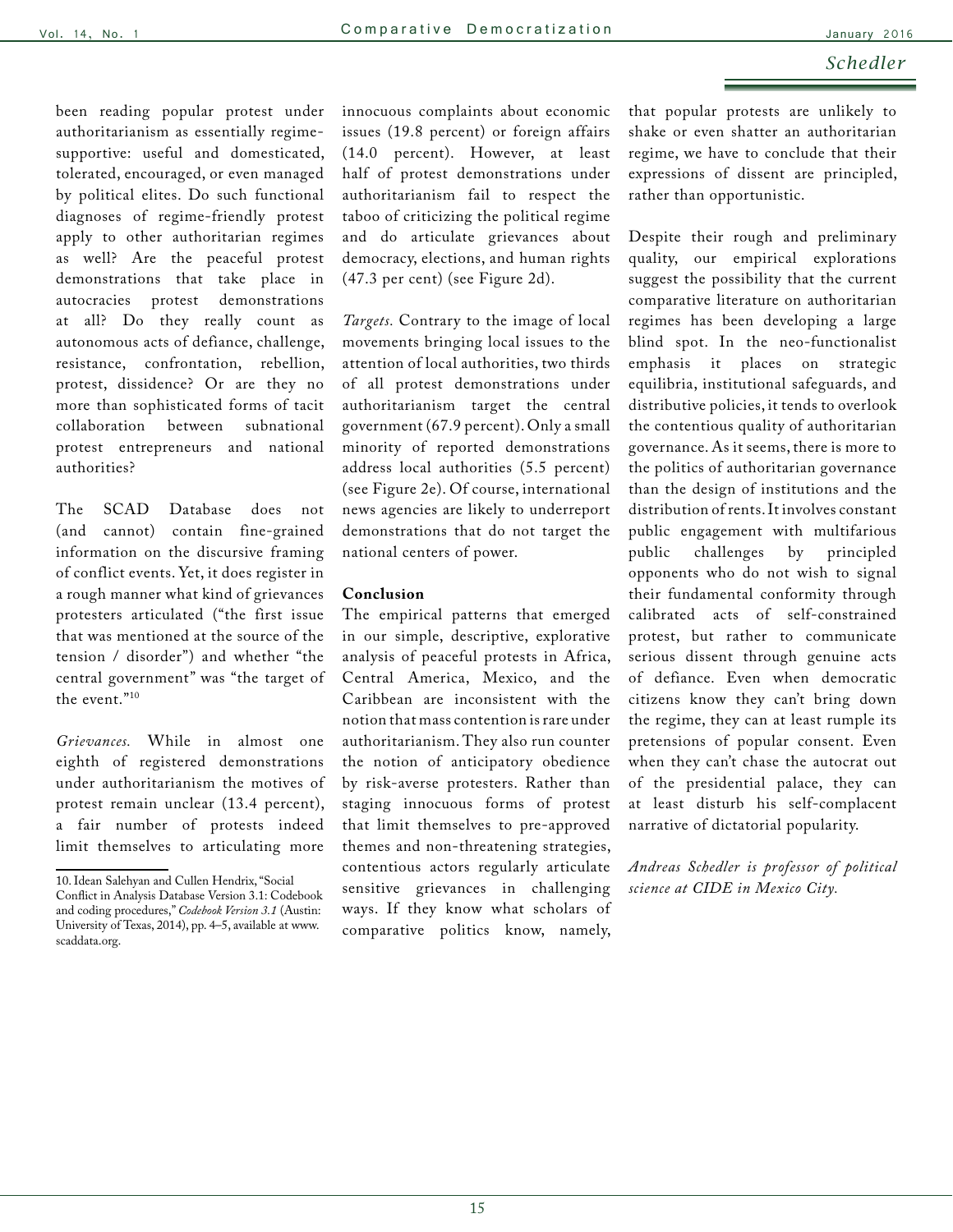### <span id="page-15-0"></span>**Conrad and Woo, continued**

*[\(continued from page 2\)](#page-1-0)*

consider the costs of repression associated with a free media or effective domestic courts. In the final section of the paper, we replicate the empirical findings of previous work on cooptation and government repression, extending it to show that the nefarious effect of cooptative institutions on repression can sometimes be minimized when leaders are otherwise constrained.

#### **Autocratic Cooptation & Repression**

Although a dictator's primary goal is to remain in power, threats to dictatorial rule are frequent. In order to better solidify their hold on power, dictators have increasingly turned to the creation of cooptative domestic institutions like state-recognized political opposition parties and institutionalized legislatures. When they are created, these institutions are rarely intended to generate full transitions to democracy, and instead help dictators to divide their domestic political opposition, reduce opposition threats, better control opposition demands, distribute spoils to ruling party politicians, feign democratic legitimacy, and extend the duration of the authoritarian regime. In particular, the creation of political opposition parties is argued to be a method by which authoritarian leaders can distribute patronage and manage elite conflicts; dictatorial legislatures also provide an "institutional forum" to lower the transaction costs of granting concessions and better enable the dictator to monitor and control the opposition.2

Aside from providing venues through which to "buy off" the opposition and rarely leading to true democratization, institutionalized cooptation in the form of political opposition parties and legislatures often results in increased repression. State torture, for example, is higher in dictatorships where power is shared by legalized parties. When dictators allow multiple political parties to exist, members of the opposition are more likely to speak out against the incumbent regime. Because dictatorships are "protorture" regimes, they are likely to respond to opposition demands by violating human rights. Dictators may even go so far as to liberalize but continue to violate human rights as a costly signal to the opposition that they are willing to do so.3

Although many arguments explaining why dictatorships engage in more repression than their democratic counterparts focus on dictators' lack of ability to influence politics by other means, the most recent literature on the effect of cooptative institutions on human rights disaggregates state repression. Dictatorial institutions created to coopt the opposition can have heterogenous effects on different forms of state repression. When leaders are unclear about the nature of their opposition and the origins of potential threats to their tenure, they engage in empowerment rights violations to quell diffuse threats. Empowerment rights violations, which "involve state or state-affiliated limitations on rights *Journal of Conflict Resolution* 44 (February 2000): 107-127.

3. See, for example, James R. Hollyer and B. Peter Rosendorff, "Why Do Authoritarian Regimes Sign the Convention Against Torture? Signaling, Domestic Politics, and Non-Compliance," *Quarterly Journal of Political Science* 6 ( June 2011): 275-327; James Raymond Vreeland, "Political Institutions and Human Rights: Why Dictatorships enter into the United Nations Convention against Torture," *International Organization* 62 ( January 2008): 65- 101.

ranging from expression and belief to association and assembly to social freedoms," are often applied broadly and indiscriminately and are intended to limit the ability of diffuse groups to mobilize against the incumbent regime. Institutionalized political parties and legislatures reduce dictators' costs of identifying threatening opposition members. As such, when dictators are able to institutionalize opposition parties and convince them to meet in a legislature, they are better able to know (and target) threatening opposition groups with more precision, driving indiscriminate violations of human rights down and targeted violations of physical integrity rights that "seek to modify behavior and attitudes by threatening human life through imprisonment, disappearances, torture or mass killings" up. As a result of these arguments, previous research presents and finds support for two testable hypotheses.4

**Hypothesis 1.** *Institutional cooptation should decrease the repression of empowerment rights.*

**Hypothesis 2.** *Institutional cooptation should increase the repression of physical integrity rights.*

In the following section, we extend previous research on cooptative institutions and human rights, arguing that the positive effect of cooptative institutions on targeted autocratic repression—physical integrity violations—is mitigated when leaders face additional institutional constraints on repression—specifically, when they must consider the costs of repression associated with a free media or effective

<sup>2.</sup> See, for example, Michael Bratton and Nicholas Van de Walle, *Democratic Experiments in Africa: Regime Transitions in Comparative Perspective* (Cambridge: Cambridge University Press, 1997); Jennifer Gandhi, *Political Institutions Under Dictatorship*. (Cambridge: Cambridge University Press, 2008); Jennifer Gandhi and Adam Przeworski, "Cooperation, Cooptation, and Rebellion under Dictatorships," *Economics & Politics* 18 (March 2006): 1-26; Beatriz Magaloni, *Voting for Autocracy: Hegemonic Party Survival and its Demise in Mexico* (Cambridge: Cambridge University Press, 2006); Will H Moore, "The Repression of Dissent: A Substitution Model of Government Coercion,"

<sup>4.</sup> For more on this argument and the definitions of empowerment rights and physical integrity rights, see Erica Frantz and Andrea Kendall-Taylor, "A Dictator's Toolkit: Understanding How Cooptation Affects Repression in Autocracies," *Journal of Peace Research* 51 (March 2014): 332-346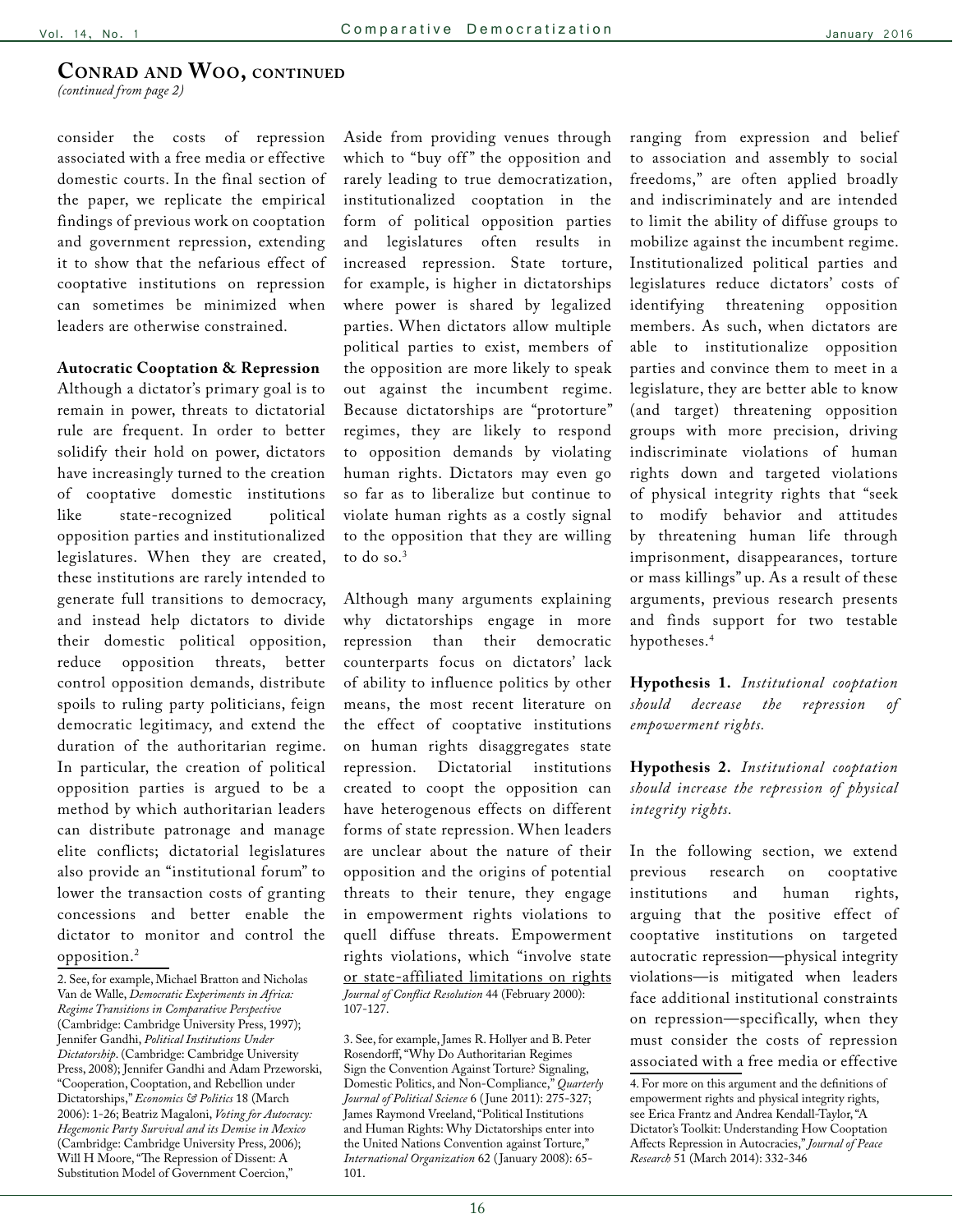### *Conrad and Woo*

domestic courts. We then replicate the results of previous research and extend those analyses to test our hypotheses about the mediating effect of constraining institutions on state repression.

### **Autocratic Cooptation, Constraint, and Repression**

Although cooptative institutions are argued to lead to increased physical integrity violations in autocracies, other domestic institutions are commonly linked to *improvements* in government respect for human rights. The most commonly cited constraint on state repression is democracy; the relationship between democracy and respect for human rights is so well-known that it has been referred to as the Domestic Democratic Peace. Several "democratic" institutions are argued to be responsible for this relationship, including those that increase accountability to the public like elections, those that protect minorities like courts, and those that split government decision-making into many hands. Regardless of which institution is responsible for the positive relationship between democracy and human rights protections, institutions are argued to "work" because they increase the costs of repression for leaders—even dictators.5

In addition to contested elections, which dictatorships clearly do not possess, two domestic political institutions have been argued to constrain repression by increasing the costs of violating physical integrity rights: a free press/ media that serves as a "watchdog" over the government and effective domestic courts that make the judicial costs of violating rights non-negligible. Because they increase the dictator's costs of repression, these institutions cut against the incentives to repress that often accompany the creation of cooptative dictatorial institutions. As a result, the positive effects of opposition parties and institutionalized legislatures on repression are mitigated in dictatorships that have either a free press or an effective court.

With regard to media freedom, we are interested in the freedom of the press from government censorship. A free press can serve as a "watchdog" on government violations of human rights. As a result, governments in countries where the media is free from government intrusion are generally more responsive to citizen demands. In short, a free press can act as a constraint on human rights violations—even in autocracies by reporting government violations of human rights and making it more costly for the government to engage in repression. For example, freedom of the press is consistently associated with the termination of government torture across political regime types.<sup>6</sup>

Effective courts are also known to limit human rights violations—even in dictatorships. On average, state leaders facing effective domestic courts are less likely to violate human rights than executives in states with ineffective judiciaries. Courts are effective when they are free from state manipulation,

and when other actors are willing and able to punish noncompliant executives. State authorities facing effective judiciaries are more likely to incur costs from litigation under domestic law for two reasons. First, victims are more likely to bring allegations of violations before the court when they believe the judiciary to be effective. Second, increasingly effective judiciaries are more likely to turn litigation into costs either because the violating leaders must comply with the court's stated remedy, or because the court enjoys sufficient support to punish noncompliant executives.<sup>7</sup>

In conjunction, the theory presented above and these discussions about the constraining effect of the media and the judiciary on state repression lead us to posit a conditional hypothesis about the effect of cooptative institutions on physical integrity violations in autocracies, which we test in the following section.

**Hypothesis 3.** *Institutional cooptation is positively associated with the violation of physical integrity rights in countries where there are few constraints on state repression. As constraints on state repression (i.e., media freedom, judicial effectiveness) increase, institutional cooptation becomes less positively associated with the violation of physical integrity rights.*

### **The Conditional Effect of Cooptation on Repression**

To test our Hypothesis 3, we use replication data previously used to test Hypothesis 1 and 2.8 Because we

<sup>5.</sup> See, for example, Christian Davenport, *State Repression and the Domestic Democratic Peace* (Cambridge: Cambridge University Press, 2007); Emilia Justyna Powell and Jeffrey K. Staton, "Domestic Judicial Institutions and Human Rights Treaty Violations," *International Studies Quarterly* 53 (March 2009): 149-174.

<sup>6.</sup> On responsiveness, see Bill Kovach and Tom Rosenstiel, *The Elements of Journalism: What Newspeople Should Know and the Public Should Expect* (Three Rivers Press 2007). For a conflicting view and a definition of media freedom, see Jenifer Whitten Woodring, "Watchdog or Lapdog? Media Freedom, Regime Type, and Government Respect for Human Rights," *International Studies Quarterly* 53 (September 2009): 595-625; On torture, see Courtenay R Conrad and Will H. Moore, "What Stops the Torture?" *American Journal of Political Science* 54 (April 2010): 459-476.

<sup>7.</sup> For a brief review and a discussion of empirical measures, see Julio Rios-Figueroa and Jeffrey K. Staton, "An Evaluation of Cross-National Measures of Judicial Independence," Working Paper, 2009.

<sup>8.</sup> These data come from Erica Frantz and Andrea Kendall-Taylor, "A Dictator's Toolkit: Understanding How Cooptation Affects Repression in Autocracies," *Journal of Peace Research* 51 (March 2014): 332-346. Data on the dependent variable come from David L. Cingranelli and David L. Richards, "The Cingranelli-Richards (CIRI) Human Rights Dataset," Volume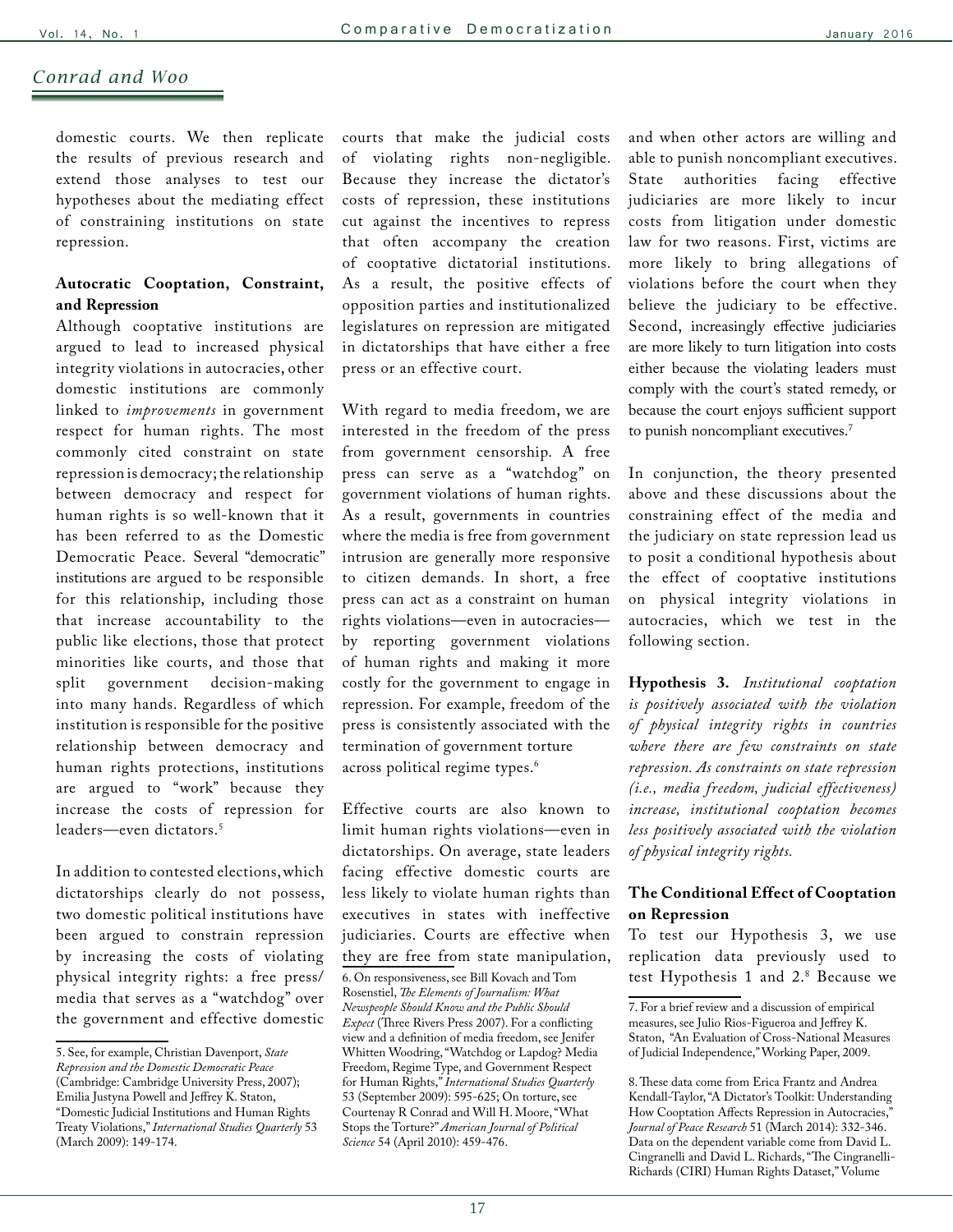### *Conrad and Woo*

|                                     | F & KT<br><b>Results</b> | F&KT<br>Replication | Media<br>Constraint | Court<br>Constraint |
|-------------------------------------|--------------------------|---------------------|---------------------|---------------------|
| Cooptation                          | $.22*(.08)$              | $.22*(.07)$         | $.31*(.10)$         | .24(.15)            |
| Media Freedom                       |                          |                     | .29(.22)            |                     |
| Judicial Effectiveness              |                          |                     |                     | $-1.94*(1.27)$      |
| Cooptation x Media Freedom          |                          |                     | $-.16(.09)$         |                     |
| Cooptation x Judicial Effectiveness |                          |                     |                     | .04(0.49)           |
| N                                   | 1,583                    | 1,583               | 1,583               | 1,560               |

### **Table 1: Effect of Cooptation and Constraint on Physical Integrity Rights Repression**

NOTES: Results from an ordered logit model. \* Significant within 95% CI; two-tailed test. Column 2 shows results from Frantz and Kendall-Taylor (2014), Table II, Column 3. Column3replicatesthose results.Coefficientsoncontrolvariablesandcutpointswere omitted to save space, but are available upon request.

are interested only in the conditional effect of cooptative institutions on physical integrity violations, we limit our replication and analyses to that dependent variable. We use data from the CIRI Project to measure physical integrity violations, inverting the scale so that higher numbers equal more physical integrity violations. We measure our key independent variable, cooptation, using data from on political parties and legislatures. The variable "takes values of 0 (no legislature and no political parties); 1 (no legislature and one or more political parties; legislature and no political parties); 2 (legislature and one political party); and 3 (legislature and multiple political parties)."

Column 2 of Table 1 shows the original results. Before testing our conditional hypothesis, we attempted to replicate these results; the results of our replication are shown in the third column of Table 1. Although our results are slightly different, they are remarkably similar, boosting our confidence in the replication. In order to test our hypothesis that the effect of opposition cooptation on physical integrity repression is dependent upon domestic constraint, we require measures of Media Freedom and Judicial Effectiveness. We

measure Media Freedom using data from the CIRI Data Collection Project. Their measure ranges from 0 to 2, where higher values represent higher levels of freedom of expression and freedom of the media. We measure Judicial Effectiveness using a continuous measure based on an item response theory (IRT) model that culls information from multiple measures of judicial independence and power, the measure ranges from 0 to 1, where higher values represent country-years with more effective domestic judicial system. In the results presented in Columns 4 and 5 of Table 1, we include a term that interacts each of these measures with cooptation to test our conditional hypotheses.<sup>9</sup>

Column 4 shows the effects of opposition cooptation on repression conditional on the 9. Original results come from Erica Frantz and Andrea Kendall-Taylor, "A Dictator's Toolkit: Understanding How Cooptation Affects Repression in Autocracies," *Journal of Peace Research* 51 (March 2014): 332-346. Frantz and Kendall- Taylor did not indicate in their replication materials the precise method by which they combined their data sets following multiple imputation to deal with missing data. We chose to combine the imputed data sets using Clarify. For more information on Clarify, see Gary King, Michael Tomz and Jason Wittenberg, "Making the Most of Statistical Analyses: Improving Interpretation and Presentation," *American Journal of Political Science* 44 (April 2000): 347-361. Data on media freedom come from the CIRI data cited above; data on judicial effectiveness come from Drew A. Linzer and Jeffrey K. Staton, "A Measurement Model for Synthesizing Multiple Comparative Indicators: The Case of Judicial Independence," Manuscript (Atlanta: Emory University, 2011), available at www.polisci.emory.edu/faculty/jkstato/resources/ WorkingPapers/LinzerStaton.pdf

leader being constrained by a free media. Cooptation is positively and significantly related to physical integrity violations in countries with no media freedom (i.e., when Media Freedom = 0). The negative coefficient on Cooptation x Media Freedom shows that as the media gets more free, the positive association between Cooptation and government repression decreases. Although we do not present substantive effects here for space considerations, this result is consistent with Hypothesis 3: the positive effect of opposition cooptation on physical integrity violations is lessened as media freedom increases. The results presented in Column 5 of Table 1 for judicial effectiveness as a constraint provide less support for our hypothesis. The coefficient on Cooptation indicates a positive effect on physical integrity violations when courts are ineffective, although the coefficient does not reach traditional levels of statistical significance. Judicial effectiveness has a negative and significant effect on government repression in countries where there is no cooptation of the opposition. The interaction term indicates that the point estimate on Cooptation when judicial effectiveness equals zero increases as judicial effectiveness increases. The coefficient is not significant, however, and tests of substantive significance show that the effect of cooptation is insignificant across the range of judicial effectiveness.

<sup>2010.08.15. (</sup>Binghamton, NY: Binghampton University, 2010), available at www.humanrightsdata. org. Data on the main independent variables come from Jose Antonio Cheibub, Jennifer Gandhi and James Raymond Vreeland, "Democracy and Dictatorship Revisited." *Public Choice* 143 (April 2010): 67-101.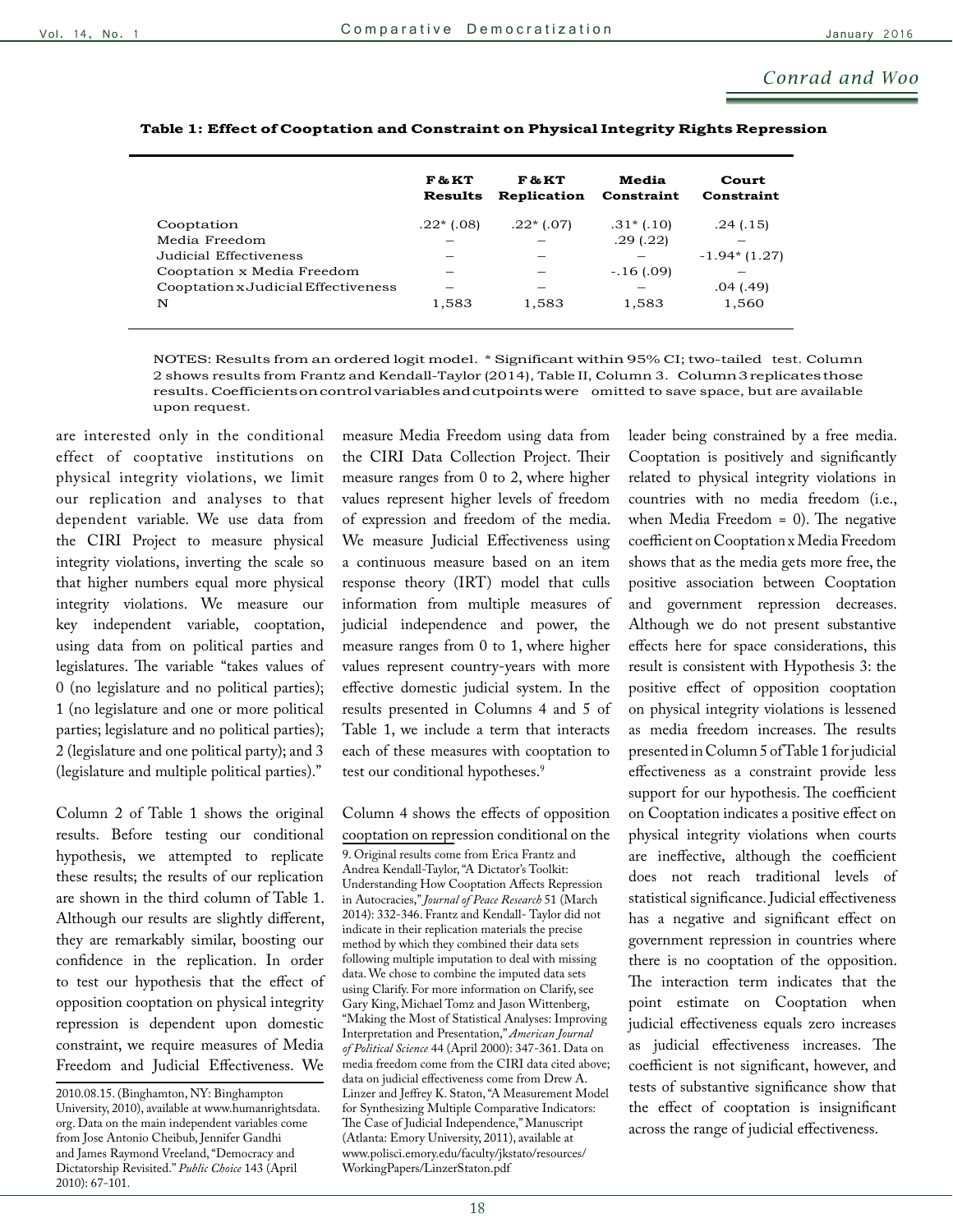### *Conrad and Woo*

### **Conclusion**

Although not definitive, our empirical results provide tentative support for the hypothesis that the nefarious effect of opposition cooptation on physical integrity rights repression can potentially be moderated in countries where leaders face domestic constraints that make repression costly. More specifically, although courts do not seem to minimize the effect of cooptative institutions on repression, access to a free media limits human rights violations even when leaders are otherwise motivated to

repress. Although our research design does not provide us with much leverage over determining the causal effect of opposition cooptation on government repression, it does provide us with information about interesting associations and offers us fodder for future research on opposition cooptation and government repression in autocracies. Future work on these topics should take seriously the potential joint effects of domestic institutions on both opposition and leader behavior in authoritarian regimes. Institutions rarely have independent effects on behavioral outcomes; instead, their effects are often conditional on the larger institutional environment.

*Courtenay R. Conrad is an associate professor of political science at the University of California, Merced. Ae Sil Woo is a graduate student in political science at the University of California, Merced. The authors would like to thank Nate Monroe, Eitan Tzelgov, and Yiting Wang for helpful comments on previous drafts.*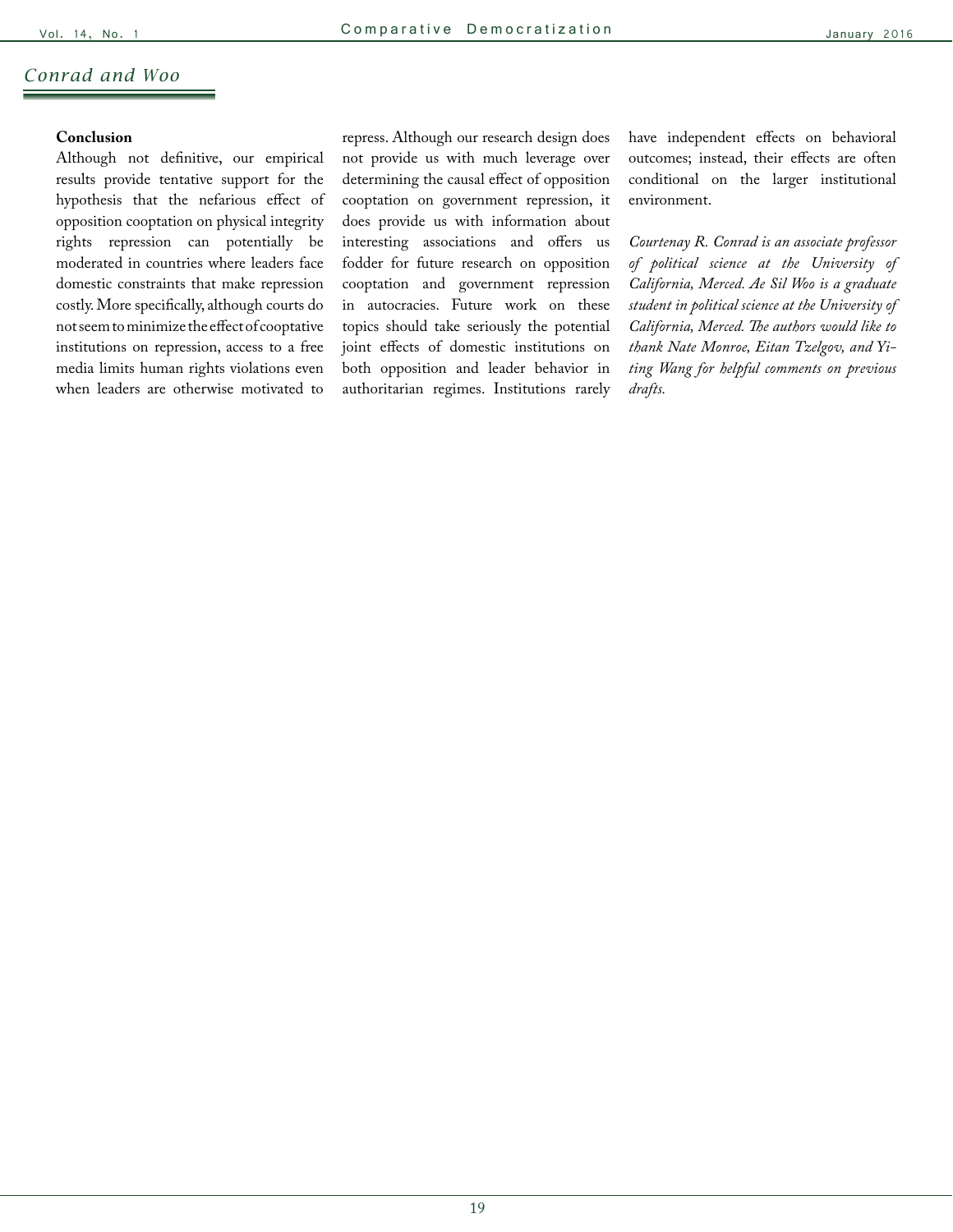#### <span id="page-19-0"></span>AKSOY, CONTINUED

*[\(continued from page 3\)](#page-2-0)*

populations easier access to peaceful channels of political participation, this finding has been puzzling for scholars of political violence.

To explain patterns of terrorism in democracies and dictatorships, one strand of literature focuses on the existence of political and civil freedoms, such as freedoms of movement, association and expression in democracies.2 The main idea in this set of studies is that political and civil liberties influence the ability of discontented political actors to disseminate information, recruit members, and coordinate violent activities. Accordingly, in democracies where such freedoms exist, it is easier to form and operate terrorist organizations. However, in dictatorships the lack of political and civil freedoms severely limits the organizational capacity of discontented actors who might have incentives to use violence to attain their political goals. Thus, dictatorships experience lower levels of terrorism than democracies.

A second line of argument focuses mostly on the ability of incumbent executives to respond to terrorist violence.<sup>3</sup> While dictators can ostensibly repress discontented groups without concern for protecting civil liberties and use draconian measures against the suspects or perpetrators of terrorism, democratic executives are constrained in their ability to use harsh counterterrorism measures.

David B. Carter, "Terrorist Group and Government Interaction: Progress in Empirical Research", *Perspectives on Terrorism* 6 (October 2012): 108–124.

2. See for instance Martha Crenshaw, "The Causes of Terrorism," *Comparative Politics* 13 ( July 1981): 379– 99; and Alex Schmid, "Terrorism and Democracy," *Terrorism and Political Violence* 4 (December 1992): 14–25.

3. See for instance Robert A. Pape, "The Strategic Logic of Suicide Terrorism," *American Political Science Review* 97 (August 2003): 343–361; and Quan Li, "Does Democracy Promote or Reduce Transnational Terrorist Incidents?" *Journal of Conflict Resolution* 49 (April 2005): 278–297.

Some scholars therefore believe that constraints on the executive powers of democratic incumbents make them more likely targets of terrorism. For example, Quan Li argues that democracies experience more transnational terrorism than non-democracies due to more executive constraints, and relatedly Robert Pape notes that democracies are more likely targets of suicide terrorism than non-democracies because they are more likely to make concessions to groups and more restrained in their use of force than non-democracies. Overall, this set of research suggests that repressive responses to terrorism in dictatorships raise the cost of using violence for discontented groups. As a result, dictatorships do not experience as much terrorism as democracies.

A more recent explanation emphasizes the differences in the nature of political competition across democracies and non-democracies. Erica Chenoweth argues that democracies experience more terrorism than non-democracies because of relatively intense political competition, which motivates groups with different interests to compete for influence. In democracies fierce political competition results in crowding effects, and groups that want to express their grievances and attain their political goals perceive a need to "outdo" one another. This often entails an escalation to violence.<sup>4</sup>

Overall, an important limitation of research on regime type and terrorism is the dichotomous classification of regimes into two broad categories of democracy and non-democracy. We know that there is important variation across democracies in terms of the political institutions that are relevant for the emergence and management of political violence and instability. For example, democracies differ from one another in terms of their electoral institutions, which are shown to influence the ease of access to peaceful channels of electoral competition. In his highly influential study, Bingham Powell finds evidence that democracies with permissive proportional electoral rules experience less political violence and instability than those with majoritarian rules, and a large body of subsequent research on domestic political violence, ethnic violence and rebellions find similar evidence for the role of electoral institutions in influencing the occurrence and intensity of these outcomes.<sup>5</sup>

Scholars of terrorism have only recently started to acknowledge the importance of institutional design moving beyond the dichotomous classification of regime types. However, this research has largely focused on democracies. Thus, to explain differences in patterns of terrorism across democracies, scholars have begun focusing on different aspects of institutions, such as electoral institutions, political party systems, number of veto players, and levels of decentralization, and judicial independence, which are likely to influence discontented groups' motivations to use terrorism.6

<sup>4.</sup> Erica Chenoweth, "Democratic Competition and Terrorist Activity," *Journal of Politics* 72 ( January 2010): 16–30.

<sup>5.</sup> G. Bingham Powell, *Contemporary Democracies: Participation, Stability and Violence* (Washington, DC: Congressional Quarterly Press, 1982); Matthew Krain, "Violence, and Event Count Models Contemporary Democracies Revisited: Democracy, Political Violence, and Event Count Models," *Comparative Political Studies* 31 (April 1998): 139–64; Stephen M. Saideman, David J. Lanoue, Michael Campenni et al., "Democratization, Political Institutions, and Ethnic Conflict: A Pooled, Cross-Sectional Time Series Analysis from 1985–1998," *Comparative Political Studies* 35 (February 2002): 103–129; Frank S. Cohen, "Proportional Versus Majoritarian Ethnic Conflict Management in Democracies," *Comparative Political Studies* 30 (October 1997): 607–30.

<sup>6.</sup> See for example Deniz Aksoy and David Carter, "Electoral Institutions and the Emergence of Terrorist Groups," *British Journal of Political Science* 44 ( January 2014): 181–204; Joseph K. Young and Laura Dugan, "Veto Players and Terror," *Journal of Peace Research* 48 ( January 2011): 19–33; James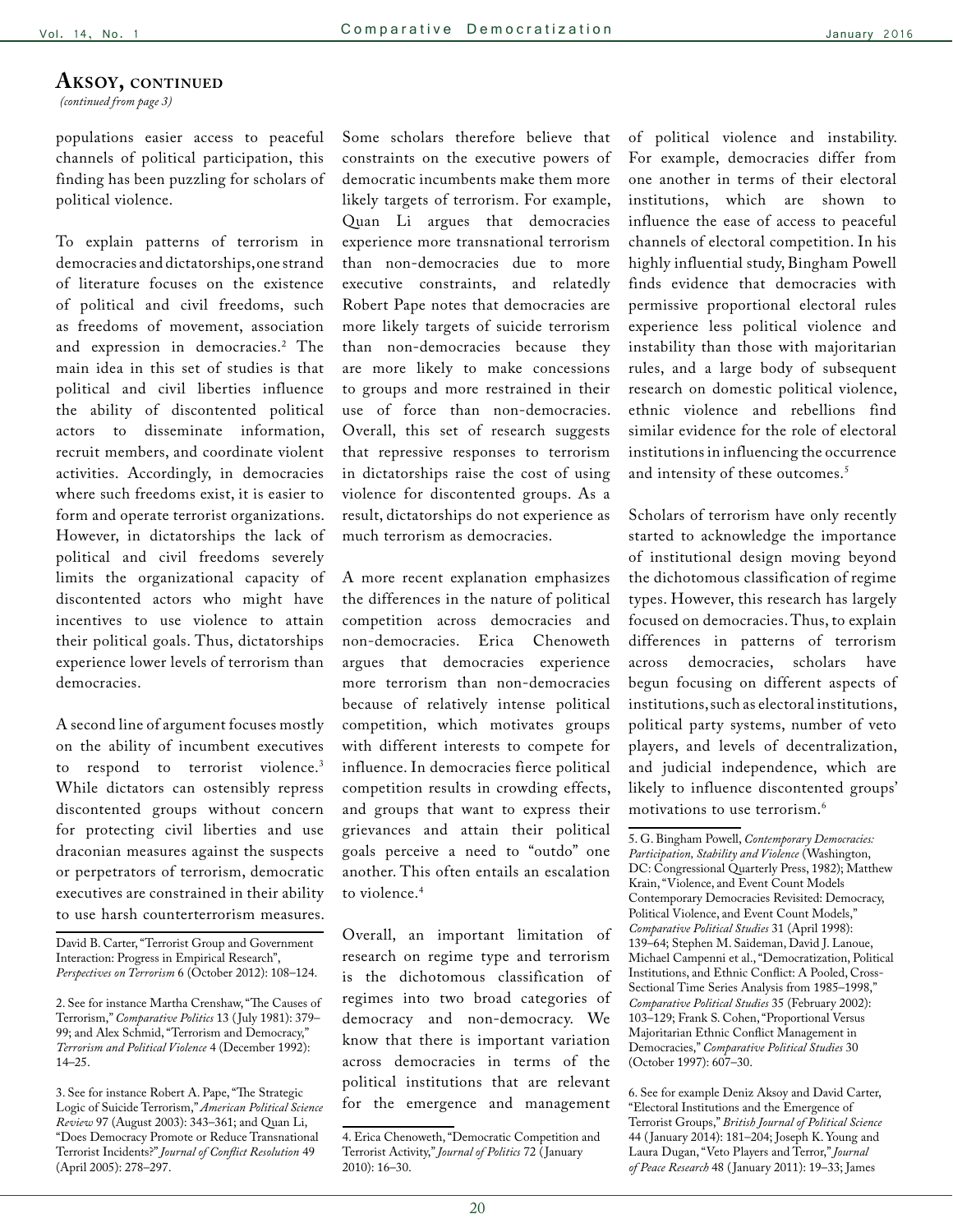### *Aksoy*

**Authoritarian Institutions and Terrorism**  While research on the relationship between democratic political institutions and terrorism is burgeoning, relatively little attention has been paid to the relationship between authoritarian institutions and political violence. This is largely due to the disconnect between the terrorism literature and the rich comparative politics literature on authoritarian institutions.

A voluminous literature on authoritarian institutions argue that non-democracies differ significantly from one another in terms of their institutional arrangements and political institutions can influence important political outcomes, policy choices and dictators' chances of survival in power.7 An important argument in this literature is that institutions, such as legislatures and parties, can be instrumental in helping a dictator secure the tacit support of potential opponents and discontented groups. Accordingly, authoritarian political institutions can shape the incentives and opportunities available for discontented political actors to use alternative means to achieve their political goals, including terrorism.

In Aksoy, Carter and Wright (2012) my coauthors and I provide the first A. Piazza, "Terrorism and Party Systems in the States of India," Security Studies 19 (February 2010): 99–123; and Bruno S. Frey and Simon Luechinger, "Decentralization as a Disincentive for Terror," *European Journal of Political Economy* 20 (April 2004): 509–515.

7. See for example Benjamin Smith, "Life of the Party: The Origins of Regime Breakdown and Persistence under Single-Party Rule," *World Politics* 57 (April 2005): 421–451; Beatriz Magaloni, *Voting for Autocracy: Hegemonic Party Survival and its Demise in Mexico* (Cambridge: Cambridge University Press, 2006); Jennifer Gandhi and Adam Przeworski, "Authoritarian Institutions and the Survival of Autocrats," *Comparative Political Studies* 40 (November 2007): 1279–1301; Joseph Wright, "Do Authoritarian Institutions Constrain? How Legislatures Impact Economic Growth and Investment," American Journal of Political Science 52 (April 2008): 322–343; and Jennifer Gandhi and Wonik Kim, "Coopting Workers under Dictatorship," *Journal of Politics* 72 ( July 2010): 646–658.

explanation of patterns of terrorism across dictatorships focusing on the role of authoritarian political institutions. Even though most dictatorships experience less terrorism than democracies, terrorism is still a significant phenomenon under such regimes. For example, between 1970 and 2007 roughly 2021 terrorist groups existed globally, and roughly one-quarter of the groups emerged in authoritarian regimes. Moreover, of the nearly 84 thousand attacks in the Global Terrorism Database, one of the most widely used sources of data on terrorism, around 40 percent occurred in non-democracies. Furthermore, within this time period dictatorships differed from one another in terms of how much terrorism they experienced. For example, Chile under Pinochet, one of the most repressive military governments in Latin America, experienced orders of magnitude more terrorism than the former Yugoslavia under Tito.

We focus on two political institutions relevant for appeasing discontented opponents: opposition parties and legislatures. Many dictatorships have elected legislatures, which hold regular sessions and bring together multiple political parties while others lack a legislature but have active opposition political parties, and there are also other dictatorships without legislatures or political parties. Literature on authoritarian institutions shows that opposition political parties can be useful in enabling dictators to co-opt their opponents as parties can help bargain with opposition political leaders and distribute rents in a more efficient manner to opponents.8 However, my coauthors and I argue that active opposition political parties can also have some unexpected consequences for dictators. Opposition political party activities, even under dictatorships, can bring together similarly minded people, facilitate communication among elites and dissemination of information. Accordingly, political parties often increase the collective action capacity of opponents or discontented groups.

Legislatures under dictatorships can serve as a forum to bargain over policy concessions to secure the loyalty of opposition and they can provide a venue for the opponents to voice their political grievances without threatening the dictators and their regimes.9 Accordingly, in Aksoy, Carter and Wright (2012) we argue that when opposition political parties exist, organized opposition can seek concessions within the legislature. Under this scenario, the existence of an opportunity to extract concessions, or at least be on the regime payroll, diminishes incentives for the organized opposition to use violent means like terrorism. However, when there is no legislature and opposition political parties are active, the organized opposition lacks a venue to obtain concessions from the dictator. Under this scenario, the opposition has more incentives to use violent means like terrorism to obtain their political goals. We propose two ways in which transition from organized political parties to terrorism can take place. First, moderate members of the opposition can be radicalized since there is no opportunity to extract concessions within the regime structure. Second, political parties can be a cover for the activities of radicals who are willing to use violence.

<sup>8.</sup> See for example Lisa Blaydes, *Elections and Distributive Politics in Mubarak's Egypt* (New York: Cambridge University Press, 2011); Ellen Lust-Okar, *Structuring Conflict in the Arab World. Incumbents, Opponents, and Institutions* (Cambridge: Cambridge University Press, 2005).

<sup>9.</sup> Jennifer Gandhi, *Political Institutions under Dictatorship* (New York: Cambridge University Press, 2008).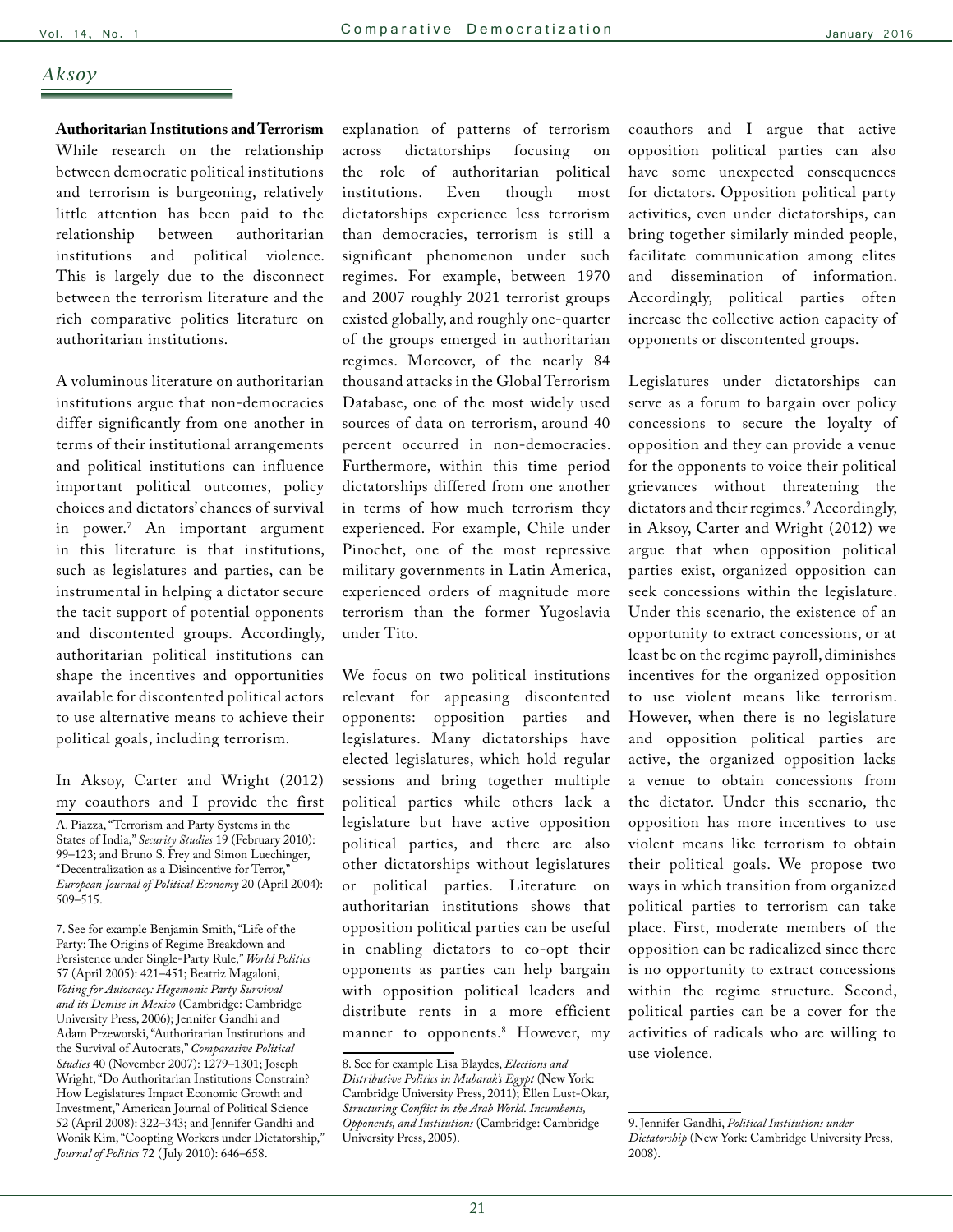Our analysis based on data on terrorist groups and terrorist attacks from the Global Terrorism Database provides a range of evidence to support our theory. Regimes with active opposition parties and no legislature are the most likely to experience the emergence of terrorist groups. Moreover, autocracies with this particular institutional arrangement are also the targets of a significantly higher number of terrorist attacks across time. The results suggest that, when opposition parties exist in dictatorships, giving parties access to an elected legislature diminishes the incentives to use terrorism.

Several further studies examined variation in terrorism across dictatorships.10 Wilson and Piazza develop a theory based on the idea that dictatorships can respond to political dissent with either repression or cooptation. They argue that dictatorships that largely employ repression against dissent are more likely to experience terrorism than dictatorships that employ a combination of repression and cooptation. Using autocratic regime-type classification put forth by Barbara Geddes as an indicator of the type of strategy dictatorships largely use, they find that single-party dictatorships tend to be better at using both repression and co-optation, thus they experience relatively little terrorism. Military autocracies, which overwhelmingly use repression to crush dissent, experience more terrorism.

### In another recent piece, Conrad, Conrad and Young explain why some dictatorships

experience more terrorism than others with a theory based on audience costs. In dictatorships with high audience costs, domestic population has some ability to mobilize and hold the leader accountable for policy failures. Building on the idea that dictatorships differ from one another in terms of the degree to which they generate audience costs, they argue that dictatorships which generate higher audience costs experience as much terrorism as democracies and much more terrorism than dictatorships that generate lower audience costs. Institutional arrangements matter because they determine the extent to which a dictatorship generates high audience costs. Accordingly, the authors argue that single-party and military regimes generate high audience costs and experience high levels of terrorism, while personalist dictatorships generate low audience costs thus experience less terrorism.

#### **Avenues for future research**

Future work on the link between dictatorships and terrorism can be improved with a focus on several key areas. First, researchers should explore and resolve inconsistencies in existing findings regarding emergence of terrorism and terrorist attacks. Existing studies on authoritarian institutions and terrorism put forth alternative theories of why some dictatorships are more likely to experience terrorism, yet have some interesting contradictory findings. For example, the argument and finding that single party regimes experience less terrorism in Wilson and Piazza's work is contradicted by Conrad, Conrad and Young.

Another major topic, which has received little attention, is the effects of terrorist violence on dictators and their regimes. While a long list of scholars have studied the impact of terrorism on voters' behavior, electoral outcomes, and government duration in democracies, we know relatively little about political consequences of terrorism in dictatorships.11 Indeed, the only work that exists on this topic studies the influence of terrorism on military coups. There are many other potential political consequences of terrorism that future work should systematically study. For example, related to the previous discussion of the relationship between institutions and terrorism, the question arises as to whether or not terrorism creates incentives for dictators to change the institutional structure of the regimes they lead (e.g. closing a legislature or banning political parties)? Similarly, while there is some work on the connections between repression and terrorism in democracies we know very little about the connections between terrorism, repression and human rights abuses under dictatorships. Thus, another topic for future research is repression in authoritarian regimes and its effects on terrorism.

*Deniz Aksoy is an associate research scholar and lecturer in the department of politics and the Woodrow Wilson School of International and Public Affairs at Princeton University.* 

<sup>10.</sup> Matthew C. Wilson and James A. Piazza, "Autocracies and Terrorism: Conditioning Effects of Authoritarian Regime Type on Terrorist Attacks" *American Journal of Political Science* (October 2013): 551–577; and Justin Conrad, Courtenay Conrad, and Joseph Young, "Tyrants and Terrorism: Why Some Autocrats are Terrorized While Others are Not," *International Studies Quarterly* 58 (September 2014): 539-549.

<sup>11.</sup> For political consequences of terrorism in democracies see for example Arzu Kıbrıs, "Funerals and Elections: The Effects of Terrorism on Voting Behavior in Turkey," *Journal of Conflict Resolution* 55 (April 2011): pp. 220–247; Claude Berrebi and Esteban Klor, "Are Voters Sensitive to Terrorism? Direct Evidence from the Israeli Electorate," *American Political Science Review* 102 (August 2008): 279–301; and Laron K. Williams, Michael T. Koch, and Jason M. Smith, "The Political Consequences of Terrorism: Terror Events, Casualties, and Government Duration," *International Studies Perspectives* 14 (August 2013). For influence of terrorism on coups in dictatorships see Deniz Aksoy, David B. Carter, and Joseph Wright, "Terrorism in Dictatorships," *Journal of Politics* 74 ( July 2012): 810–826.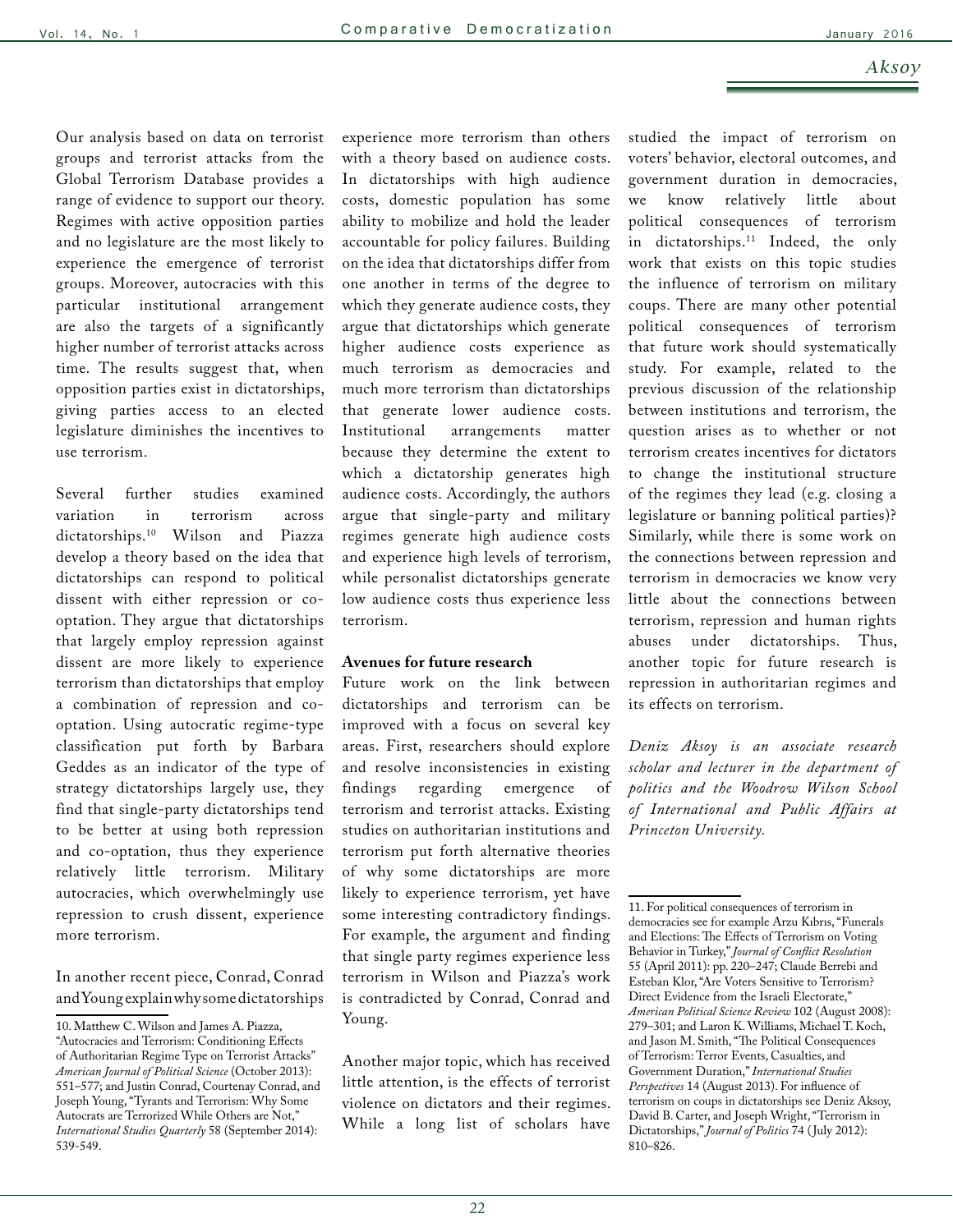### **Section News**

**V-Dem Dataset and Public Release**  On January, 4th Varieties of Democracy (V-Dem) Project released its first complete dataset. It is the largest and most comprehensive database on democracy of its kind, enabling a vast research agenda and nuanced descriptive analyses that are comparable across time and space. The V-Dem dataset includes five Democracy Indices (electoral, liberal, participatory, deliberative and egalitarian), 34 indices of various components of democracy, and about 350 unique and disaggregated democracy indicators. It covers 173 countries from 1900 until today. For download and full documentation, go to the V-Dem website via: https://v-dem.net/en/data/.

The data is also available for online analysis at the V-Dem webpage. Sophisticated but intuitive and accessible online analysis tools allows scholars, students, media, NGOs, practitioners, and others who are not familiar with statistical software to nevertheless benefit from use of this nuanced, comparative, and historical data source.

#### **Call for Nominations: 2016 Section Awards at APSA Annual Meeting:**

The Comparative Democratization Section will present five awards for scholarly work at the 2016 APSA annual meeting in Philadelphia: the Linz Prize for Best Dissertation, and the Best Book, Best Article, Best Field Work, and Best Paper prizes. Members are strongly encouraged to submit nominations (including, for several awards, self-nominations) to the appropriate committees listed below. Please also forward this information to colleagues and graduate students. We ask you to note the eligibility criteria, deadlines for submissions, and materials that must accompany nominations; direct any queries to the committee chairs.

### **Juan Linz Prize for Best Dissertation in the Comparative Study of Democracy**

*Given for the best dissertation in the Comparative Study of Democracy completed and* 

*accepted in the two calendar years immediately prior to the APSA Annual Meeting where the award will be presented (2014 or 2015 for the 2016 Annual Meeting). The prize can be awarded to analyses of individual country cases as long as they are clearly cast in a comparative perspective. A hard copy of the dissertation, accompanied by a letter of support from a member of the dissertation committee, should be sent to each member of the prize selection committee.* 

**Deadline: March 15, 2016**

#### **Committee Chair:**

Henry Thomson Nuffield College New Road Oxford, OX11NF UK henry.thomson@nuffield.ox.ac.uk

#### **Committee Members:**

Mai Hassan Department of Political Science University of Michigan 1303 Granger Avenue, Apt#2 Ann Arbor, MI 48104 mhass@umich.edu

Christian von Soest Head of Research Program 2: Violence and Security GIGA German Institute of Global and Area Studies GIGA Office Berlin Friedrichstrasse 206 10969 Berlin, Germany christian.vonsoest@giga-hamburg.de

#### **Best Article Award**

*Single-authored or co-authored articles focusing directly on the subject of democratization and published in 2015 are eligible. Nominations and self-nominations are encouraged. Copies of the article should be sent by email to each of the committee members.* 

**Deadline: March 15, 2016**

#### **Committee Chairs:**

Jordan Gans-Morse Department of Political Science Northwestern University Scott Hall #203 601 University Place Evanston, IL 60208 jordan.gans-morse@u.northwestern.edu

Sebastian Mazzuca Department of Political Science Johns Hopkins University 358 Mergenthaler Hall 3400 N. Charles Street Baltimore, MD 21218 smazzuca@jhu.edu

Simeon Nichter Department of Political Science UC San Diego 9500 Gilman Dr. La Jolla, CA 92093 nichter@ucsd.edu

#### **Best Book Award**

*Given for the best book in the field of Comparative Democratization published in 2015 (authored, co-authored or edited). Copies of the nominated book should be sent to each committee member in time to arrive by March 15, 2016. Books received after this deadline cannot be considered.*

#### **Deadline: March 15, 2016**

#### **Committee Chair:**

Kurt Weyland Department of Government University of Texas at Austin 158 W. 21st St. A1800 Austin TX 78712-1704 kweyland@austin.utexas.edu

#### **Committee Members:**

Sheena Chestnut Greitens Department of Political Science University of Missouri 113 Professional Building Columbia, MO 65211-6030 sheena.greitens@gmail.com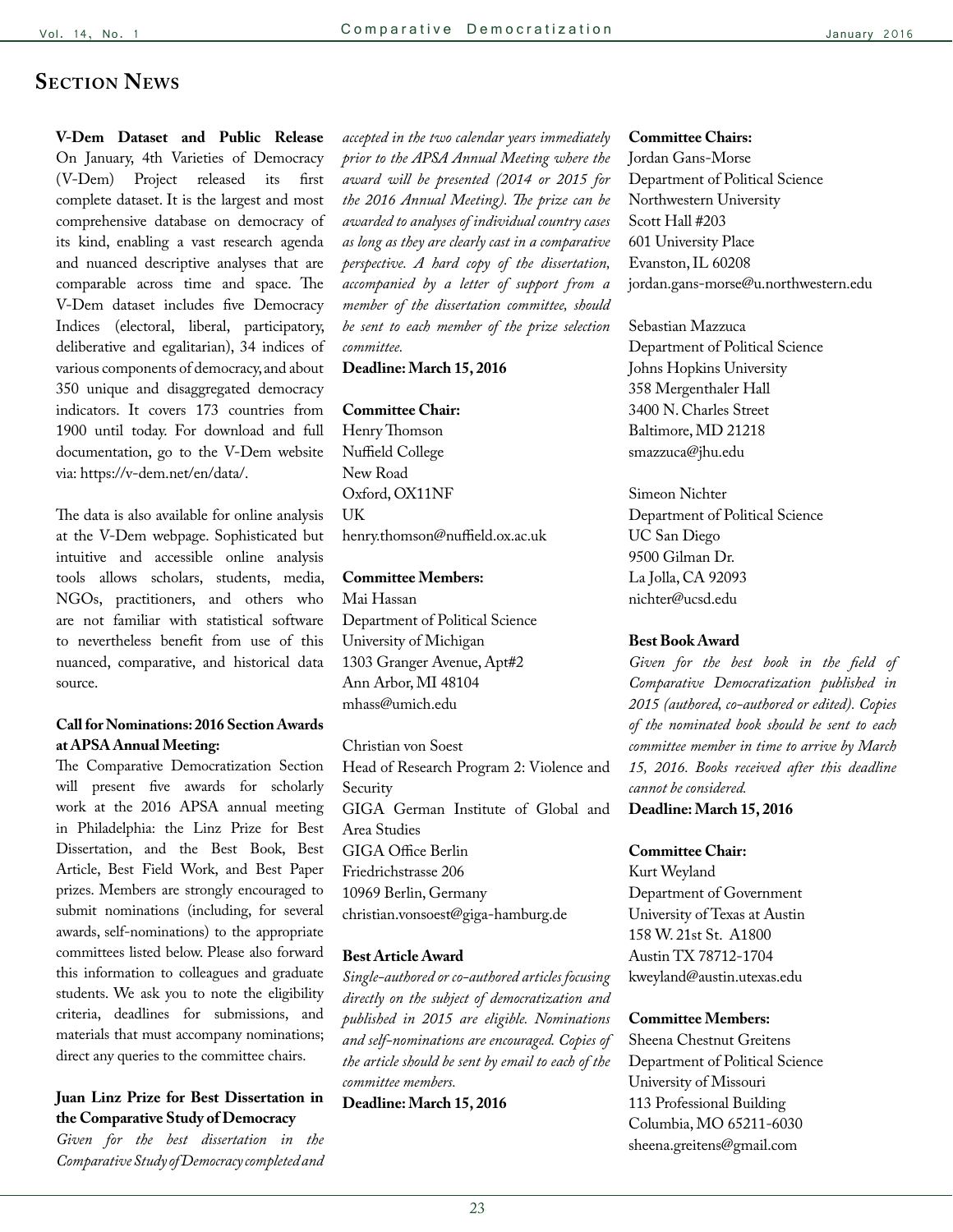### *Section News*

Rachel Beatty Riedl Sciences Po bordeaux Les afriques dans le monde Institut d'Etudes politiques 11, allee Ausone Domaine Universitaire 33607 Pessac Cedex France rachelriedl@gmail.com

#### **Best Field Work Award**

*This prize rewards dissertation students who conduct especially innovative and difficult fieldwork. Scholars who are currently writing their dissertations or who complete their dissertations in 2015 are eligible. Candidates must submit two chapters of their dissertation and a letter of nomination from the chair of their dissertation committee describing the field work. The material submitted must describe the field work in detail and should provide one or two key insights from the evidence collected in the field. The chapters may be sent electronically or in hard copy directly to each committee member.*

**Deadline: March 15, 2016**

#### **Committee Chair:**

Barry Driscoll Department of Political Science Grinnell College 1210 Park St Carnegie Hall, Room 302 Grinnell, IA 50112 driscoll@grinnell.edu

#### **Committee Members:**

Michael Broache University of Tampa 401 West Kennedy Boulevard Box Q Tampa, FL 33606 mbroache@ut.edu

#### Colm Fox

Singapore Management University 90 Stamford Road, Level 4, #04-052 Singapore 178903 colmfox@smu.edu.sg

#### **Best Paper Award**

*Given to the best paper on Comparative Democratization presented at the previous year's APSA Convention. Papers can be nominated by panel chairs or discussants. Self-submissions are also encouraged.* 

**Deadline: March 15, 2016**

### **Committee Chair:**

Kenneth F. Greene Department of Government 158 W 21st St., Stop A1800 University of Texas at Austin Austin TX 78712-1704 Tel. 512-232-7206 Fax 512-471-1061 kgreene@austin.utexas.edu

#### **Committee Members:**

Allen Hicken University of Michigan 505 S. State Street Ann Arbor, MI 48109-1045 ahicken@umich.edu

Edmund Malesky Department of Political Science Duke University 221 Gross Hall Campus Box 90204 Durham, NC 27708 ejm5@duke.edu

#### **NEWS FROM MEMBERS**

**Claire L. Adida,** assistant professor of political science, University of California-San Diego, published *Why Muslim Integration Fails in Christian-Heritage Societies* (Harvard University Press, 2016) with David D. Laitin and Marie-Anne Valfort. The book examines the integration of Muslims in French society, the rational and irrational threads of Islamophobia in Europe, and how to develop policies promoting religious diversity. Her book *Immigrant Exclusion and Insecurity in Africa: Coethnic Strangers* (Cambridge University Press, 2014) received an Honorable Mention by the African Conference Group's 2014 Best Book committee.

**Kate Baldwin**, assistant professor of political science, Yale University, published *The Paradox of Traditional Leaders in Democratic Africa* (Cambridge University Press, 2016). The book examines the effects of powerful hereditary chiefs on democracy in sub-Saharan Africa. In a counter-intuitive argument, the book shows that elected politicians can respond most effectively to rural constituents through institutions constructed and maintained by unelected traditional leaders who are not worried about electoral time horizons.

**Michael Bernhard,** Raymond and Miriam Ehrlich Eminent Scholar Chair in Political Science, University of Florida, published "The Moore Thesis: What's Left after 1989" in the August 2015 *Democratization*. The article reconsiders Barrington Moore's work on the historical emergence of democracy in the context of post-communist democratization. He and **Krzysztof Jasiewicz**, William P. Ames, Jr. Professor of Sociology and Anthropology, Washington and Lee University, also coedited the May 2015 *Eastern European Politics and Societies*, "Whither Eastern Europe? Changing Approaches and Perspectives on the Region in Political Science."

**Michael Bratton**, University Distinguished Professor of Political Science, Michigan State University, released a paperback edition of *Power Politics in Zimbabwe* (Lynne Rienner Publishers, 2015). Recognized as a 2015 "Outstanding Academic Title" by *Choice* magazine of the American Library Association, the book analyzes Zimbabwe's failed power-sharing experience, examines the institutional origins of that arrangement, and explains its demise.

**Archie Brown**, Emeritus Professor of Politics, University of Oxford, received the 2015 Association for Slavic, East European, and Eurasian Studies (ASEES) Distinguished Contributions to Slavic, East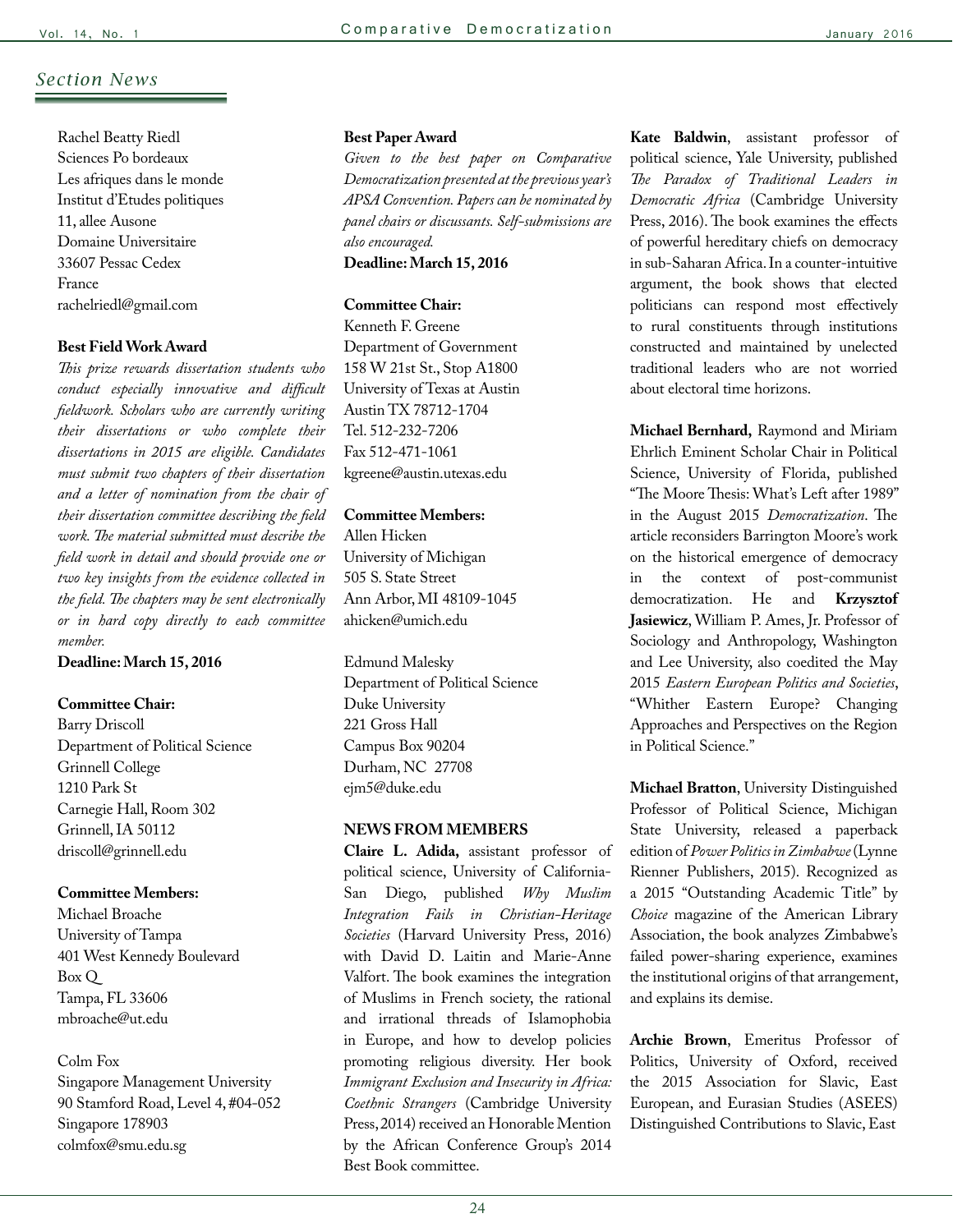European, and Eurasian Studies Award at their annual conference held in Philadelphia in November 2015.

He also published numerous chapters and articles including "Mikhail Gorbachev" in *Mental Maps in the Era of Détente and the End of the Cold War* (Palgrave Macmillan, 2015); "The End of the Soviet Union" in the Fall 2015 *Journal of Cold War Studies*; "The Scottish Question in British Politics" in *Resplendent Adventures with Britannia: Personalities, Politics and Culture in Britain* (I.B. Tauris, 2015); and "Politicheskoe liderstvo i politicheskaya vlast" [Political Leadership and Political Power] in the January 2016 *Polis: politicheskie issledovaniya.*

**David E. Dixon** is now professor and chair of political science, California State University-Dominguez Hills. He coedited the second volume of *Rhetoric, Religion, and the Civil Rights Movement, 1954-1965* (Baylor University Press, 2014) with Davis W. Houck, which features fifty new speeches and sermons from famed leaders and littleknown activists demonstrating the use of religious rhetoric to upset the racial status quo during the American civil rights era. The public access student research journal *Zarytheus*, of which he is managing editor, is now based at California State University-Dominguez Hills.

**John P. Entelis,** professor of political science, Fordham University, published "The Algerian Conundrum: Authoritarian State, Democratic Society" in January 2016 as a part of the *Prospects for Political Reform Post-Arab Spring* monograph series with the Washington Institute for Near East Policy. The article argues that, while Algerian civil society bristles with democratic aspirations, the Algerian state remains highly authoritarian under the control of an embedded military-industrial complex.

The African Politics Conference Group section of APSA recently named their

Distinguished Africanist Award for **John W. Harbeson**, Professor Emeritus of Political Science, The City College of New York, and professorial lecturer, Johns Hopkins University and George Washington University. He is also the first recipient of this award.

**Jonathan Hartlyn**, Kenneth J. Reckford Distinguished Professor of Political Science and Senior Associate Dean for Social Sciences and Global Programs, University of North Carolina-Chapel Hill, published "Normative and Empirical Perspectives on Constitutionalism and Presidentialism" in the Winter 2015 *Latin American Politics and Society*. The article is a review of four books published in 2013 regarding the relationship between constitutionalism and presidential rule in Latin America.

**Juliet Johnson**, professor of political science, McGill University, will publish *Priests of Prosperity: How Central Bankers Transformed the Postcommunist World* (Cornell University Press) in February 2016. The book explores the revolutionary campaign to transform postcommunist central banks into Westernstyle monetary guardians and the influence of a Western central banking network on their development.

**Carl LeVan**, assistant professor of international service, American University, published "Parallel Institutionalism and the Future of Representation in Nigeria" in the December 2015 *Journal of Contemporary African Studies.* The article argues that a 'parallel institutionalism' has mediated Nigeria's heterogeneity and sustained the 1914 unification of the Northern and Southern Nigeria protectorates.

**Eduardo Moncada**, assistant professor of political science, Columbia University, published *Cities, Business, and the Politics of Urban Violence in Latin America* (Stanford University Press, 2015). The book examines how urban political economies and patterns of urban violence shape municipal responses

to the challenge of urban violence in Latin America.

**Olena Nikolayenko,** associate professor of political science, Fordham University, organized the guest lecture "Ordinary Citizens in Extraordinary Times: Civil Society in Ukraine" featuring Yale World Fellow Svyatoslav Vakarchuk, a Ukrainian rock musician and civic activist. Held at Fordham University on November 20, 2015, the lecture is available for viewing at Fordham's YouTube channel using the URL: https://youtu.be/47IWTJXPnvc.

**Cheryl O'Brien,** assistant professor of political science, San Diego State University, published "Transnational Issue-Specific Expert Networking: A Pathway to Local Policy Change" in the December 2015 *Social Science & Medicine*. The article analyzes the implications of issue-specific networking on subnational policies to combat violence against women.

After nearly 30 years as Vice President of Research and Studies at the National Endowment for Democracy, **Marc F. Plattner** has stepped down from this position to focus on contining to serve as editor of the *Journal of Democracy*. **Christopher Walker** has been appointed to take over as Vice President for Research and Studies at the Endowment.

**Bo Rothstein** is now professor of government and public policy at the University of Oxford. He copublished "Making Development Work: The Quality of Government Approaches" with Marcus Tannenberg in December 2015 policy report for the Swedish government's Expert Group for Aid Studies. He also published an article with Eric M. Uslaner entitled "The Historical Roots of Corruption: State Building, Economic Inequality, and Mass Education" in the January 2016 *Comparative Politics*.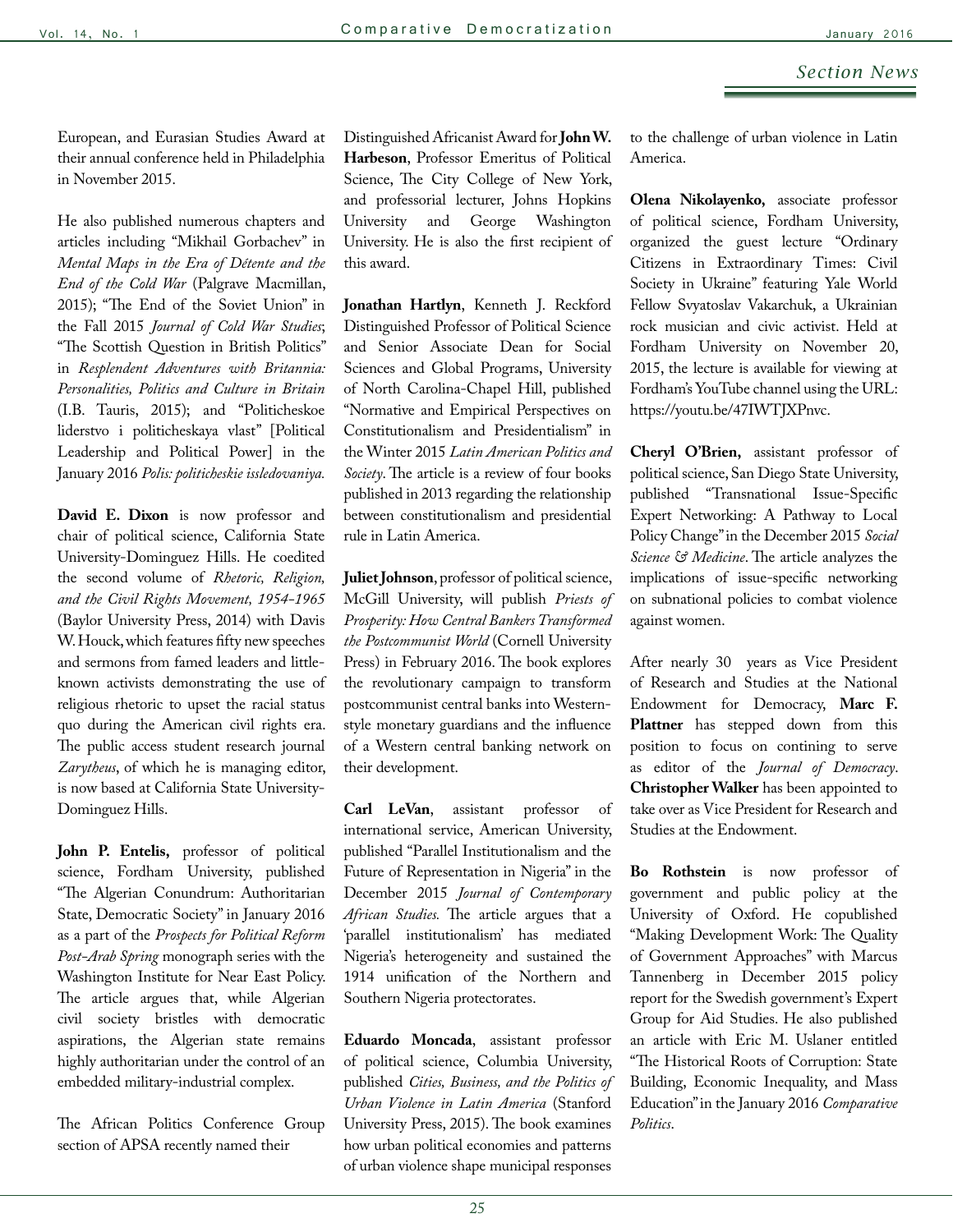### *Section News/New Research*

**Sanjay Ruparelia,** associate professor of politics, The New School, published *Divided We Govern: Coalition Politics in Modern India* (Oxford University Press, 2015). The book examines the rise, performance, and decline of the broader parliamentary left and wider dynamics of national coalition governments in modern Indian democracy.

**Andreas Schedler,** professor of political science, Center for Economic Teaching and Research (CIDE), published "Communicating Authoritarian Elite Cohesion" in the January 2016 *Democratization* with Bert Hoffman. The article develops a theoretical framework to analyze the communicative imperatives authoritarian regimes face as a consequence of their self-inflicted opacities.

Dr. Schedler also published "A Subversão Criminal da Democracia Mexicana" in the October 2015 *Journal of Democracy em Português* and *En la Niebla de la Guerra: Los Ciudadanos ante la Violencia Criminal Organizada [In the Fog of War: Citizens and Organized Criminal Violence in Mexico]* (CIDE, 2015).

**Jan Teorell**, professor of political science, Lund University, will copublish "Measuring High Level Democratic Principles using the V-Dem Data" in the forthcoming *International Political Science Review* with **Michael Coppedge,** professor of political science, University of Notre Dame, **Staffan Lindberg**, professor of political science, University of Gothenburg, and **Svend-Erik Skaaning**, professor of political science, Aarhus University. The article presents new measures of polyarchy, liberal democracy, deliberative democracy, egalitarian democracy, and participatory democracy that cover most polities between 1900 and 2013 and how these measures reflect variations in quality of democracy.

**Michael Wahman**, assistant professor of political science, University of Missouri,

coedited *The Malawi 2014 Tripartite Elections: Is Democracy Maturing?* (National Initiative for Civic Education, 2015) with Nandini Patel. The book explores the different aspects of the recent election and studies the process of democratic consolidation in Malawi. He also published "Rural Bias in African Electoral Systems: Legacies of Unequal Representation in African Democracies" with Catherine Boone in the December 2015 *Electoral Studies*.

**Jennifer Widner**, professor of politics and international affairs, Princeton University, seeks partnerships with scholars for the Innovations for Successful Societies (ISS) program based at Princeton University. Aiming to research the building of institutional performance in new democracies, ISS has released new case studies on several questions germane to comparative democratization including norms and practices of governance and variations of civilian engagement. If interested in collaborating, please e-mail Jennifer Widner at jwidner@princeton.edu.

**Matthew Wilson** is now assistant professor of political science at West Virginia University. He and **Gretchen Casper**, associate professor of political science, Pennsylvania State University, coauthored "Using Sequences to Model Crises" in the May 2015 *Political Science Research and Methods*. The article explores the application of sequence analysis on the study of bargaining between actors during national crises and the robustness of a commonly used sequence analysis metric.

**Ashutosh Varshney**, Sol Goldman Professor of International Studies and the Social Sciences, Brown University, published "Asian Democracy through an Indian Prism" in the November 2015 *Journal of Asian Studies*. Varshney contributes this article concerning Indian democracy to a larger symposium on Asian democracy in a special issue of *The Journal of Asian Studies*.

**Sean Yom**, assistant professor of political science, Temple University, published From *Resilience to Revolution: How Foreign Interventions Destabilize the Middle East*  (Columbia University Press, 2015). The book examines how past foreign interventions have influenced regimes to form or neglect broader coalitions in Iran, Jordan, and Kuwait. He also published "Understanding the Arab Spring: One Region, Several Puzzles, and Many Explanations" in the October 2015 *Government and Opposition*.

# **New Research**

#### *Journal of Democracy*

The January 2016 (Vol. 27, no. 1) *Journal of Democracy* features clusters of articles on "What's Wrong with East-Central Europe?" "The Authoritarian Threat," "Ethiopia," and "The Quest for Good Governance," as well as individual articles on China and Sri Lanka.

"On Democratic Backsliding" by Nancy Bermeo

*Old-fashioned military coups and blatant election-day fraud are becoming mercifully rarer these days, but other, subtler forms of democratic regression are a growing problem that demands attention.*

**What's Wrong with East-Central Europe?** I. "The Fading Mirage of the 'Liberal Consensus'" by James Dawson and Sean Hanley

*Across East-Central Europe, the political center ground has long been characterized by the uneasy cohabitation of liberal and illiberal norms, but the latter have been gradually overpowering the former.* 

II. "Liberalism's Failure to Deliver" by Ivan Krastev

*Is democracy in East-Central Europe suffering because of a lack of liberal zeal among elites, as*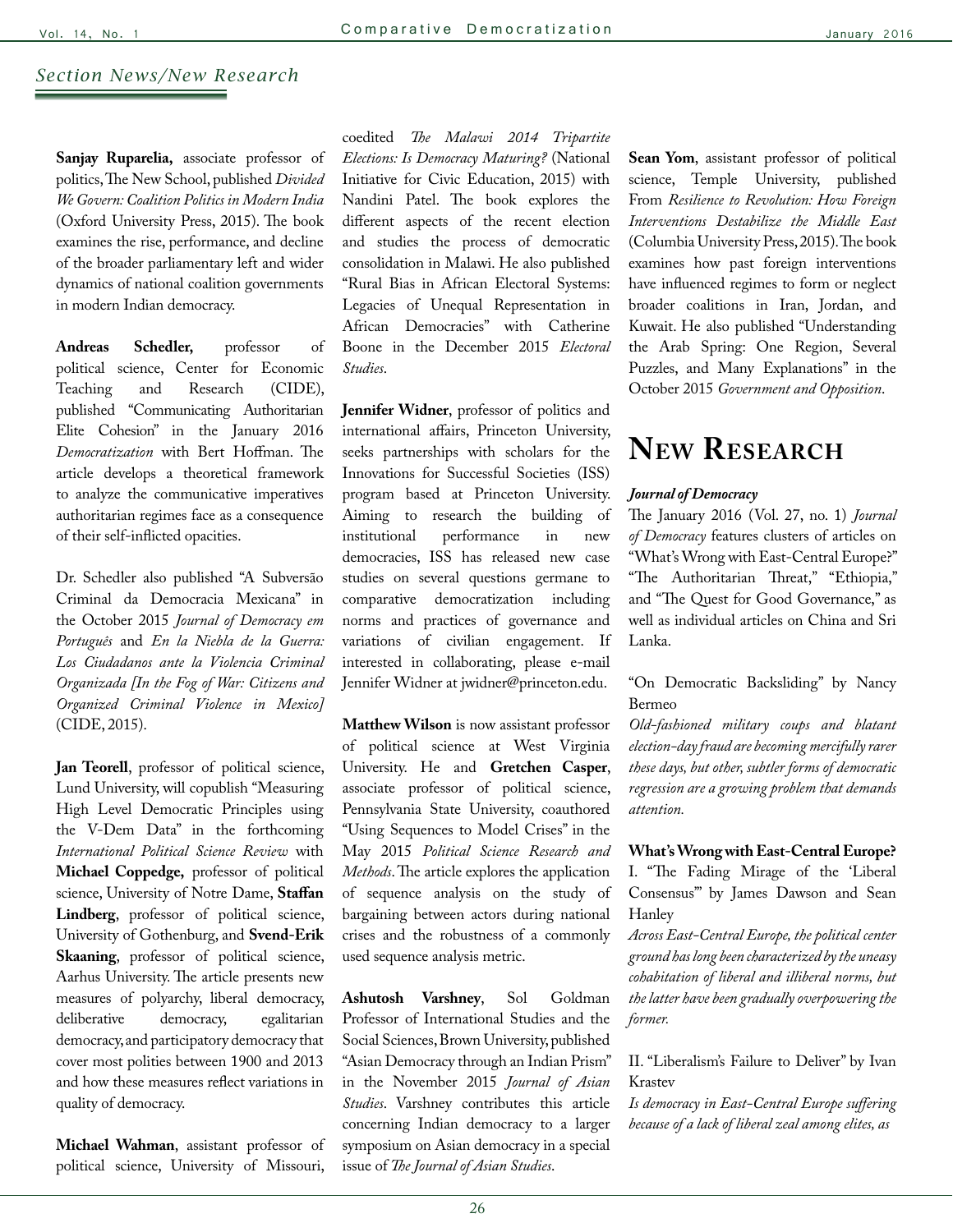*Dawson and Hanley contend, or is it because liberal policies have failed to deliver to their promises?*

"China and the 'Singapore Model'" by Stephan Ortmann and Mark R. Thompson *China's government looks to Singapore, the only country in the region to modernize without liberalizing, in hopes of finding the key to combining authoritarian rule with economic progress and "good governance."*

### **The Authoritarian Threat**

I. "The Hijacking of 'Soft Power'" by Christopher Walker

*Although the leading authoritarian regimes are today integrated in many ways into the global system, they have not become more like the democracies; instead, they have been devising policies and practices aimed at blocking democracy's advance.* 

II. "Weaknesses of Autocracy Promotion" by Lucan Way

*While "autocracy promotion" presents a real danger, its influence so far has been limited. Because authoritarian regimes are concerned first with furthering their own interests, their interventions often have contradictory effects, sometimes even inadvertently fostering greater pluralism.* 

### **Ethiopia**

I. "The 100% Election" by Leonardo R. Arriola and Terrence Lyons

*The ruling EPRDF and its allies won every single seat in parliament in Ethiopia's May 2015 elections, signaling a hardening of the regime's authoritarian rule.*

II. "Silencing Dissent" by Simegnish Yekoye Mengesha

*Ethiopia's ruling party has long been tightening its grip, using antiterrorism laws and harsh restrictions on media and civil society to silence voices critical of the regimes.*

## **The Quest for Good Governance**

I. "Learning from Virtuous Circles" by Alina

#### Mungiu-Pippidi

*Are the "virtuous circles" crucial to good governance always the product of longterm developments under unique historical circumstances, or can they be started or accelerated by wise policies?* 

II. "Georgia's Break with the Past" by Alexander Kupatadze

*Much can be done to uproot graft when a major event such as the Rose Revolution sweeps in a determined new team on a wave of massive public support.* 

### III. "Taiwan's Fight Against Corruption" by Christian Goebel

*Bold leadership from people in key posts can effectively promote public integrity, but they must be ready to accept tenures that are stormy and short.*

IV. "Uruguay's Shift from Clientelism" by Daniel Buquet and Rafael Pineiro

*A change in the shape of partisan competition, and the traditional parties' ability to adapt to it, has led to the decline of once-pervasive clientelism.*

"A Win for Democracy in Sri Lanka" by Neil DeVotta

*The surprising electoral defeat of President Mahinda Rajapaksa in January 2015 was reinforced by his failed comeback in August parliamentary elections.* 

#### *Democratization* **(Volume 23, no. 1, 2016)**  "What Is Democracy? A

Reconceptualization of the Quality of Democracy" by Gerardo L. Munck

"Are Lions Democrats? The Impact of Democratization on Economic Growth in Africa, 1980-2010" by Giovanni Marco Carbone, Vincenzo Memoli, and Lia Quartapelle

"Three Waves of Semi-Presidential Studies" by Robert Elgie

"Why Some Countries Are Immune from the Resource Curse: The Role of Economic Norms" by S. Erdem Aytac, Michael Mousseau, and Omer Faruk Orsun "Communication Authoritarian Elite Cohesion" by Andreas Schedler and Bert Hoffmann

"The Moore Thesis: What's Left after 1989?" by Michael Bernhard

"The Problem with Autocracy Promotion" by Oisin Tansey

"Is Democracy about Redistribution?" by Carl Henrik Knutsen and Simone Wegmann

*Democratization* **(Volume 22, no. 7, 2015)**  "Utilitarian and Modern: Clientelism, Citizen Empowerment, and Civic Engagement in the Arab World" by Sabri Ciftci and Ethan M. Bernik

"Why Do Some Arab Citizens See Democracy as Unsuitable for their Country?" by Lindsay J. Benstead

"The Primacy of Political Security: Contentious Politics and Insecurity in the Tunisian Revolution" by Thomas O'Brien

"Perceived Human Rights and Support for New Democracies: Lessons from Mexico" by Courtney Hillebrecht, Dona-Gene Mitchell, and Sergio C. Wals

"Democracy Assistance and Women's Political Empowerment in Post-Conflict Countries" by Paulina Pospieszna

"Democracy, Autocracy, and the News: The Impact of Regime Type on Media Freedom" by Sebastian Stier

"Translating Membership into Power at the Ballot Box? Trade Union Candidates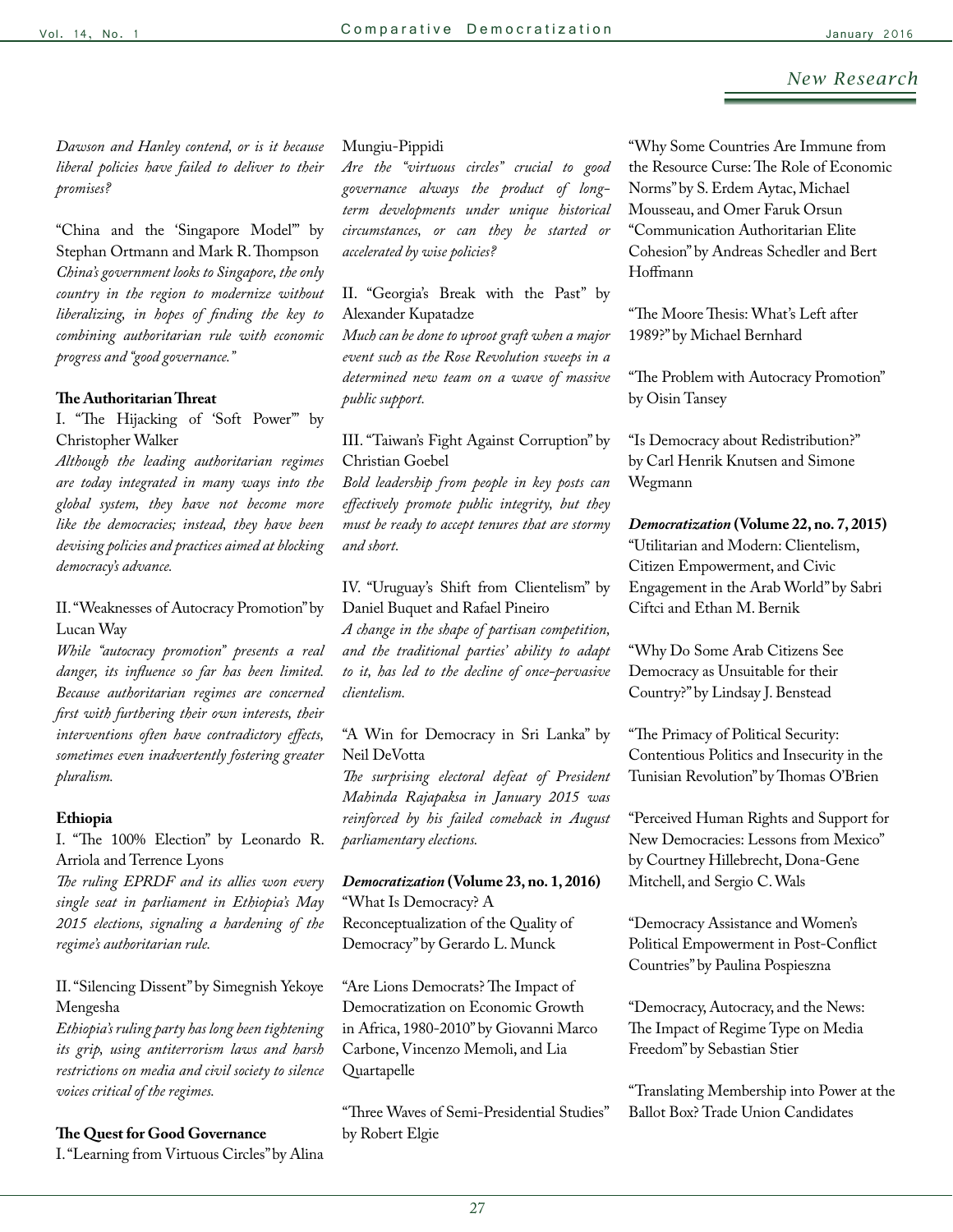and Worker Voting Patterns in Indonesia's National Elections" by Teri L. Caraway, Michele Ford, and Hari Nugroho

"Illiberal Democracy and Violent Conflict in Contemporary Indonesia" by Chris Wilson

"In the Name of King, Country, and People on the Westminster Model and Bhutan's Constitutional Transition" by Winnie Bothe

### **SELECTED JOURNAL ARTICLES ON DEMOCRACY**

### *African Affairs,* **Vol. 114, no. 457, October 2015**

"Elites and Democracy in Ghana: A Social Network Approach" by Anja Osei

"Autocratic Legacies and State Management of Islamic Activism in Niger" by Sebastian Elischer

"The 2012 Crisis in Mali: Ongoing Empirical State Failure" by Jaimie Bleck and Kristin Michelitch

"Burundi's Electoral Crisis – Back to Power-Sharing Politics as Usual?" by Stef Vandeginste

"The Struggle over Truth – Rwanda and the BBC" by Filip Reyntjens

### *American Political Science Review,* **Vol. 109, no. 4, November 2015**

"Is Democratic Leadership Possible?" by Eric Beerbohm

"Feminisms, Women's Rights, and the UN: Would Achieving Gender Equality Empower Women?" by Zehra F. Kabasakal Arat

"Why Are Immigrants Underrepresented in Politics? Evidence from Sweden" by Rafaela M. Dancygier, Karl-Oskar Lindgren, Sven Oskarasson, and Kare Vernby

Social Samaritan Justice: When and Why Needy Fellow Citizens Have a Right to Assistance" by Laura Valentini "Rationalism in Politics" by Peter J. Steinberger

"Transparency, Protest, and Autocratic Instability" by James R. Hollyer, B. Peter Rosendorff, and James Raymond Vreeland

*Communist and Post-Communist Studies,*  **Vol. 48, no. 4, December 2015** "Slovenia in Crisis: A Tale of Unfinished Democratization in East-Central Europe" by Bojan Bugaric and Alenka Kuhelj

"Between Democracy and Putsch? – Censure Motions in Romania (1989– 2012)" by Lavinia Stan

"Explanation of Spatial Differentiation of Electoral Results in the Czech Republic and Slovak Republic" by Petr Voda and Michal Pink

"Perceptions of Civil Rights, Security and the "War on Terror": East and West Compared" by Åse B. Grødeland

"Determinants of the Labour Market Institutions in Post-Socialist Economies" by Michał Pilc

"Germans 25 Years after Reunification – How Much Do They Know about the German Democratic Republic and What Is Their Value Judgment of the Socialist Regime?" by Daniel Stockemer and Greg Elder

"Russian Influence on News Media in Belarus" by Joanna Szostek

"Converging Party Systems in Russia and Central Asia: A Case of Authoritarian Norm Diffusion?" by Sean P. Roberts

"Back to the Future?" Cuban–Russian Relations under Raúl Castro" by Mervyn J. Bain

*Communist and Post-Communist Studies,*  **Vol. 48, no. 2-3, June-September 2015** "Challenges and Promises of Comparative Research into post-Soviet Fascism: Methodological and Conceptual Issues in the Study of the Contemporary East European Extreme Right" by Andreas Umland

"Fascism or Ustashism? Ukrainian Integral Nationalism of the 1920s–1930s in Comparative Perspective" by Oleksandr Zaitsev

"Elusive Proteus: A Study in the Ideological Morphology of the Organization of Ukrainian Nationalists" by Ivan Gomza

"National Democracy, the OUN, and Dontsovism: Three Ideological Currents in Ukrainian Nationalism of the 1930s–40s and their Shared Myth-System" by Myroslav Shkandrij

"Terrorists or National Heroes? Politics and Perceptions of the OUN and the UPA in Ukraine" by Ivan Katchanovski

"Voting, Identity and Security Threats in Ukraine: Who Supports the 'Radical Freedom' Party?" by Lenka Bustikova

"The "Right Sector" and Others: The Behavior and Role of Radical Nationalists in the Ukrainian Political Crisis of Late 2013 – Early 2014" by Vyacheslav Likhachev

### *Comparative Political Studies,* **Vol. 49, no. 1, January 2016**

"Partisan Cues and Vote Choice in New Multiparty Systems" by Jeffrey Conroy-Krutz, Devra C. Moehler, and Rosario Aguilar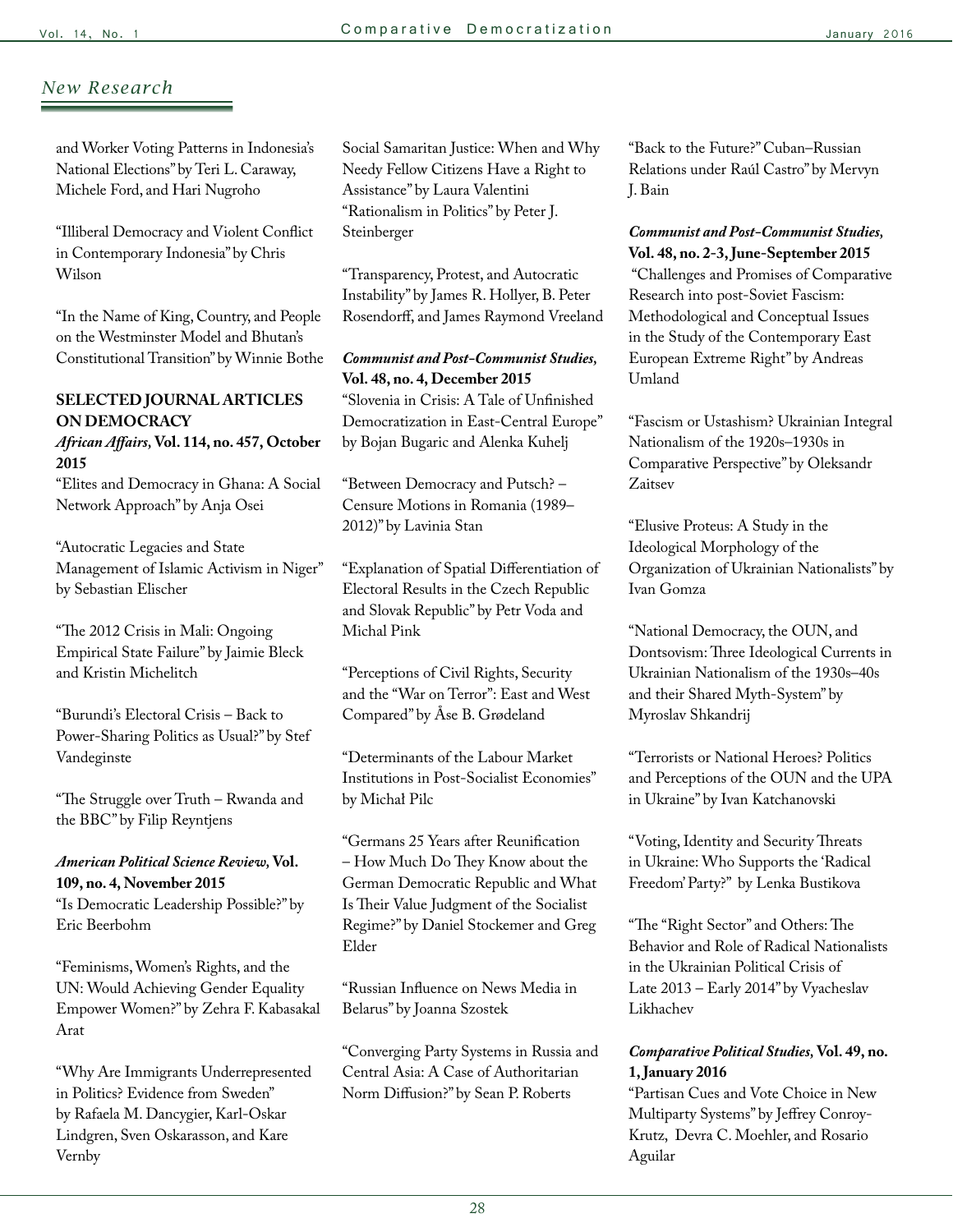"Silencing Critics: Why and How Presidents Restrict Media Freedom in Democracies" by Marisa Kellam and Elizabeth A. Stein

### *Comparative Political Studies,* **Vol. 48, no. 14, December 2015**

"Power and Institutional Change: Re-Reforms of Latin American Pension Systems in a Comparative Perspective" by Kaori Baba

"Political Parties, Clientelism, and Bureaucratic Reform" by Cesi Cruz and Philip Keefer

"The Non-Democratic Origins of Income Taxation" by Isabela Mares and Didac Queralt

### *Comparative Political Studies,* **Vol. 48, no. 13, November 2015**

"The Role of Subnational Politicians in Distributive Politics: Political Bias in Venezuela's Land Reform Under Chávez" by Michael Albertus

"Party Nomination Rules and Campaign Participation" by Georgia Kernell

### *Comparative Politics,* **Vol. 48, no. 2, January 2016**

"When Autocratic Regimes Are Cheap and Play Dirty: The Transaction Costs of Repression in South Africa, Kenya, and Egypt" by Jens Rudbeck, Erica Mukherjee, and Kelly Nelson

"The Importance of Winning: Victorious Insurgent Groups and Authoritarian Politics" by Terrence Lyons

"Mandate and the Market: Policy Outcomes under the Left in Latin America" by Glen Biglaiserr

"The Merits of Problem-Solving over Powering: Governance Reforms in Brazil and Argentina" by Katherine Bersch

"The Historical Roots of Corruption: State Building, Economic Inequality, and Mass Education" by Eric M. Uslaner and Bo Rothstein

"Splitting the Difference? The Politics of District Creation in Indonesia" by Jan H. Pierskalla

*East European Politics,* **Vol. 31, no. 4, 2015** "Losing Control: a Principal-Agent Analysis of Russia in the United Nations Security Council's Decision-Making towards the Libya Crisis" by Yf Reykers & Niels Smeets

"Neither Security nor Development? Czech and Hungarian Identities and Interests in the Provincial Reconstruction Teams in Afghanistan" by Ondřej Horký-Hlucháň and Balázs Szent-Iványi

"Beyond Instrumentalisation: NGO Monitoring Coalitions in Croatia, Montenegro, and Serbia" by Natasha Wunsch

"Who Commits to the Rule of Law? Constrained Government and Foreign Direct Investment in Postcommunist States" by Michael Touchton

### *Human Rights Quarterly,* **Vol. 37, no. 4, November 2013**

"The Right to Food Under Hugo Chávez" by Rhoda E. Howard-Hassmann

### *International Political Science Review,* **Vol. 37, no. 1, January 2016**

"Institutional, Societal, and Economic Determinants of Party System Size: Evidence from Brazil" by Simone Bohn

"Trust in Government Institutions: The Effects of Performance and Participation in the Dominican Republic and Haiti" by Alissandra T Stoyan, Sara Niedzwiecki, Jana Morgan, Jonathan Hartlyn, and Rosario Espinal

"Competitive Authoritarianism and Popular Protest: Evidence from Serbia under Milošević" by Nebojša Vladisavljević

### *International Studies Quarterly,* **Vol. 59, no 4, December 2015**

"When Do Dictators Decide to Liberalize Trade Regimes? Inequality and Trade Openness in Authoritarian Countries" by Wen-Chin Wu

"Dictators and Death: Casualty Sensitivity of Autocracies in Militarized Interstate Disputes" by Cigdem V. Sirin and Michael T. Koch

"Stasis or Decay? Reconciling Covert War and the Democratic Peace" by Michael Poznansky

### *Journal of Modern African Studies,* **Vol. 53, no. 4, December 2015**

"Grievances, Governance and Islamist Violence in sub-Saharan Africa" by Caitriona Dowd

"(Dis)unity in Diversity: How Common Beliefs about Ethnicity Benefit the White Mauritian Elite" by Tijo Salverda

"Does Democratisation Foster Effective Taxation? Evidence from Benin" by Giulia Piccolino

"'Mundele, it is because of you' History, Identity and the Meaning of Democracy in the Congo" by Meike J. De Goede

### *Latin American Politics and Society,* **Vol. 57, no. 4, Winter 2015**

"What Determines Foreign Policy in Latin America? Systemic versus Domestic Factors in Argentina, Brazil, and Mexico, 1946–2008" by Octavio Amorim Neto and Andrés Malamud

"The Co-optation of LGBT Movements in Mexico and Nicaragua: Modernizing Clientelism?" by Marcus J. McGee and Karen Kampwirth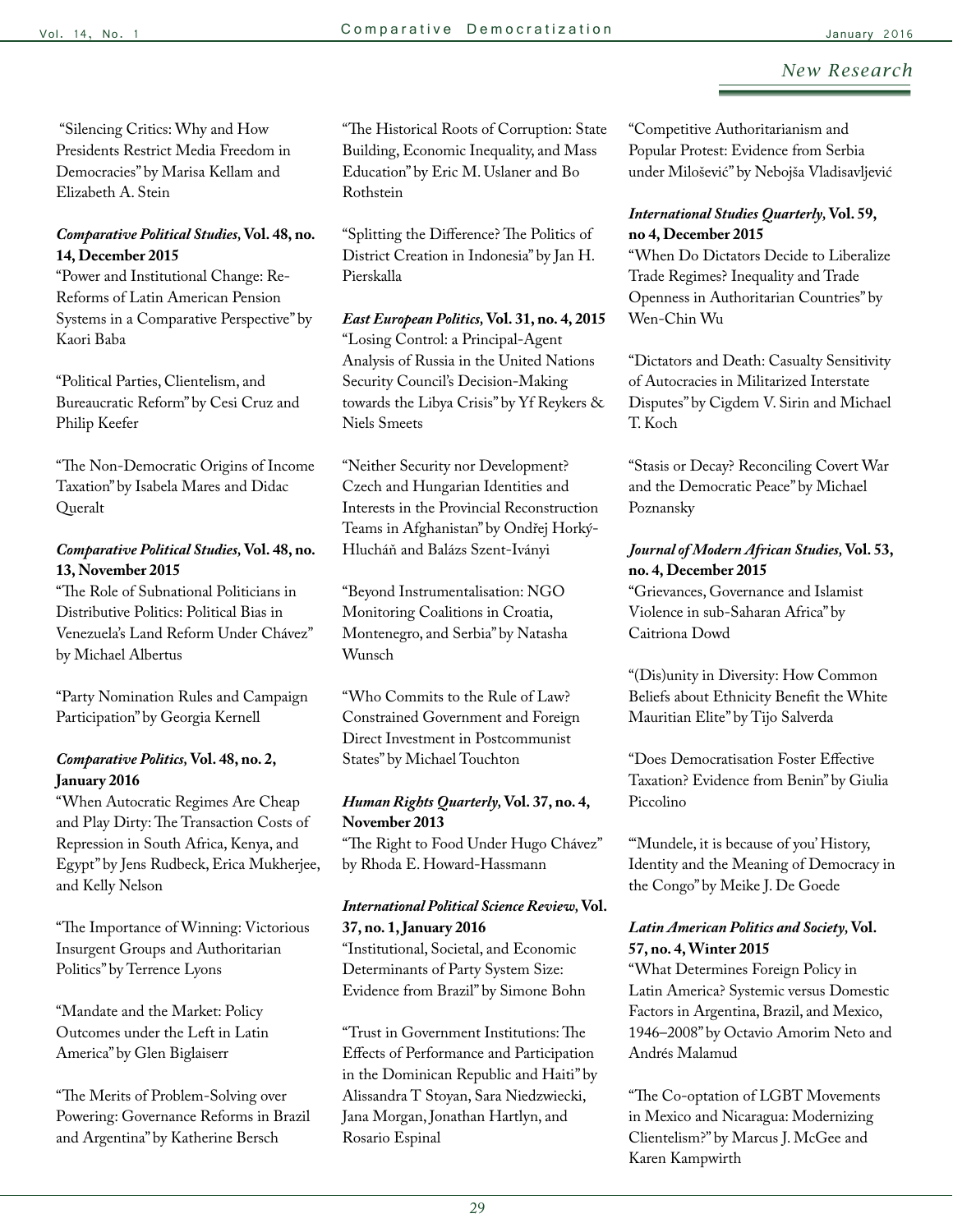### *Middle East Journal,* **Vol. 69, no 4, Fall 2015**

"The Emergence of Ex-Jihadi Political Parties in Post-Mubarak Egypt" by Jérôme Drevon

"Upended Path: The Rise and Fall of Egypt's Muslim Brotherhood" by Khalil al-Anani

"Politicized Identities, Securitized Politics: Sunni-Shi'a Politics in Egypt" by Alam Saleh and Hendrik Kraetzschmar

"Islamic Women's Groups and the Quest for Political Representation in Turkey and Iran" by Mona Tajali

*Party Politics,* **Vol. 22, no. 1, January 2016** "How Democracy Functions without Parties: The Republic of Palau" by Wouter P Veenendaal

"The Validity of the RILE Left–Right Index as a Measure of Party Policy" by Martin Mölder

"Democratic Dynasties? Internal Party Democracy in Bangladesh" by Inge Amundsen

*Representation,* **Vol. 51, no. 3, 2015** "Electoral Systems and Opinion Representation" by Christopher Wlezien and Stuart N. Soroka

"Research Note: The Influence of Party Candidate Selection Methods on Candidate Diversity" by Anika Gauja and William Cross

"Electoral Dioramas: On the Problem of Representation in Voting Advice Applications" by Thomas Fossen and Bert van den Brink

### **SELECTED NEW BOOKS ON DEMOCRACY**

**ADVANCED DEMOCRACIES** *American Justice 2015: The Dramatic Tenth Term of the Roberts Court.* By Steven V. Mazie. University of Pennsylvania Press, 2015. 167 pp.

*American Pendulum: Recurring Debates in U.S. Grand Strategy.* By Christopher Hemmer. Cornell University Press, 2015. 224 pp.

*The American President: From Teddy Roosevelt to Bill Clinton.* By William E. Leuchtenburg. Oxford University Press, 2015. 886 pp.

*Chasing Ghosts: The Policing of Terrorism.*  By John Mueller and Mark G. Stewart. Oxford University Press, 2016. 391 pp.

*Language Assistance under the Voting Rights Act: Are Voters Lost in Translation?*  By Shauna Reilly. Lexington, 2015. 131 pp.

*Tides of Consent: How Public Opinion Shapes American Politics, 2nd ed.* By James A. Stimson. Cambridge University Press, 2015. 173 pp.

*What Would Madison Do? The Father of the Constitution Meets Modern American Politics.* Edited by Benjamin Wittes and Pietro Nivola. Brookings Institution Press, 2015. 240 pp.

*Youth Participation in Democratic Life: Stories of Hope and Disillusion.* By Bart Cammaerts et al. Palgrave Macmillian, 2016. 237 pp.

### **AFRICA**

*African Institutions: Challenges to Political, Social, and Economic Foundations of Africa's Development.* By Ali A. Mazrui and Francis Wiafe-Amoako. Rowman and Littlefield, 2016. 184 pp.

*Making Freedom: Apartheid, Squatter Politics, and the Struggle for Home.* By Anne-Maria Makhulu. Duke University Press, 2015. 228 pp.

#### **ASIA**

*Anti-Americanism in Democratizing South Korea.* By David Straub. Walter H. Shorenstein Asia-Pacific Research Center, 2015. 246 pp.

*Divided We Govern: Coalition Politics in Modern India.* By Sanjay Ruparelia. Oxford University Press, 2015. 480 pp.

*India: Democracy and Violence.* Edited by Samir Kumar Das. Oxford University Press, 2015. 258 pp.

*Metamorphosis: Studies in Social and Political Change in Myanmar.* Edited by Renaud Egreteau and François Robinne. NUS Press, 2016. 428 pp.

### **EASTERN EUROPE AND THE FORMER SOVIET UNION**

*The Policy-Making Process and Social Learning in Russia: The Case of Housing Policy.* By Marina Khmelnitskaya. Palgrave Macmillan, 2015. 279 pp.

*Politics and Legitimacy in Post-Soviet Eurasia.* Edited by Martin Brusis. Palgrave Macmillian, 2016. 251 pp.

### **LATIN AMERICA AND THE CARIBBEAN**

*Barrio Rising: Urban Popular Politics and the Making of Modern Venezuela.* By Alejandro Velasco. University of California Press, 2015. 321 pp.

*The Organization of American States as the Advocate and Guardian of Democracy: An Insider's Critical Assessment of Its Role in Promoting and Defending Democracy.*  By Rubén M. Perina. University Press of America, 2015. 257 pp.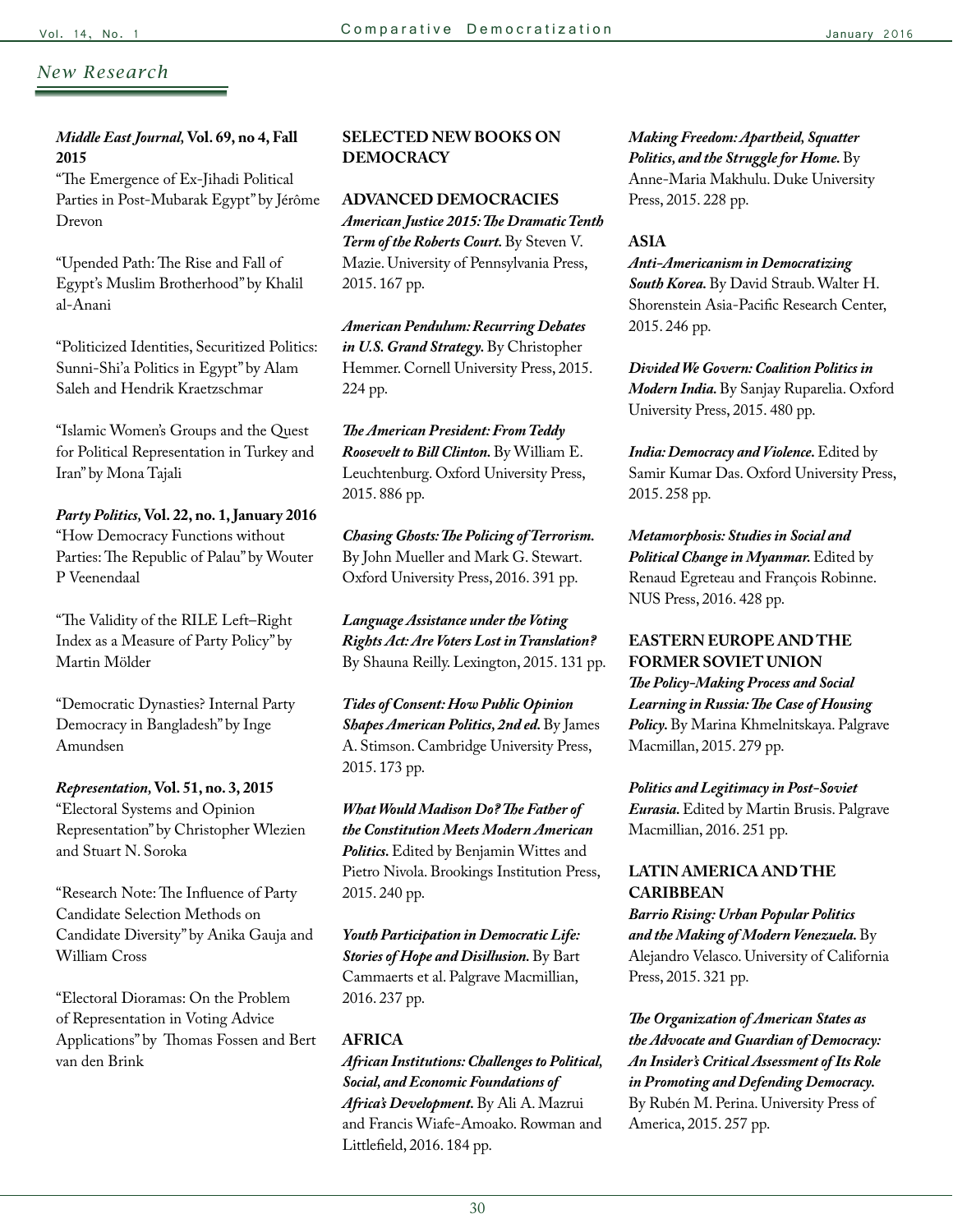*The Politics of Local Participatory Democracy in Latin America: Institutions, Actors, and Interactions.* By Françoise Montambeault. Stanford University Press, 2015. 265 pp.

#### **MIDDLE EAST**

*EU Democracy Promotion and the Arab Spring: International Cooperation and Authoritarianism.* By Vera Van Hüllen. Palgrave Macmillan, 2015. 242 pp.

*The Sunni Tragedy in the Middle East: Northern Lebanon from al-Qaeda to ISIS.*  By Bernard Rougier. Princeton University Press, 2015. 259 pp.

*Workers and Thieves: Labor Movements and Popular Uprisings in Tunisia and Egypt.*  By Joel Beinin. Stanford University Press, 2016. 164 pp.

### **COMPARATIVE, THEORETICAL, GENERAL**

*The China Model: Political Meritocracy and the Limits of Democracy.* By Daniel A. Bell. Princeton University Press, 2015. 336 pp.

*Democracy, Culture, Catholicism: Voices from Four Continents.* Edited by Michael Schuck and John Crowley-Buck. Fordham University Press. 350 pp.

*Democratic Equilibrium: The Supply and Demand of Democracy.* By Michael W. Fowler. Lexington, 2015. 219 pp.

*Do International Corruption Metrics Matter? The Impact of Transparency International's Corruption Perception Index*. By Omar E. Hawthorne. Lexington Books, 2015. 159 pp.

*The Economics of Immigration: Market-Based Approaches, Social Science, and Public Policy.* Edited by Benjamin Powell. Oxford University Press, 2015. 249 pp.

*The Great Escape: Health, Wealth, and the Origins of Inequality.* By Angus Deaton. Princeton University Press, 2013. 360 pp.

*La revanche des passions: Métamorphoses de la violence et crises du politique.* By Pierre Hassner. Fayard, 2015. 360 pp.

*Media and Politics in New Democracies: Europe in a Comparative Perspective.*  Edited by Jan Zielonka. Oxford University Press, 2015. 322 pp.

*The Midas Paradox: Financial Markets, Government Policy Shocks, and the Great Depression.* By Scott Sumner. Independent Institute, 2016. 509 pp.

*Pivotal Countries, Alternate Futures: Using Scenarios to Manage American Strategy.* 

By Michael F. Oppenheimer. Oxford University Press, 2016. 260 pp.

*Political Turbulence: How Social Media Shape Collective Action.* By Helen Margetts et al. Princeton University Press, 2015. 279 pp.

*The Politics of Majority Nationalism: Framing Peace, Stalemates, and Crises.* By Neophytos Loizides. Stanford University Press, 2015. 242 pp.

*The Puzzle of Non-Western Democracy.* By Richard Youngs. Carnegie Endowment for International Peace, 2015. 215 pp.

*The Rise of Democracy: Revolution, War and Transformations in International Politics Since 1776.* By Christopher Hobson. Edinburgh University Press, 2015. 254 pp.

*The Shape of the New: Four Big Ideas and How They Made the Modern World.* By Scott L. Montgomery and Daniel Chirot. Princeton University Press, 2015. 492 pp.

*Track Two Diplomacy in Theory and Practice.* By Peter Jones. Stanford University Press, 2015. 237 pp.

*Uninformed: Why People Know So Little About Politics and What We Can Do About It.* By Arthur Lupia. Oxford University Press, 2016. 434 pp.